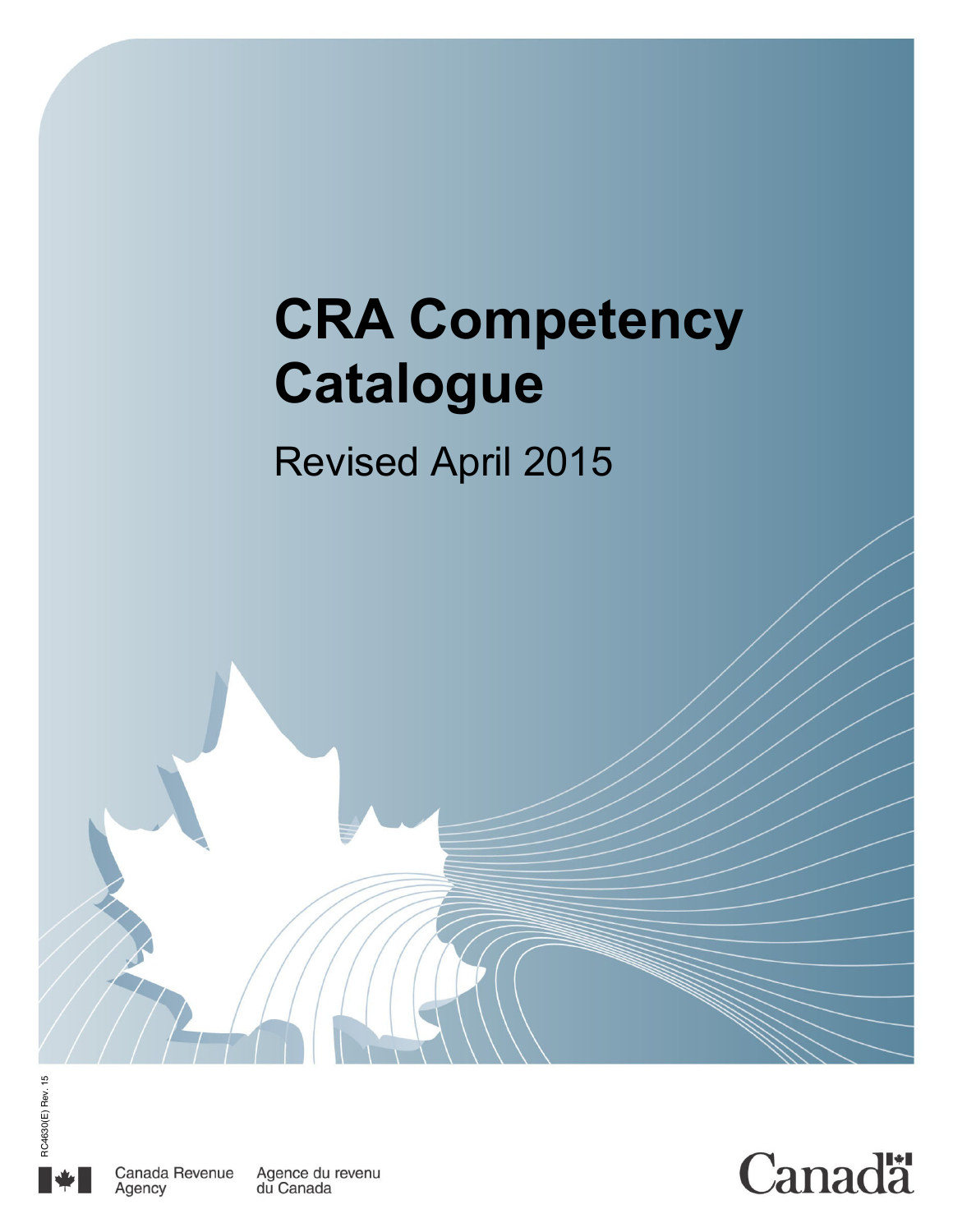## **Table of contents**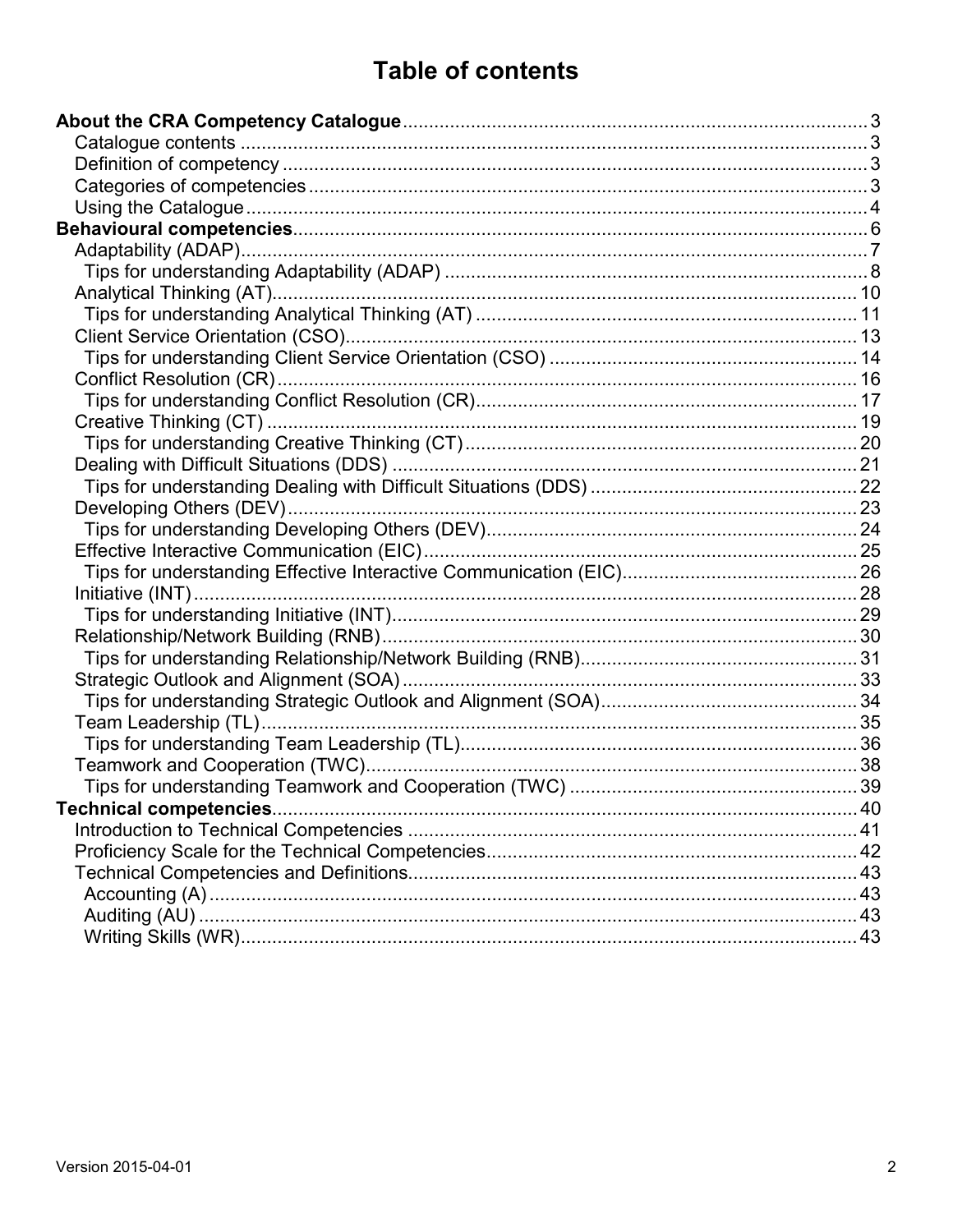## **About the CRA Competency Catalogue**

Human Resources Management within the Canada Revenue Agency (CRA) is competency-based. Competency-based human resources management (CBHRM) is founded on the principle that organizational performance will result from having the right people in the right jobs with the right skills and abilities. CBHRM focuses on common competencies which are used in a number of human resources activities.

## **Catalogue contents**

The CRA Competency Catalogue (Catalogue) is the official list of competencies required by the organization in order to attain its objectives and to deliver service to Canadians. It ensures consistent application of the competencies across the organization.

The Catalogue was developed and is maintained by the Competencies, Performance, and Recognition Division (CPRD) in the Human Resources Branch (HRB). Input is provided from various sources within the CRA such as job competency profiles coordinators, unions and competency consultants. Comments and suggestions from managers and employees who participate in the development of job competency profiles and assessment of the competencies also help to further refine the Catalogue.

Although competencies are widely used throughout many organizations, the Catalogue is unique to the CRA as it reflects our business needs and organizational values. It is an evolving document that will change with the organization. Competencies will be added, deleted or modified as required.

#### **Definition of competency**

The CRA defines a competency as an observable or measurable knowledge, skill, ability or behavioural characteristic that contributes to successful job performance.

There are two major components to a competency – the definition and the scale. The definition explains what the competency means. This provides a common language that everyone in the organization can use. Each competency also has a scale, which is divided into levels with descriptions of what is required to progress through the competency.

## **Categories of competencies**

The Catalogue contains two categories of competencies:

**Behavioural** competencies refer to the key interpersonal and personal attributes that are necessary for specific jobs across the organization. These competencies generally refer to the way a person acts, thinks or feels and are products of personal motives, traits and self images.

**Technical** competencies refer to the technical knowledge, skills and abilities that are relevant to specific jobs or roles across the organization. Technical competencies are usually acquired through specific learning or work experience in applying the knowledge and skill.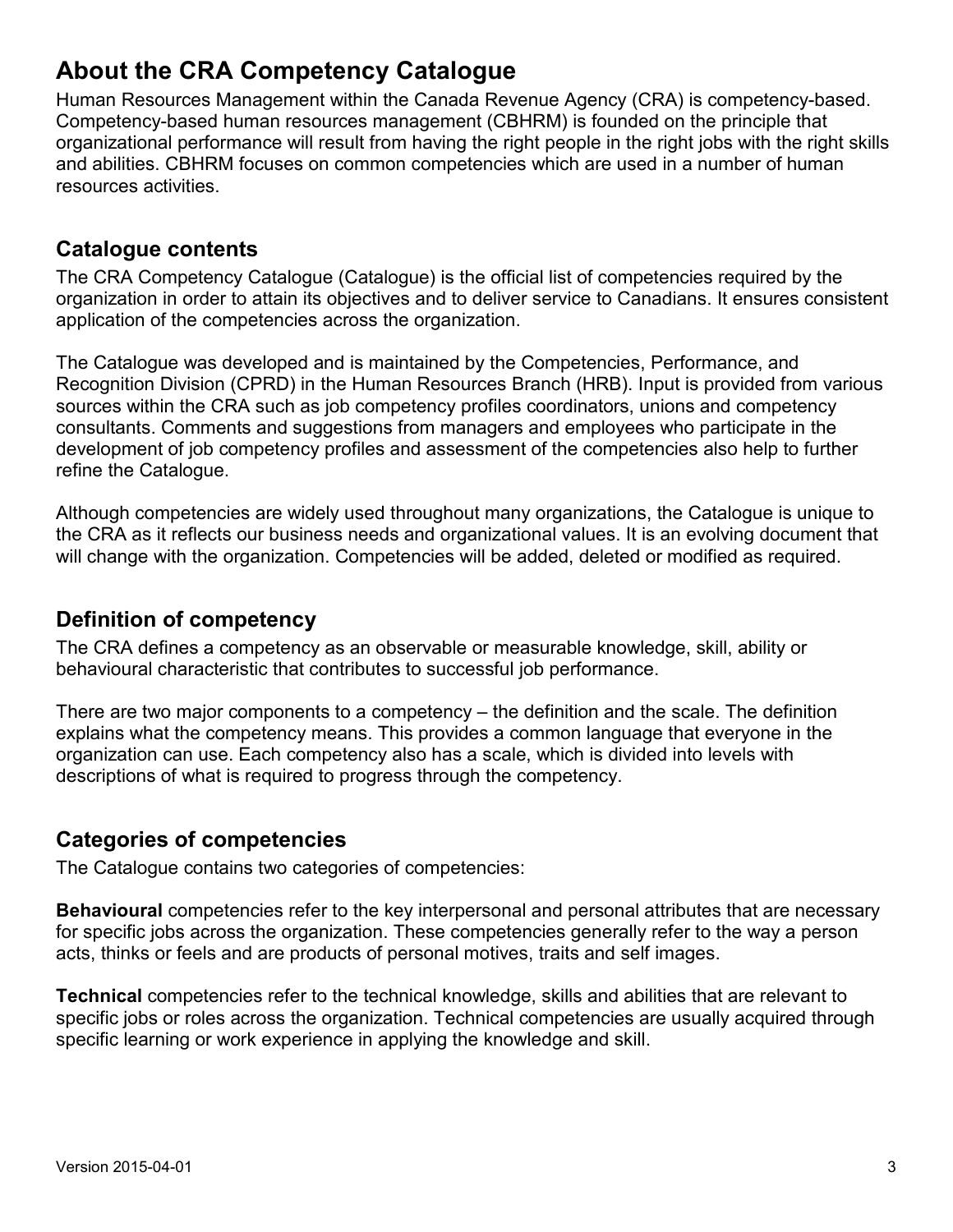## **Using the Catalogue**

#### **Behavioural competencies**

In order to understand a behavioural competency it is important to first read the definition, followed by the progression of scale, and then the underlying notions for each level. These are the key elements of behavioural competencies and should all be considered to provide a full description of the competency.

The title does not fully explain what is meant by the competency so the entire definition should be read to avoid misunderstanding. The **definition** contains all the critical elements of the competency. It ensures a common understanding of what this competency means within CRA. The **core motivation** is also helpful to determine the underlying intention behind the behaviour. The **progression of scale** describes how the behaviours change and evolve as the levels increase. The **underlying notions** describe the aspects of behaviours which are demonstrated at each level. The elements in the progression of scale must be considered in relation to the underlying notions as they influence the behaviours displayed. The behaviours generally build on each other. As the levels increase, elements of the preceding levels are usually demonstrated.

You may use the following information as a general guideline when reviewing the underlying notions for each level of competency:

**Level 1** – usually reactive behaviour. The behaviour is usually in response to a situation and may be influenced or prompted by someone else, such as a supervisor or a client.

**Level 2** – usually active behaviour. It involves effort or attention required to engage in action. This behaviour may be demonstrated by an action, attitude, or a concern.

**Level 3** – usually proactive behaviour. It involves foresight in order to take action in advance or prepare for an expected occurrence or situation rather than waiting to respond until after it happens. This type of behaviour is often based on knowledge or past experience.

**Level 4** – usually strategic. This behaviour involves a broad perspective in order to plan and take action related to a strategy for addressing a complex situation. The outcome of this behaviour may have future impacts on the larger organization.

**Types of behaviours** are provided to give a further explanation of the underlying notions. They describe actions, thoughts or feelings that may generally be seen at each level. They are not intended to be an exhaustive list and should not be used as a checklist since there are many ways in which the behaviours can be demonstrated.

Each behavioural competency also has a **Tips for Understanding** page. This page is intended to help further the understanding of the competency by providing more details related to important elements of the competency. It contains the **Purpose**, which describes why the competency is important to the CRA and how the behaviour can support our business. There is also an explanation of the progression of scale and a section on what the competency means and does not mean.

Competencies are not pure and pristine; they often have some overlapping elements. This is the nature of human behaviour, and competencies reflect this complexity. A section on how each competency **links to other competencies** is provided at the end of the tips for understanding page. The same situation can provide an opportunity to demonstrate a number of behaviours which may reflect more than one competency. For example, an individual who is providing service to a client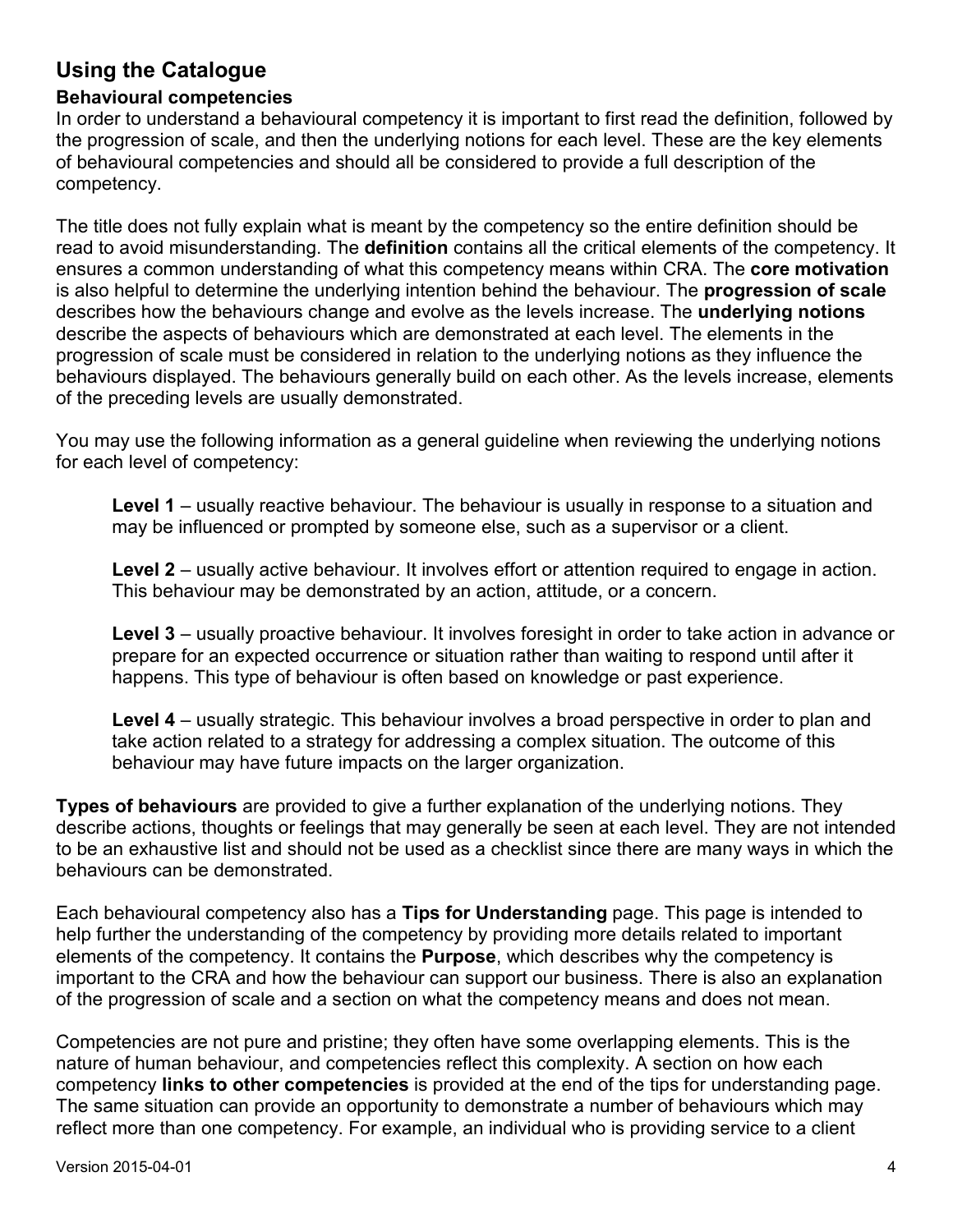might show Client Service Orientation and Effective Interactive Communication. The Effective Interactive Communication may be demonstrated during their discussions with the client in order to ensure that their message is understood. The Client Service Orientation may be demonstrated through their desire and commitment to provide quality service to the client.

#### **Technical Competencies**

Each technical competency has its own definition however they all share a generic five-level proficiency scale. The progression of this scale begins with a basic knowledge at level 1 to a demonstrated expert capability at level 5. When reading a technical competency it is important that you read the entire definition and refer to the Proficiency Scale for the Technical Competencies for an understanding of each level.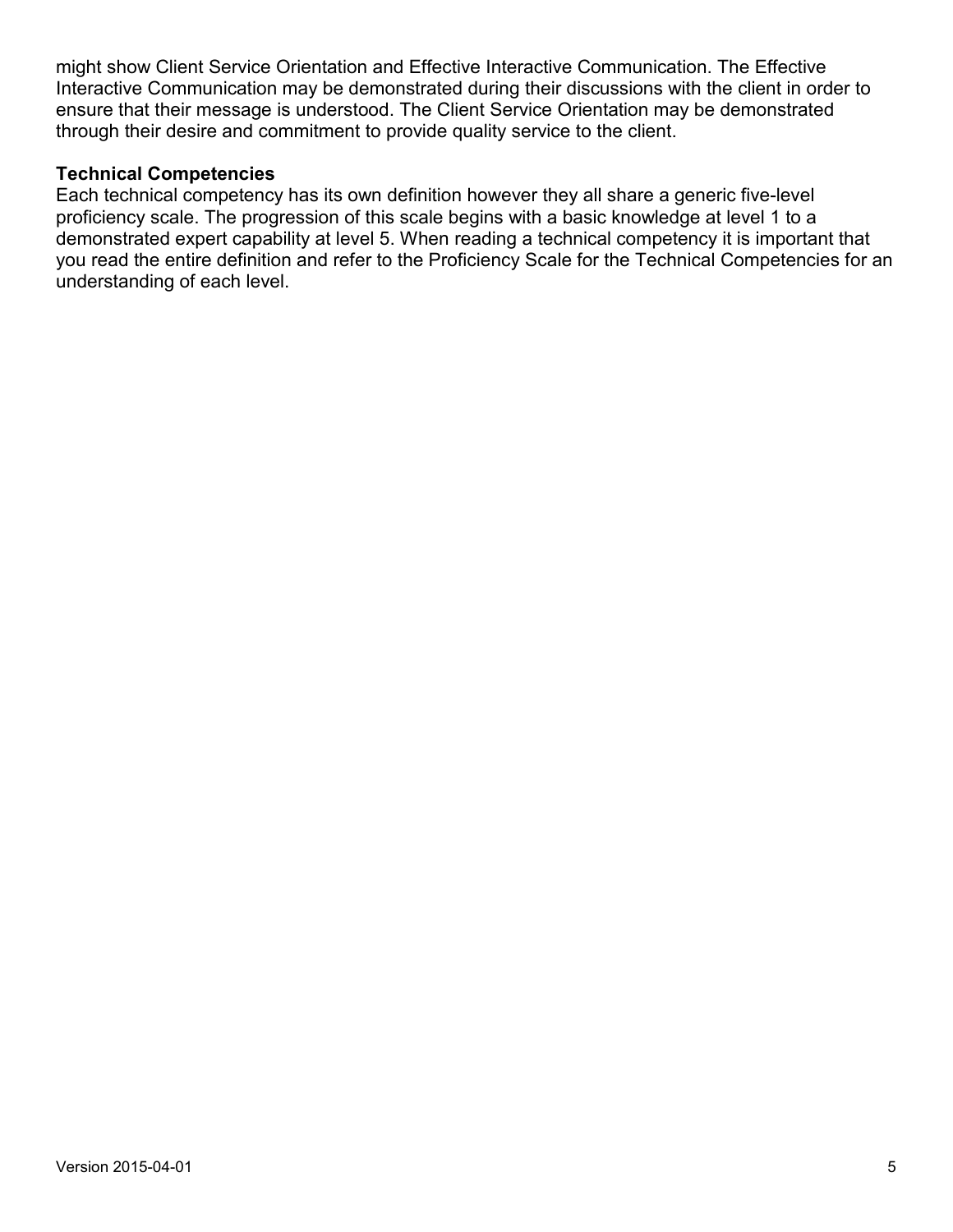**Behavioural competencies**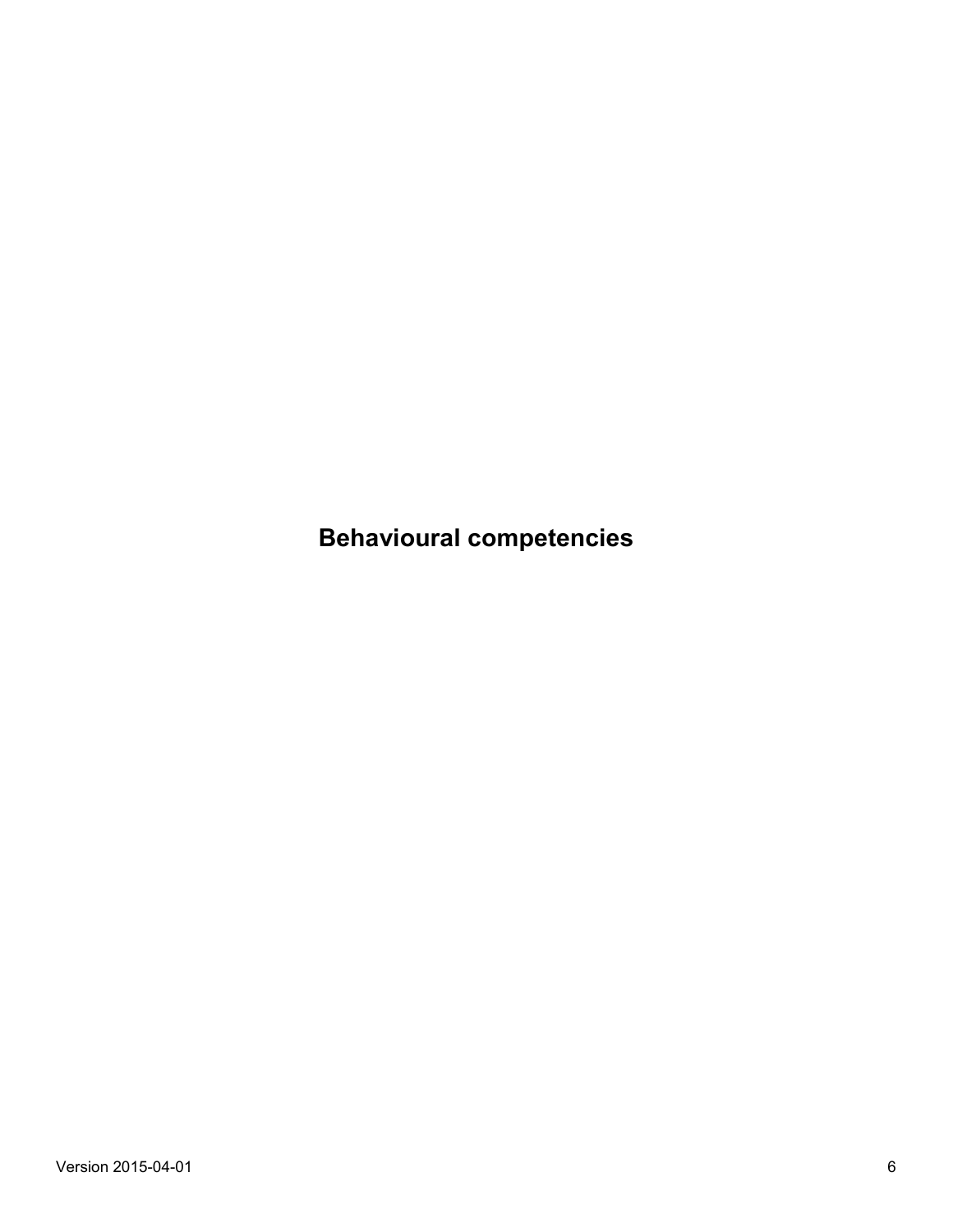## **Adaptability (ADAP)**

**Definition**: Adaptability is altering behaviours and/or attitudes to work effectively when faced with new information, a changing situation or environment.

**Core motivation**: To be flexible in response to various circumstances.

| <b>Progression of the scale:</b> magnitude of the change and degree of behavioural flexibility |                                                          |                                                                                                                                                                                                                                                                                                                                                       |
|------------------------------------------------------------------------------------------------|----------------------------------------------------------|-------------------------------------------------------------------------------------------------------------------------------------------------------------------------------------------------------------------------------------------------------------------------------------------------------------------------------------------------------|
| <b>Scale</b>                                                                                   | <b>Underlying notion</b>                                 | <b>Types of behaviours</b>                                                                                                                                                                                                                                                                                                                            |
| Level 1                                                                                        | Recognizing<br>change and<br>responding<br>appropriately | • Keeps an open mind and shows respect for different opinions<br>or ideas.<br>• Obtains necessary information or clarification in order to<br>understand the change.<br>• Accepts and goes along with the change.                                                                                                                                     |
| Level <sub>2</sub>                                                                             | Adjusting your<br>approach to the<br>situation           | Demonstrates a positive attitude and changes behaviour to<br>meet the needs of a new or different situation.<br>• Adapts to the situation by gathering more information, using a<br>new skill, or applying knowledge in a different way.<br>Displays flexibility to meet the needs of the situation while still<br>adhering to organizational values. |
| Level 3                                                                                        | Embracing new<br>ways of working                         | • Welcomes and supports change to work methods.<br>• Prepares for change by examining your point of view, acquiring<br>knowledge, and developing new work methods.<br>• Adapts plans, policies, processes, or systems to accommodate<br>the change.                                                                                                   |
| Level 4                                                                                        | Assimilating<br>to major<br>organizational<br>change     | Introduces change to advance organizational objectives.<br>Develops a strategy to integrate change into the organization's<br>established ways of operating.<br>Effectively shift priorities and modifies strategies to respond to<br>emerging trends, opportunities, or risks.                                                                       |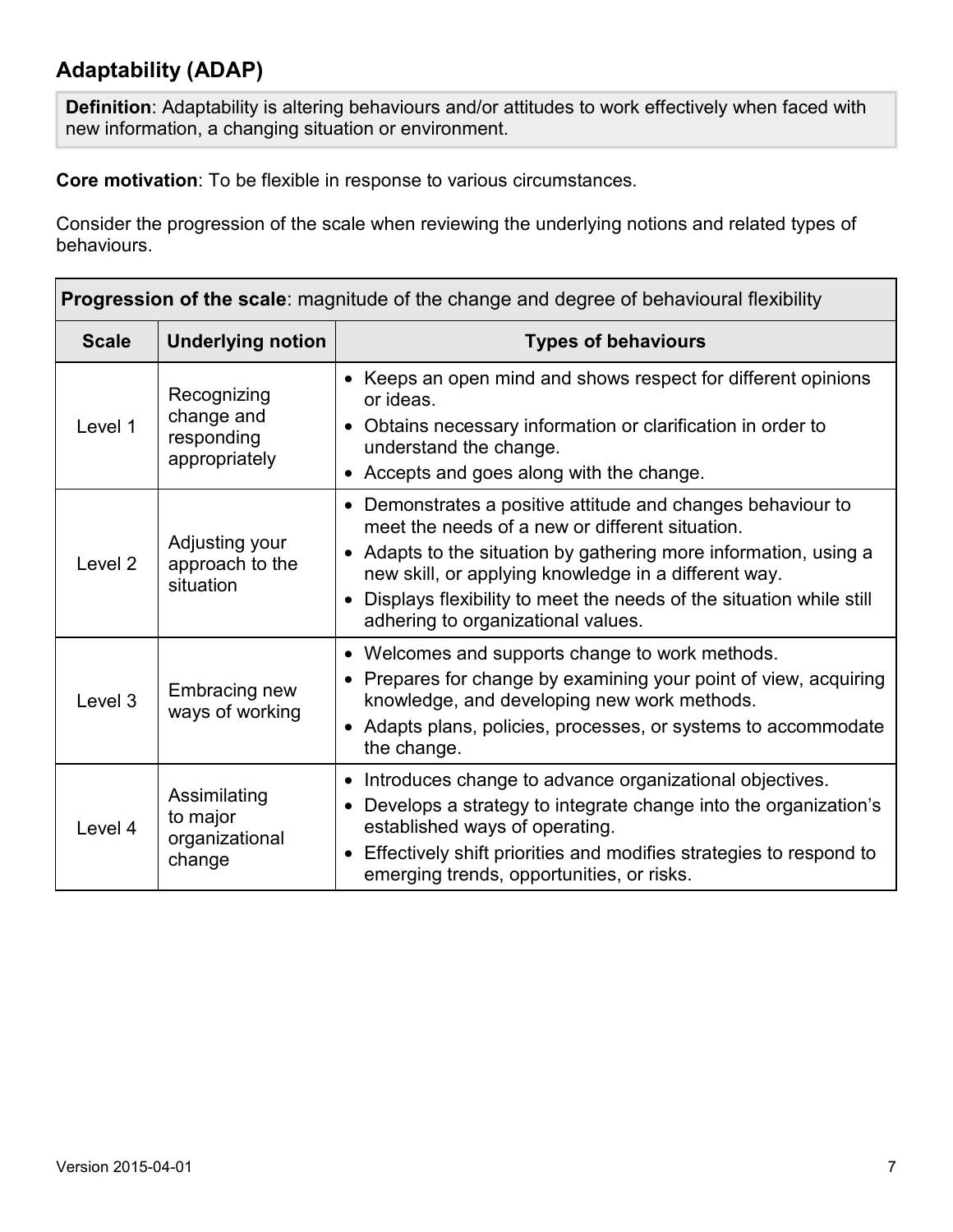## **Tips for understanding Adaptability (ADAP)**

**Purpose**: Adaptability encourages employees to be objective and receptive to new or different situations, ideas or problems in the work environment. The ability to change behaviours or attitudes is important to effectively achieve Agency goals and objectives.

Adaptability is about dealing with change and taking responsibility for changing your behaviours and attitudes. Individuals who are adaptable recognize the need for change rather than being opposed to it or trying to hinder it. They are able to cope with various circumstances and people in order to carry out their work objectives

In the progression of the scale, the magnitude of the change refers to the type of change and its impact on you. At lower levels, the change tends to be smaller and have a narrower impact such as introducing a new form or procedure. At higher levels, the change tends to be larger and have greater impacts such as a major initiative, program change or role change. Behavioural flexibility is demonstrated through your actions, reactions, opinions, and thoughts when encountering change. The degree of behavioural flexibility focuses on how much your behaviour or attitude has changed. At lower levels, there is a small change in your behaviour or attitude to adapt to a certain situation while at higher levels there is a more significant change in both your behaviour and attitude to adapt to a broader situation.

| <b>Adaptability means</b>                                                                                                              | Adaptability does not mean                                                               |
|----------------------------------------------------------------------------------------------------------------------------------------|------------------------------------------------------------------------------------------|
| being open to different ideas and perspectives<br>$\bullet$                                                                            | believing that your opinion is the only correct<br>$\bullet$<br>one                      |
| making an effort to work effectively with<br>$\bullet$<br>others even though their preferred way of<br>working is different from yours | avoiding working with people who don't do<br>things your way                             |
| accepting that others may do things differently<br>than you would                                                                      | expecting others to do things your way                                                   |
| showing flexibly when applying guidelines or<br>$\bullet$<br>procedures to get the job done and meet<br>organizational objectives      | rigorously adhering to guidelines or<br>procedures when it is not necessary              |
| recognizing that certain situations require<br>$\bullet$<br>different approaches and reacting<br>appropriately                         | always taking the same approach regardless<br>of the situation                           |
| • adjusting priorities and plans in response to<br>changing circumstances                                                              | sticking to your original work plan regardless<br>$\bullet$<br>of changing circumstances |
| enthusiastically adopting new systems or<br>$\bullet$<br>procedures                                                                    | wanting to do things the way you have always<br>$\bullet$<br>done them                   |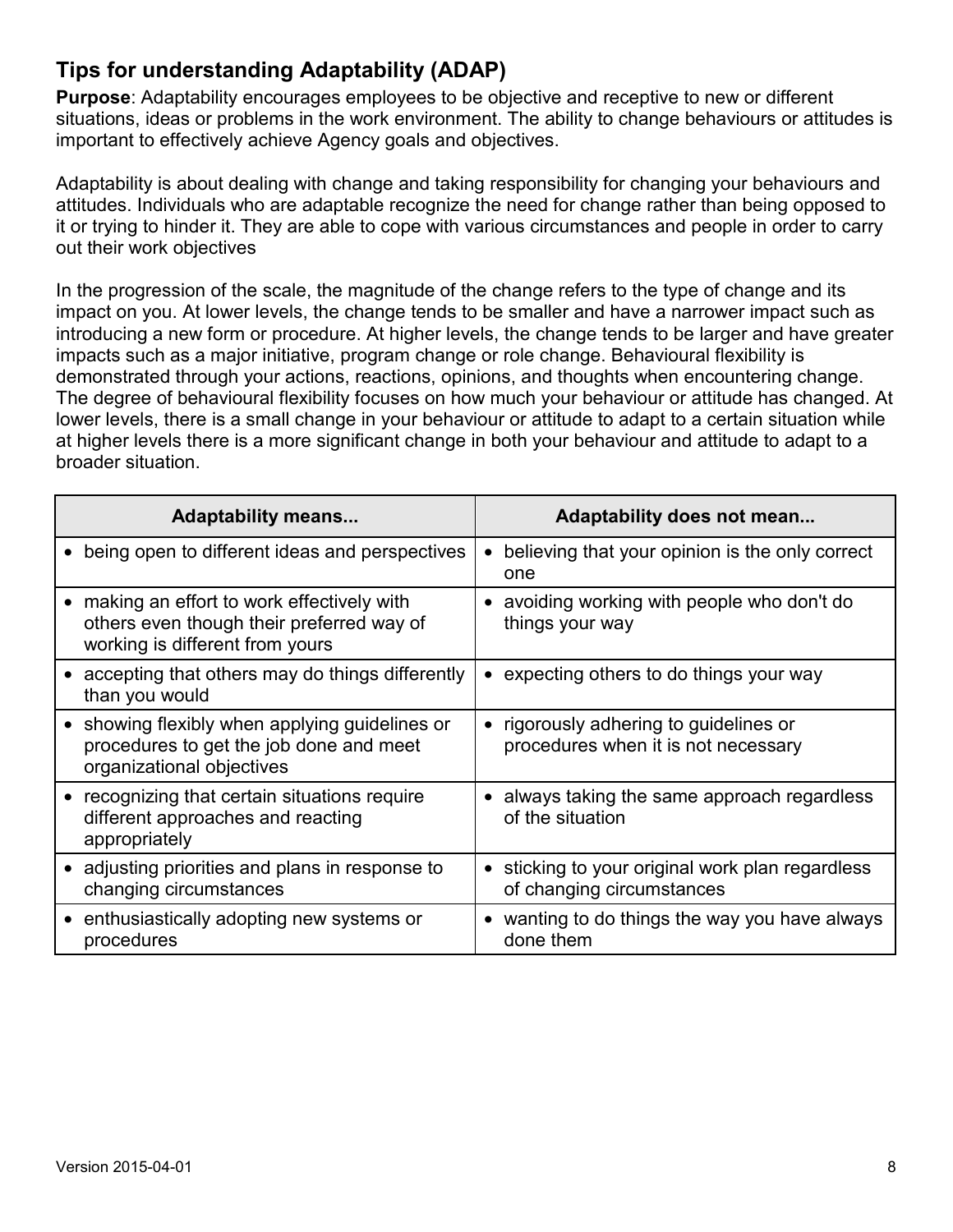#### **Links to other competencies**

Adaptability supports many other attitudinal and cognitive competencies, such as Client Service Orientation, Creative Thinking, Effective Interactive Communication, which require some degree of behavioural flexibility in accepting and adapting to different points of view or ways of thinking. Adaptability may support Teamwork and Cooperation because in some cases one may need to adjust to other team members' styles in order to work cooperatively. Adaptability may also support Team Leadership and Developing Others by being able to adapt different leadership and learning styles to suit the needs of team members.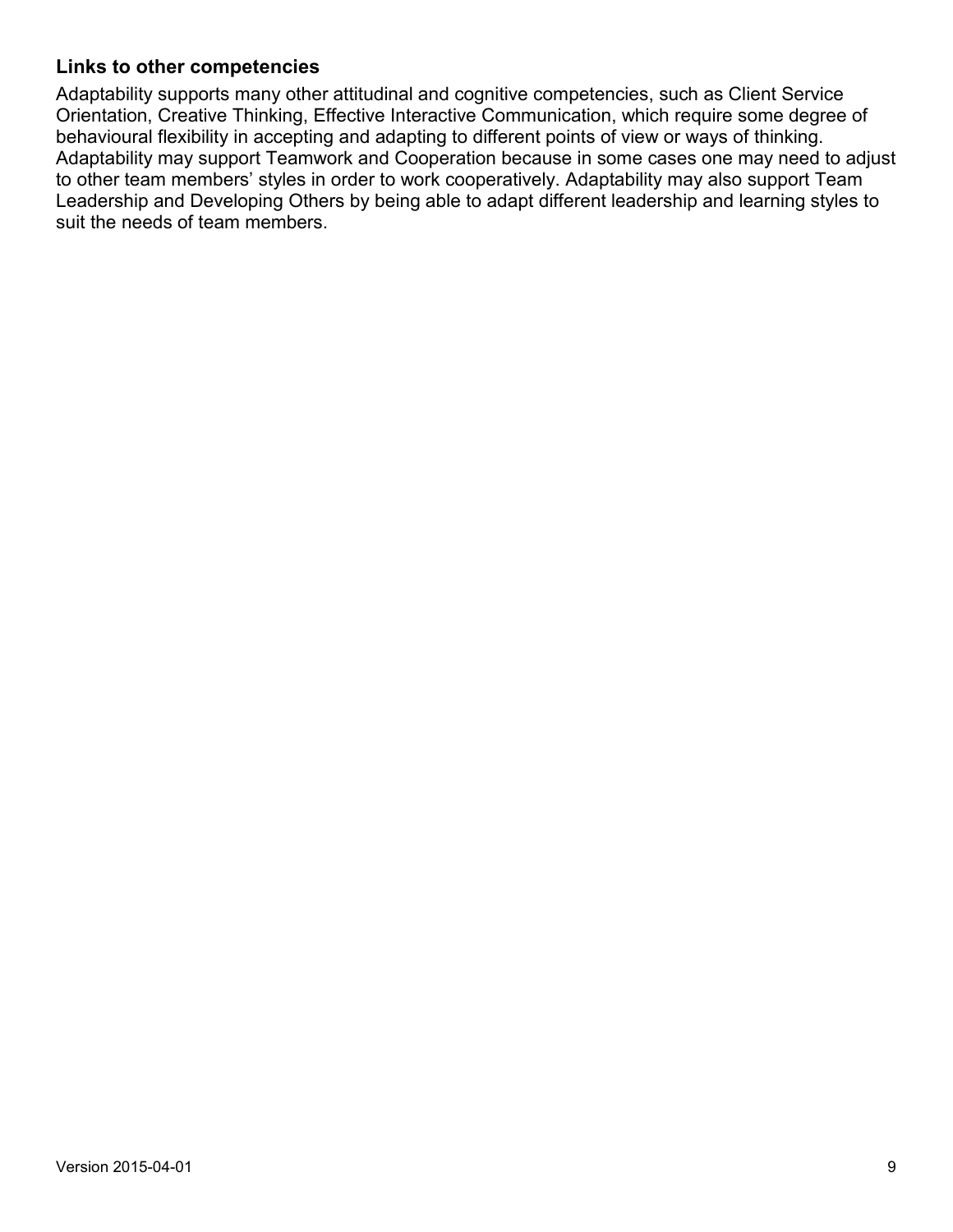## **Analytical Thinking (AT)**

**Definition**: Analytical Thinking is using a logical reasoning process to break down and work through a situation or problem to arrive at an outcome.

**Core motivation**: To understand a situation.

| <b>Progression of the scale:</b> degree of thinking challenge and complexity of the situation |                                                                                                                      |                                                                                                                                                                                                                                                                                                                                                                                                                                                                                                                                                                      |
|-----------------------------------------------------------------------------------------------|----------------------------------------------------------------------------------------------------------------------|----------------------------------------------------------------------------------------------------------------------------------------------------------------------------------------------------------------------------------------------------------------------------------------------------------------------------------------------------------------------------------------------------------------------------------------------------------------------------------------------------------------------------------------------------------------------|
| <b>Scale</b>                                                                                  | <b>Underlying notion</b>                                                                                             | <b>Types of behaviours</b>                                                                                                                                                                                                                                                                                                                                                                                                                                                                                                                                           |
| Level 1                                                                                       | Recognizing<br>fundamental<br>elements of a<br>situation                                                             | • Reflects on the situation and identifies basic facts or<br>information to be collected.<br>Distinguishes between relevant and irrelevant information.<br>• Identifies tasks or issues to be addressed.<br>• Determines a solution based on a limited number of<br>pre-established responses or options.                                                                                                                                                                                                                                                            |
| Level <sub>2</sub>                                                                            | Clarifying the<br>situation by<br>identifying and<br>linking related<br>elements                                     | • Gains a clearer understanding of the situation by gathering and<br>using relevant facts or information which may have been<br>incomplete or not readily apparent.<br>• Studies the available or obtained information and recognizes<br>connections, patterns, or trends.<br>• Makes linkages between facts or identifies cause and effect<br>relationships to draw logical conclusions.                                                                                                                                                                            |
| Level 3                                                                                       | Examining the<br>elements of the<br>situation and<br>making an<br>assumption to<br>move forward with<br>the analysis | • Develops a possible explanation by using an assumption to fill<br>in an information gap.<br>• Uses a concept or principle to bridge an information gap in<br>order to move the thought process forward.<br>• Examines how existing facts relate to the assumed information<br>or concept applied and how it could impact the outcome.<br>Identifies multiple causal relationships and consequences<br>$\bullet$<br>between factors that are not obviously related.<br>• Draws a logical conclusion based on a combination of available<br>and assumed information. |
| Level 4                                                                                       | Evaluating and<br>integrating diverse<br>and<br>multidimensional<br>elements to arrive<br>at a complete<br>solution  | • Identifies and breaks down multiple elements of a complex<br>problem or issue and realizes links between them.<br>• Integrates a large amount of information from various sources.<br>Evaluates how the information gathered, assumptions or<br>concepts impact on various aspects of the problem.<br>• Considers potential impacts or consequences of different<br>approaches.<br>Develops a comprehensive solution that may be precedent<br>setting or have impacts for the broader organization.                                                                |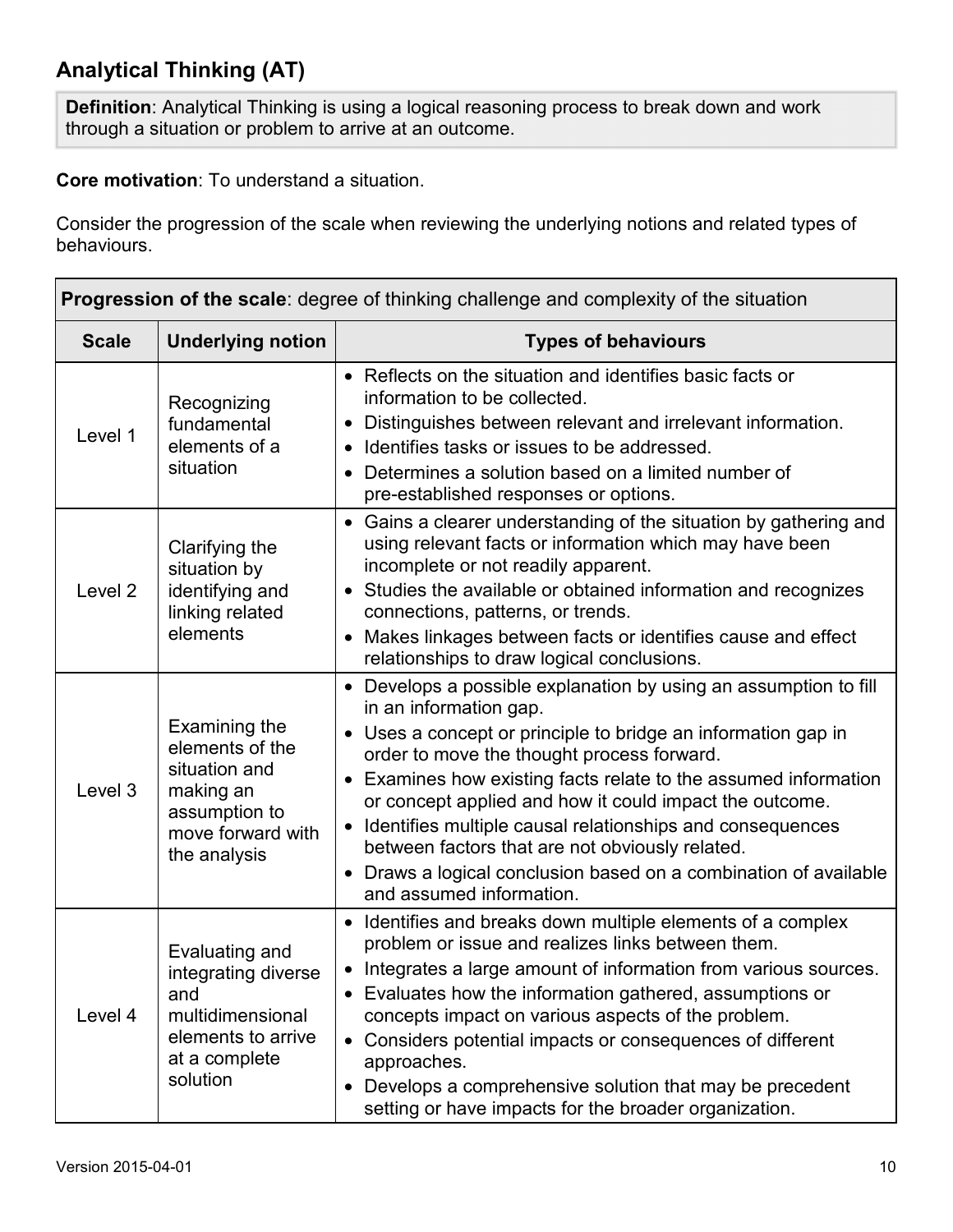## **Tips for understanding Analytical Thinking (AT)**

**Purpose**: Analytical Thinking describes the mental behaviours involved in the thinking process that results in useful information and analysis to support appropriate actions and decisions in the CRA.

This competency focuses on how you mentally analyze situations or problems that pose a challenge to your thinking, rather than on the actions you took or technical tools you used to obtain or analyze information. Analytical Thinking is about your train of thought and reasoning that leads to a specific action or direction.

Analytical Thinking involves one or more of the following: organizing the parts of a problem or situation in a systematic way; making logical comparisons of different features or aspects; tracing implications or issues in an orderly manner; setting priorities on a rational basis; identifying time sequences, or causal relationships.

In the progression of the scale, the degree of thinking challenge refers to the amount of mental effort needed to analyze the situation. As the levels increase, it takes more mental effort to think through and understand situations in order to reach a logical conclusion because the situations are increasingly complex. Complexity means that the problem or situation is composed of a variety of connected or related parts, causes, or consequences. At lower levels the problem involves fewer dimensions and as the levels progress it becomes increasingly multidimensional.

At levels 1 and 2, Analytical Thinking involves the use of tangible facts or information that is readily available or can be obtained through research in order to reach a conclusion. At levels 3 and 4, it involves intangible elements and information gaps that cannot be filled by doing further research. There is a need to use assumptions or concepts in order to bridge the gaps to finally arrive at a conclusion or possible explanation. For the purpose of this competency an assumption can mean a supposition, hypothesis, or theory.

| <b>Analytical Thinking means</b>                                                                         | Analytical Thinking does not mean                                                                                           |
|----------------------------------------------------------------------------------------------------------|-----------------------------------------------------------------------------------------------------------------------------|
| • breaking-down problems into component<br>parts                                                         | • dealing with a problem by trying out the first<br>thing that comes to mind                                                |
| • thinking about the chain of events that led to a<br>problem                                            | overlooking the factors that led up to the<br>٠<br>problem                                                                  |
| • thinking ahead about the consequences of an<br>action ("If I do A, then B, and C will also<br>happen") | solving the immediate problem without<br>$\bullet$<br>thinking about the consequences and what<br>other problems may follow |
| • thinking through a problem before offering a<br>solution                                               | jumping to a conclusion without thinking<br>$\bullet$<br>through the facts                                                  |
| looking at the problem from different angles<br>$\bullet$                                                | accepting facts and information as presented                                                                                |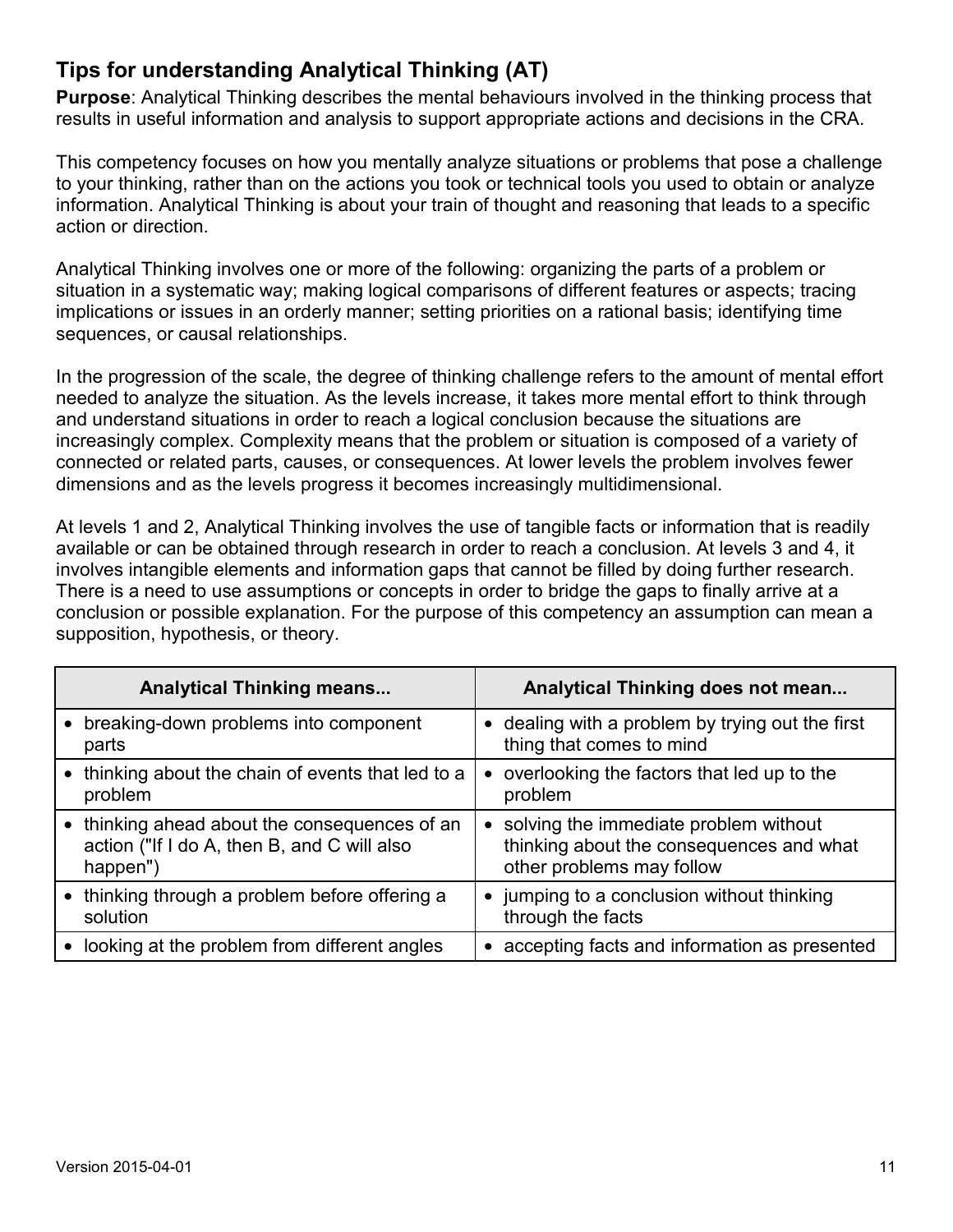#### **Links to other competencies**

While there may be some similarity between Analytical Thinking and Creative Thinking at higher levels, their focus is different. Analytical Thinking refers to the mental reasoning process required to break down and analyze problems, while Creative Thinking focuses on the solution. Analytical Thinking may also support Developing Others in order to analyze learning needs and determine development activities. Higher levels of Analytical Thinking may lead to Strategic Outlook and Alignment, as the situations are more complex and may have impacts on the broader organization.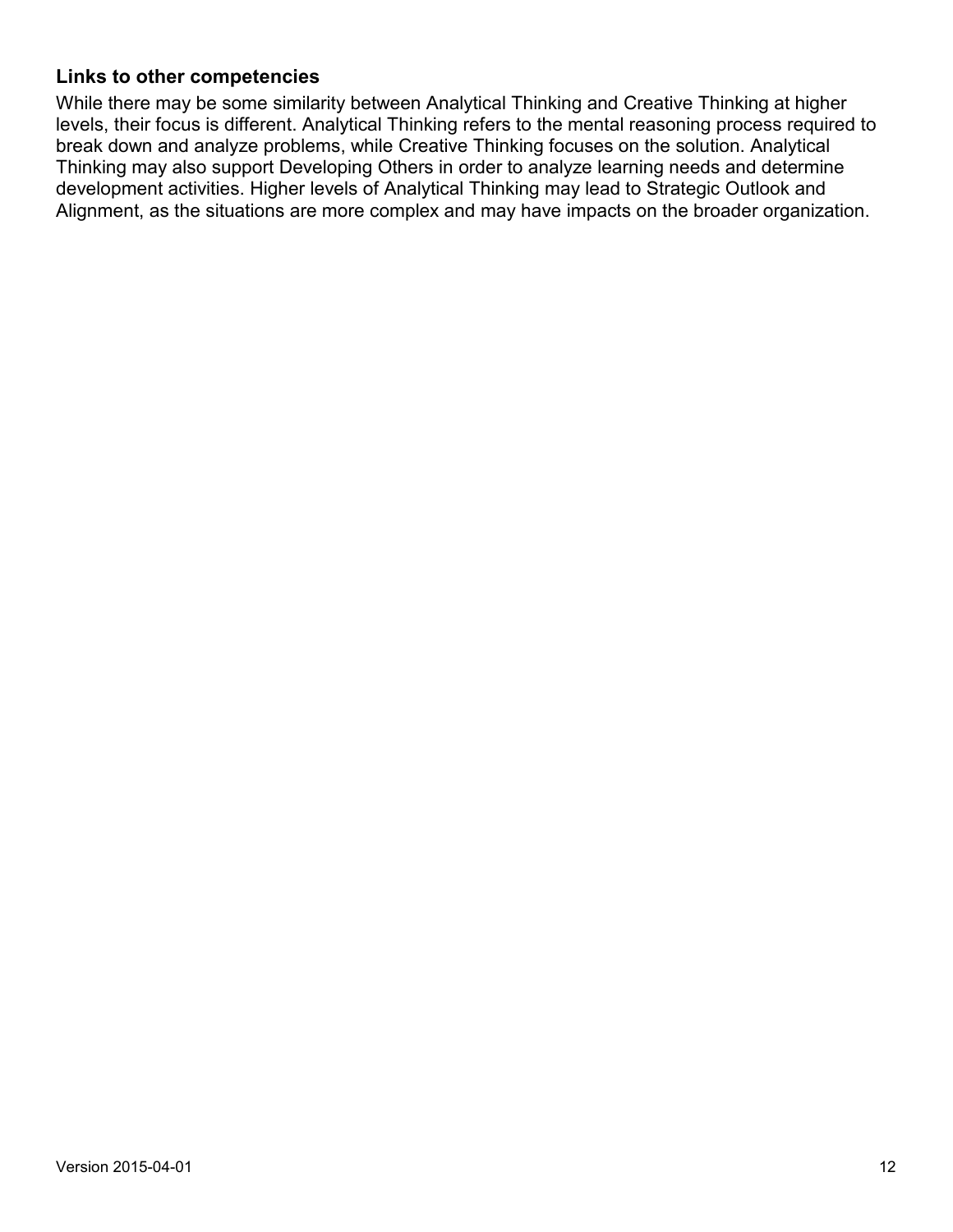## **Client Service Orientation (CSO)**

**Definition**: Client Service Orientation is giving the best service to internal or external clients.

**Core motivation**: To help or serve clients; to satisfy their needs.

| <b>Progression of the scale:</b> degree of involvement and commitment to the client |                                                                                                         |                                                                                                                                                                                                                                                                                                                                                                                                                                            |
|-------------------------------------------------------------------------------------|---------------------------------------------------------------------------------------------------------|--------------------------------------------------------------------------------------------------------------------------------------------------------------------------------------------------------------------------------------------------------------------------------------------------------------------------------------------------------------------------------------------------------------------------------------------|
| <b>Scale</b>                                                                        | <b>Underlying notion</b>                                                                                | <b>Types of behaviours</b>                                                                                                                                                                                                                                                                                                                                                                                                                 |
| Level 1                                                                             | Responding to a<br>client's request or<br>to service<br>requirements                                    | • Provides the client with a response to their questions or<br>concerns.<br>• Provides a service, including helpful information or assistance,<br>which is consistent with relevant service standards and<br>guidelines.                                                                                                                                                                                                                   |
| Level <sub>2</sub>                                                                  | Taking<br>responsibility for<br>addressing a<br>client's need or for<br>meeting service<br>requirements | • Shows concern for and commitment to the client.<br>• Ensures that the client's need is understood or establishes<br>what service will be delivered.<br>• Takes the necessary steps to ensure the client's need is<br>addressed; may involve the assistance of third parties.<br>• Works to resolve client service problems.<br>• Follows-up and makes timely adjustments or advises the client<br>of delays, as required.                |
| Level 3                                                                             | Exceeding a<br>client's<br>expectation or<br>service<br>requirements                                    | • Determines a client's underlying need and provides additional<br>information or assistance.<br>• Uses experience and knowledge to provide additional, value-<br>added service for the client or to improve the client's situation<br>in some way.<br>• Seeks client feedback to validate that additional service<br>provided has been beneficial.                                                                                        |
| Level 4                                                                             | Improving client<br>service delivery                                                                    | • Seeks to improve service to a client base.<br>• Anticipates clients' future needs; plans and acts accordingly to<br>provide long-term benefits.<br>• Gains an in-depth knowledge and understanding of the<br>business and needs of the client base.<br>• Implements initiatives to optimize client satisfaction.<br>• Recommends or determines strategic service delivery to meet<br>projected needs of clients and prospective clients. |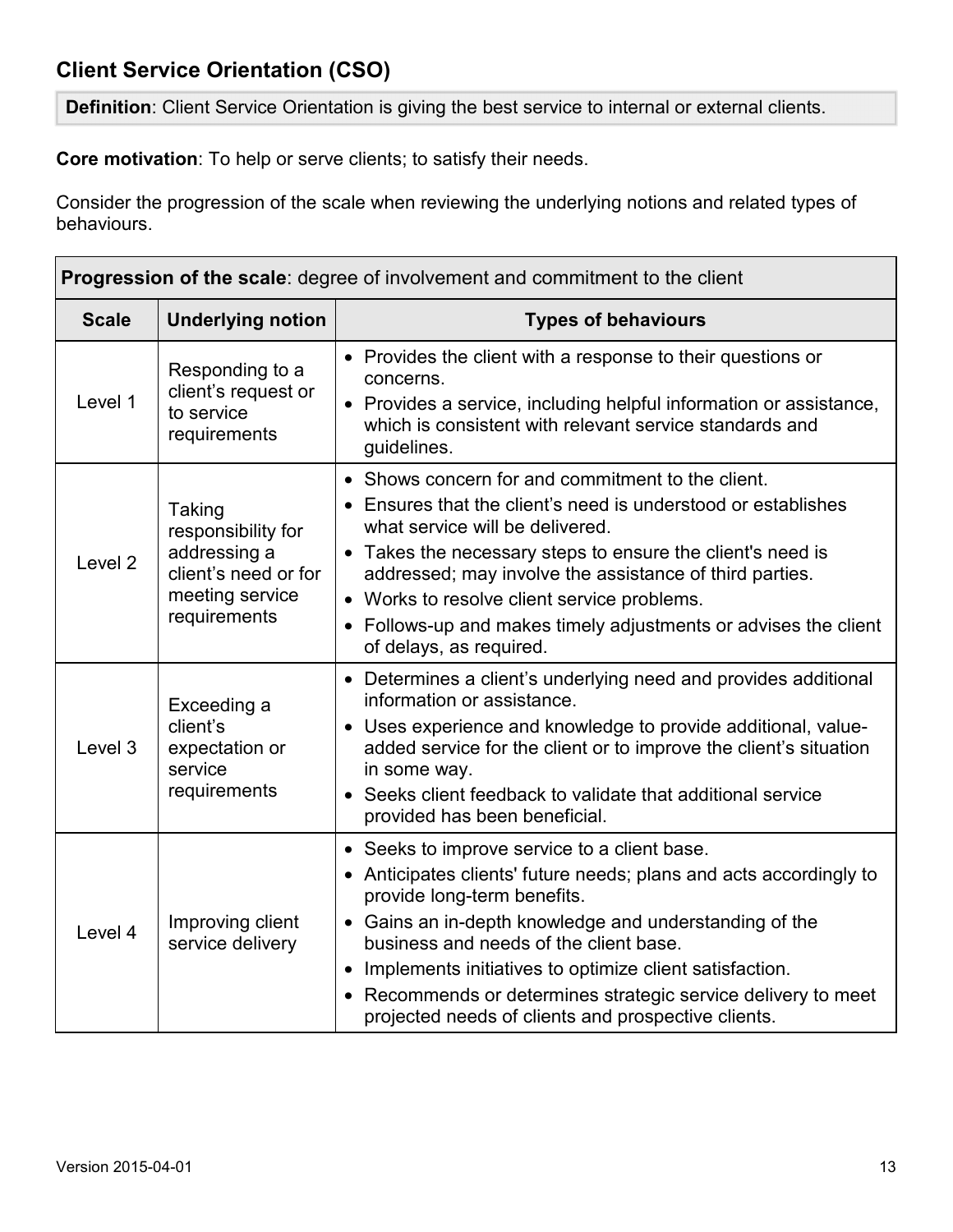## **Tips for understanding Client Service Orientation (CSO)**

**Purpose**: Client Service Orientation reflects on the CRA's commitment to provide service that meets client's needs or expectations. The value of the service to our clients could be expressed by one or more of the following: quality, timeliness, completeness, knowledge, skills, courtesy, fairness, and outcome.

At levels 1, 2, and 3, the involvement and commitment usually relates to a single client, while at level 4 it relates to improving service delivery to a client base (more than one client).

For this competency, the term client is used broadly and may include persons from within or outside the organization to whom you provide a service (for example, employees, taxpayers, other regions or branches, other government departments, or provinces). Your work description (client service results and key activities) and your manager can assist you in determining who your clients are within your job context.

It is important to be able to identify the client and the service you provide to them or that they have an expectation of receiving from someone in your position or role. Assisting your manager or fellow team members normally corresponds to Teamwork and Cooperation, rather than Client Service Orientation, because it leads to the achievement of a common goal.

Client requests, needs or expectations are often stated by the client. However, in cases where they are not stated or are unrealistic, client service can then refer to service requirements such as established service standards, policies, procedures, or service delivery models.

In the progression of the scale, the degree of involvement refers to the effort expended to help the client. The commitment to the client refers to the care and concern felt for and the treatment of the client. It also includes the dedication that one shows in resolving client issues or improving the client's situation. At higher levels, the client's need may be more complex or diverse which would require a greater degree of involvement and commitment in order to help them.

| <b>Client Service Orientation means</b>                                                                            | <b>Client Service Orientation does not mean</b>                 |
|--------------------------------------------------------------------------------------------------------------------|-----------------------------------------------------------------|
| interacting with clients in a respectful, helpful                                                                  | • being condescending to clients or interacting                 |
| and responsive manner                                                                                              | with them in a rushed or mechanical manner                      |
| • discussing the client's need with them and                                                                       | • assuming the client will let you know if there is             |
| their satisfaction with service delivered                                                                          | a problem                                                       |
| taking responsibility to resolve a client's                                                                        | passing on client problems to others when                       |
| problem even if it goes beyond the usual or                                                                        | $\bullet$                                                       |
| normal demands of the job                                                                                          | you could have handled them yourself                            |
| taking the time to ensure that the client                                                                          | • providing information without any apparent                    |
| understands the information provided as it                                                                         | thought as to whether the client truly                          |
| relates to their situation                                                                                         | understands                                                     |
| using your knowledge to think through what<br>would be best for the client and acting<br>accordingly               | • doing what is faster and easier for you                       |
| taking into consideration the client's viewpoint<br>and feedback to identify how to serve them<br>more effectively | • ignoring client feedback that could improve<br>client service |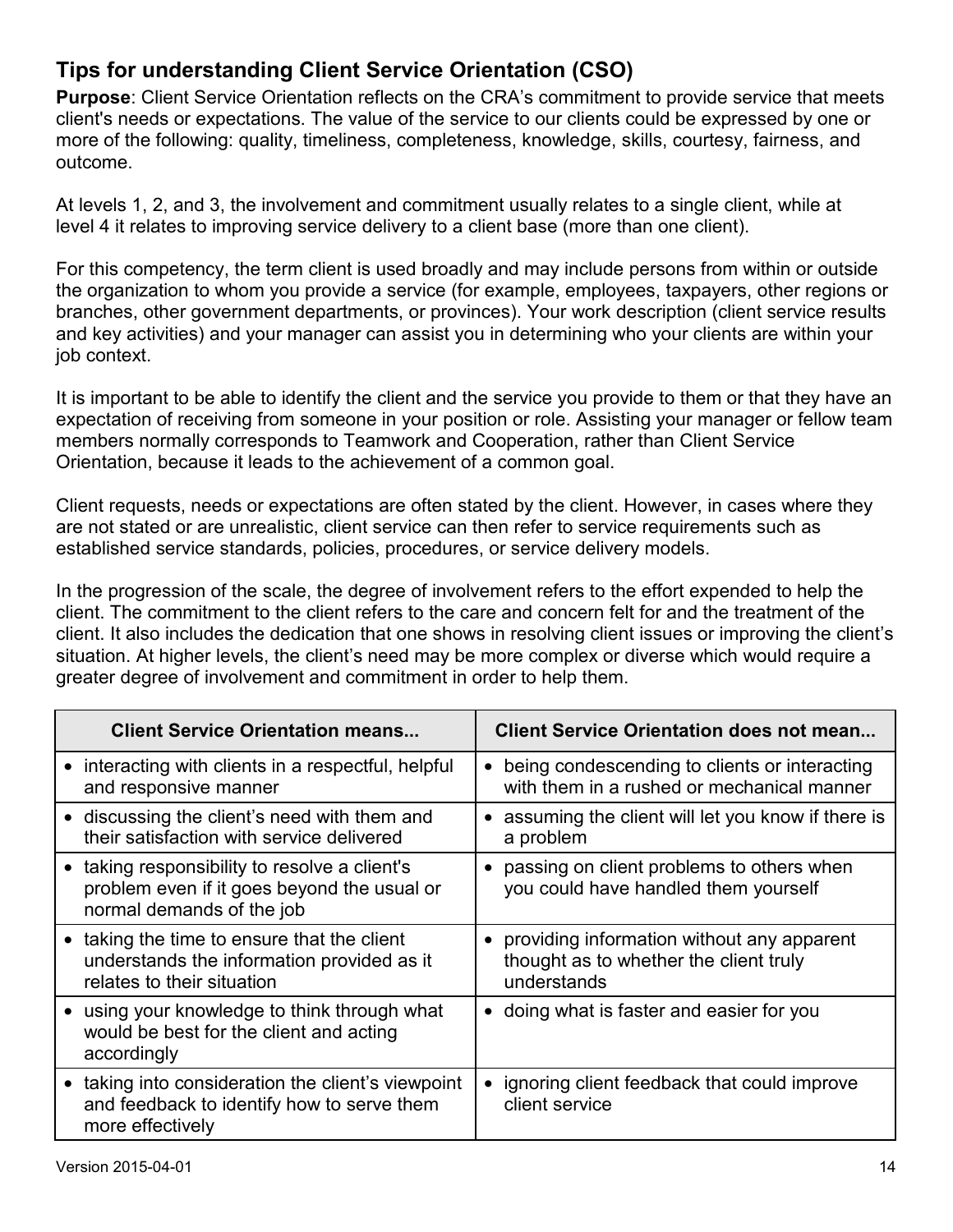| <b>Client Service Orientation means</b>                                                                     | <b>Client Service Orientation does not mean</b>                                                                    |  |
|-------------------------------------------------------------------------------------------------------------|--------------------------------------------------------------------------------------------------------------------|--|
| building and maintaining productive long-term<br>relationships with clients                                 | focusing on short-term interactions with<br>$\bullet$<br>clients without considering the long-term<br>implications |  |
| • using an understanding of client's perspective<br>to identify constraints and advocate on their<br>behalf | failing to pursue a solution to client problems<br>$\bullet$<br>when encountering obstacles or resistance          |  |

#### **Links to other competencies**

One can often find some degree of Adaptability in Client Service Orientation because you may adapt your approach to the needs of the client. Effective Interactive Communication is also linked to Client Service Orientation in order to understand client requests and provide appropriate responses. Initiative and Creative Thinking may be linked to the higher levels of Client Service Orientation in order to add value for the client and determine innovative ways to improve client service.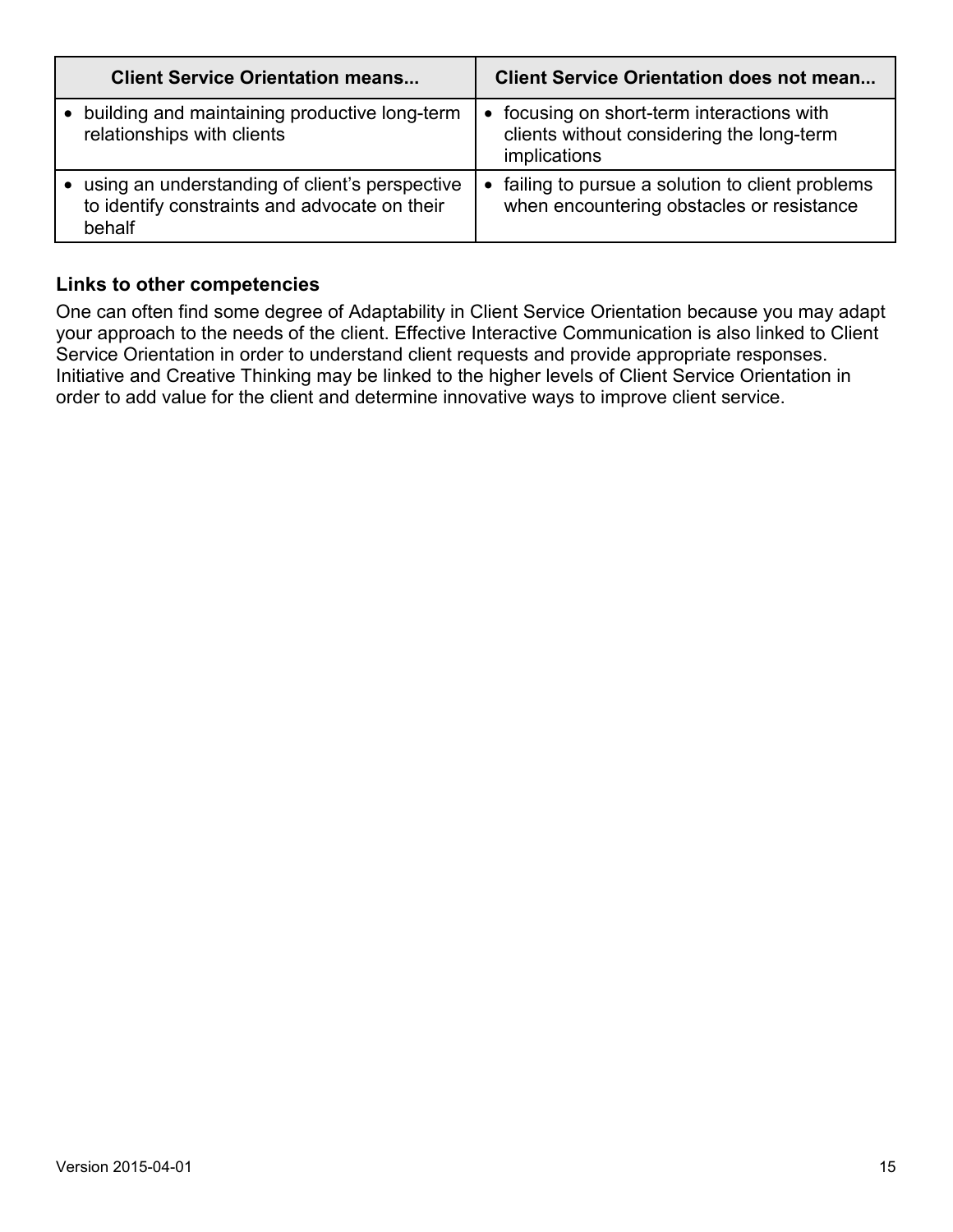## **Conflict Resolution (CR)**

**Definition**: Conflict Resolution is the ability to address conflict between people in order to preserve positive working relationships with others such as colleagues, clients or taxpayers.

**Core motivation**: To deal with conflict effectively in order to promote harmonious working relationships.

| <b>Progression of the scale:</b> degree of involvement in addressing conflict |                                                                                                                                          |                                                                                                                                                                                                                                                                                                                                                                                                                                                                                                                                                                                                                 |
|-------------------------------------------------------------------------------|------------------------------------------------------------------------------------------------------------------------------------------|-----------------------------------------------------------------------------------------------------------------------------------------------------------------------------------------------------------------------------------------------------------------------------------------------------------------------------------------------------------------------------------------------------------------------------------------------------------------------------------------------------------------------------------------------------------------------------------------------------------------|
| <b>Scale</b>                                                                  | <b>Underlying notion</b>                                                                                                                 | <b>Types of behaviours</b>                                                                                                                                                                                                                                                                                                                                                                                                                                                                                                                                                                                      |
| Level 1                                                                       | Noticing and<br>reflecting on<br>conflict                                                                                                | • Recognizes that there is a difference of opinion or<br>disagreement that could negatively affect working relationships<br>or disrupt the workplace.<br>• Identifies and acknowledges personal causes, symptoms, and<br>reactions to conflict.<br>• Reflects on the conflict and decides whether or not to<br>address it.                                                                                                                                                                                                                                                                                      |
| Level <sub>2</sub>                                                            | Preparing for and<br>engaging in a<br>conflict resolution<br>conversation<br>aimed at reaching<br>a mutually<br>satisfactory<br>solution | • Considers various elements of the conflict (for example, needs,<br>communication styles, possible outcomes, and timing).<br>• Determines how to best approach the person or persons<br>involved in the conflict.<br>• Engages the other party in a conversation attempting to<br>resolve the conflict.<br>• Listens to the other party and tries to understand their<br>perspective and identify common interests.<br>• Communicates with the other party in a respectful manner and<br>demonstrates a willingness to resolve the conflict.<br>• Focuses the conversation on the issue, not the person.       |
| Level 3                                                                       | Demonstrating<br>and promoting<br>effective conflict<br>resolution<br>principles and<br>practices                                        | • Demonstrates and encourages active listening and open<br>discussion as a means to resolve conflict.<br>• Promotes the benefits of and resources for conflict resolution<br>(such as, conflict resolution policy, conflict resolution advisors,<br>learning products).<br>• Serves as a role model in resolving conflict situations.<br>• Provides an environment in which individuals feel free to<br>express differing opinions and concerns without fear of reprisal.<br>• Looks beyond the immediate issue and attempts to deal with<br>the root of the conflict so that it does not continue or escalate. |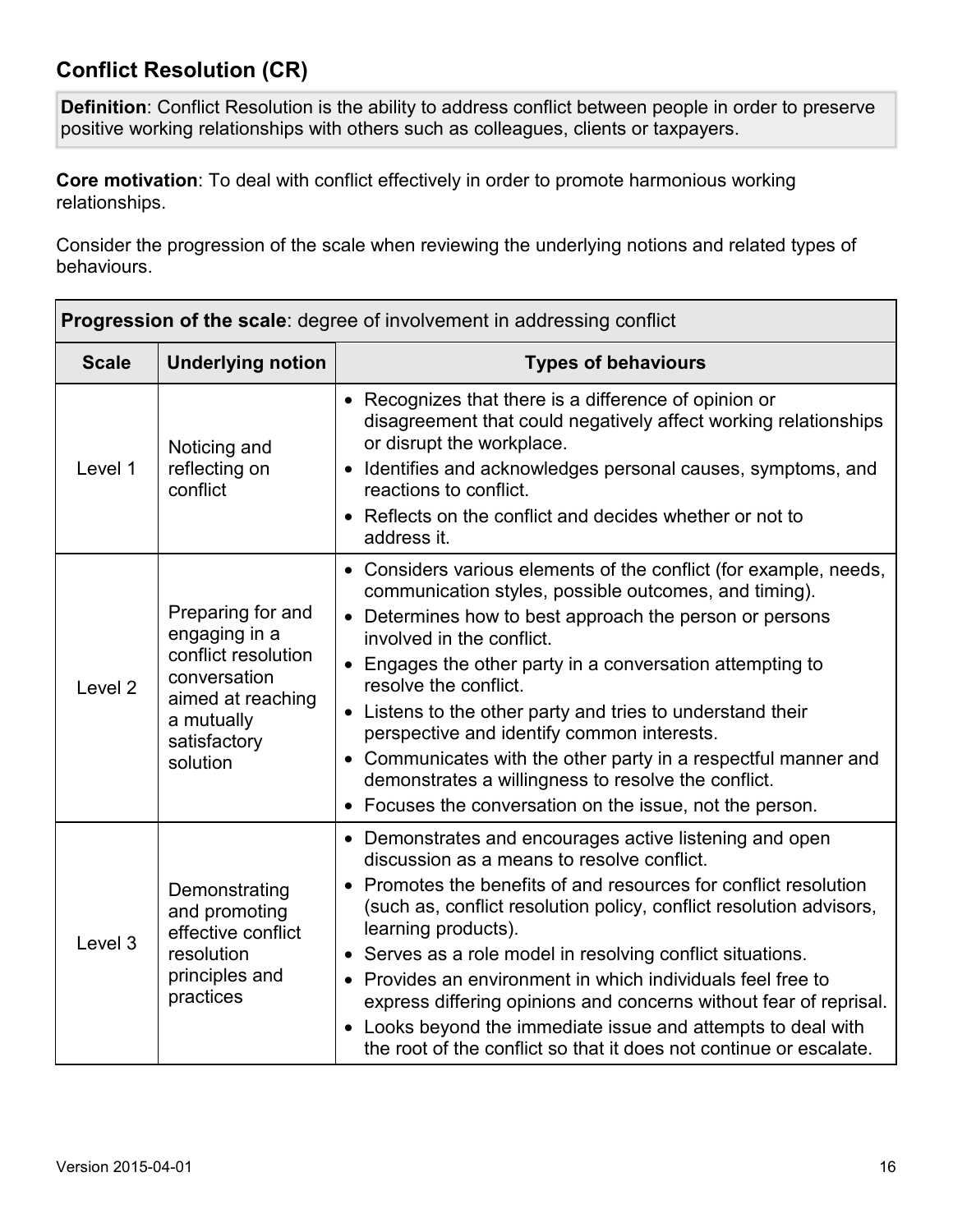| Progression of the scale: degree of involvement in addressing conflict |                                     |                                                                                                                                                                                      |
|------------------------------------------------------------------------|-------------------------------------|--------------------------------------------------------------------------------------------------------------------------------------------------------------------------------------|
| <b>Scale</b>                                                           | <b>Underlying notion</b>            | <b>Types of behaviours</b>                                                                                                                                                           |
| Level 4                                                                | Creating a<br>workforce             | • Provides guidance or assists individuals in resolving conflict by<br>enhancing their understanding of differing interests and helping<br>them work towards an acceptable solution. |
|                                                                        |                                     | • Enables individuals to develop conflict resolution skills and<br>behaviours which will empower them to handle their own<br>conflicts effectively.                                  |
|                                                                        | competent in<br>conflict resolution | • Assists others by providing impartial conflict resolution expert<br>services, such as those of a conflict resolution advisor or<br>mediator.                                       |
|                                                                        |                                     | • Develops constructive approaches that use conflict and<br>differences as catalysts for positive change in the workplace.                                                           |

## **Tips for understanding Conflict Resolution (CR)**

**Purpose**: This competency encourages everyone to handle conflicts in a positive and constructive manner in order to maintain harmonious working relationships and achieve organizational goals.

Conflict is the perception or actual occurrence of differences in the workplace. Conflict happens between people when there is a dissatisfaction or disagreement with an interaction, process, product, or service which is negatively impacting the working relationship. A working relationship is established when there is interaction with others (such as, colleagues, clients, taxpayers, external service providers) during the performance of work-related duties. When this type of conflict occurs, the people affected by it need to work together to resolve it. Conflict resolution is not about winning or losing, it is about reaching a mutually acceptable agreement.

Conflicts are common. Personality differences, varying work habits, lack of communication, or simple misunderstandings may all contribute to conflict. While disagreements are normal, ignoring them may not be ideal nor would it make things better. It is often through conflict that you are able to change and progress. In this context, conflict can be seen as positive if discussions can lead to a new understanding and even better ways of doing things. If left unresolved, conflict can escalate into a dispute which can disrupt the work environment impacting working relationships and organizational effectiveness.

In the progression of the scale, the degree of involvement is determined by the effort spent addressing and attempting to resolve conflict. As the levels increase, more effort is required to address conflict so the individual is more involved in thinking about the conflict, determining an appropriate approach and taking action to resolve the conflict.

This competency supports the *CRA Conflict Resolution Policy*. The use of informal (interest-based) approaches to conflict resolution is encouraged in the policy. The options for dealing with conflicts in the workplace at all levels of this competency may include seeking the assistance of a regional Conflict Resolution Advisor.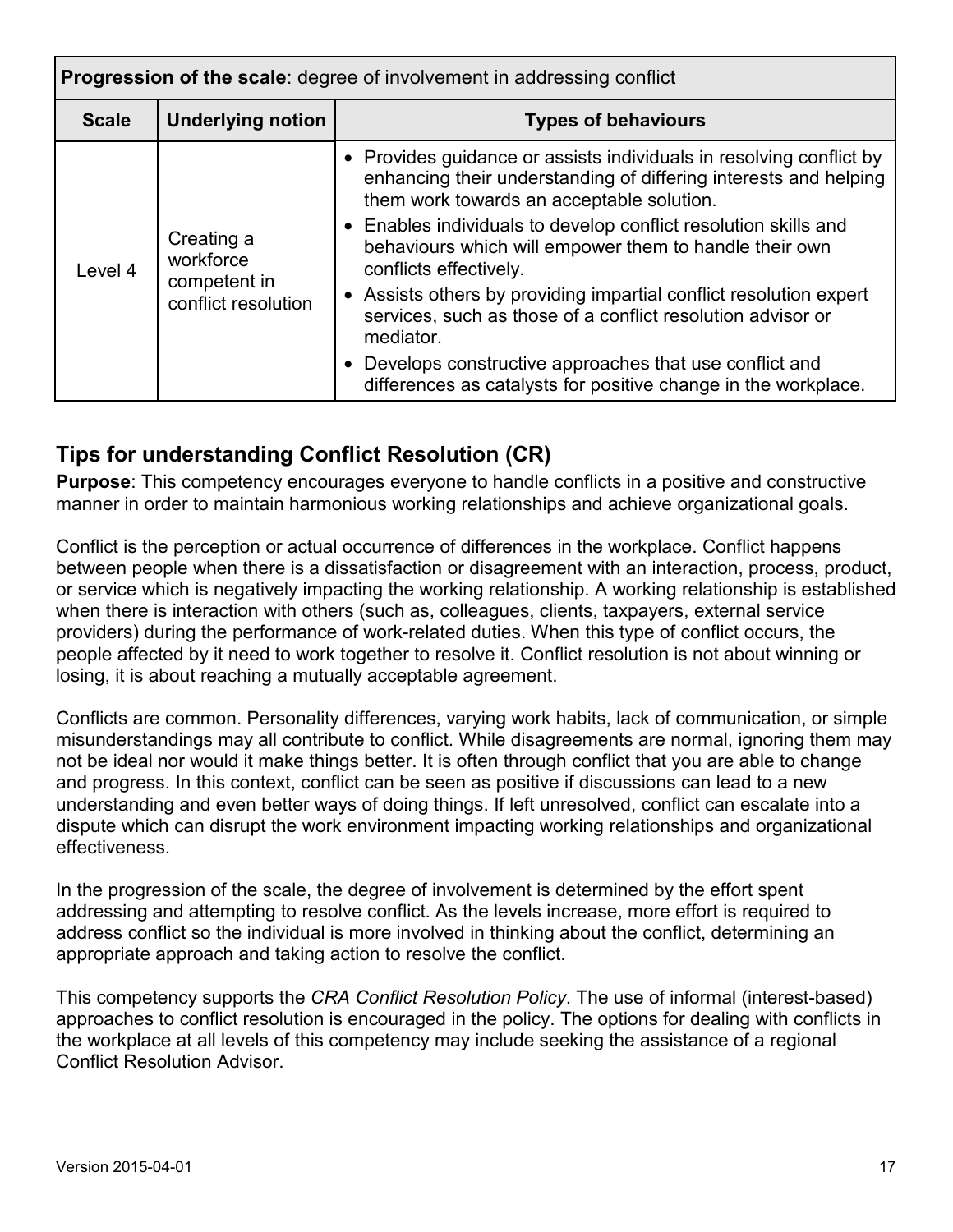| <b>Conflict Resolution means</b>                                                                                                    | <b>Conflict Resolution does not mean</b>                                                             |
|-------------------------------------------------------------------------------------------------------------------------------------|------------------------------------------------------------------------------------------------------|
| being aware of disagreements or<br>dissatisfactions in the workplace                                                                | • ignoring disagreements or dissatisfactions in<br>the workplace                                     |
| • discussing concerns or issues with others                                                                                         | • avoiding discussions with others and waiting<br>for the conflict to go away                        |
| encouraging the parties in conflict to actively<br>listen to each other and share their issues and<br>concerns                      | • listening to one party's perspective and taking<br>their side                                      |
| helping parties in conflict to find common<br>ground on which they can build an agreement<br>and improve their working relationship | • focusing on the differences between the<br>parties and encouraging an "us versus them"<br>attitude |

#### **Links to other competencies**

When Effective Interactive Communication is used in the resolution of conflict situations then it does support Conflict Resolution. While Dealing with Difficult Situations and Conflict Resolution may seem similar, their focus is different. Dealing with Difficult Situations is about how you control your emotions and respond to others in situations that have the potential to be challenging or result in provocation. Conflict Resolution focuses on maintaining positive working relationships by preventing conflict from escalating or resolving conflict in work-related situations. Higher levels of both Teamwork and Cooperation and Team Leadership may involve the demonstration of conflict resolution abilities to handle disagreements within the team. However, Conflict Resolution can be observed outside a team situation as well as within. Higher levels of Conflict Resolution may involve some Initiative to proactively handle conflict situations and Developing Others to guide other to resolve their own conflicts.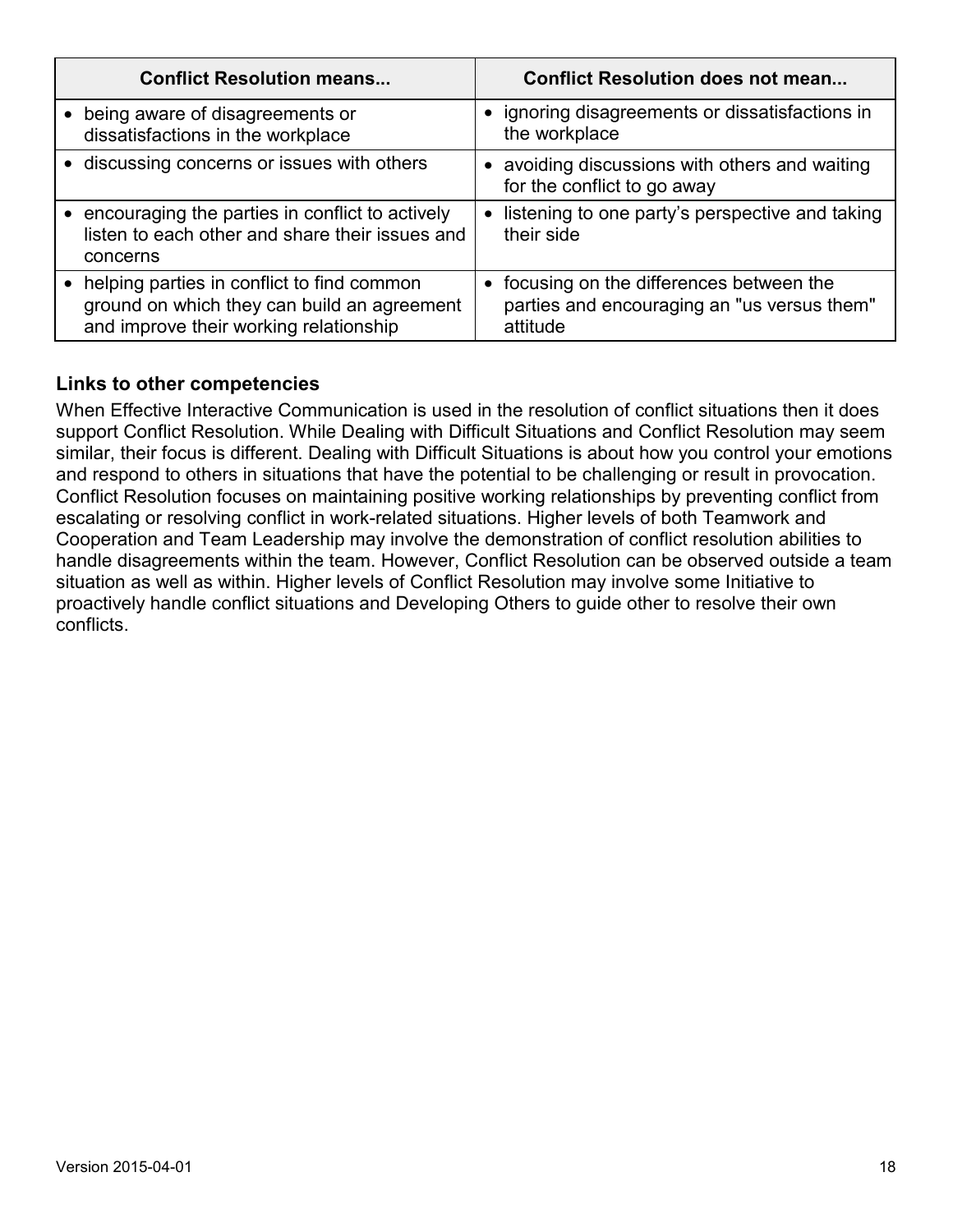## **Creative Thinking (CT)**

**Definition**: Creative Thinking is discovering new opportunities and solutions for problems by looking beyond current practices and using innovative thinking.

**Core motivation**: To be imaginative or innovative in developing approaches or solutions.

| <b>Progression of the scale: degree of originality</b> |                                                                               |                                                                                                                                                                                                                                                                                                                                  |
|--------------------------------------------------------|-------------------------------------------------------------------------------|----------------------------------------------------------------------------------------------------------------------------------------------------------------------------------------------------------------------------------------------------------------------------------------------------------------------------------|
| <b>Scale</b>                                           | <b>Underlying notion</b>                                                      | <b>Types of behaviours</b>                                                                                                                                                                                                                                                                                                       |
| Level 1                                                | Recognizing the<br>value of a new<br>approach                                 | • Questions the adequacy and relevance of conventional<br>approaches.<br>• Seeks alternate solutions to problems.                                                                                                                                                                                                                |
| Level 2                                                | Adjusting the<br>current approach                                             | Identifies issues and problems with current practices and finds<br>possible ways to improve.<br>Initiates improvements to practices to increase efficiency.<br>• Recommends or implements existing processes, products or<br>solutions used elsewhere with little or no modification.                                            |
| Level 3                                                | Developing a<br>solution using<br>ideas and<br>concepts in an<br>original way | Creates a solution based on ideas or approaches used in other<br>work environments.<br>Makes significant amendments to or incorporates aspects from<br>other solutions in order to arrive at one suitable for the<br>organization.                                                                                               |
| Level 4                                                | Creating a new<br>solution                                                    | • Formulates an innovative solution by developing new concepts,<br>models, frameworks, or approaches.<br>Integrates relevant concepts or models into a complete vision<br>or solution in response to a new challenge for which there is no<br>precedent.<br>• Develops a novel solution to ongoing organizational<br>challenges. |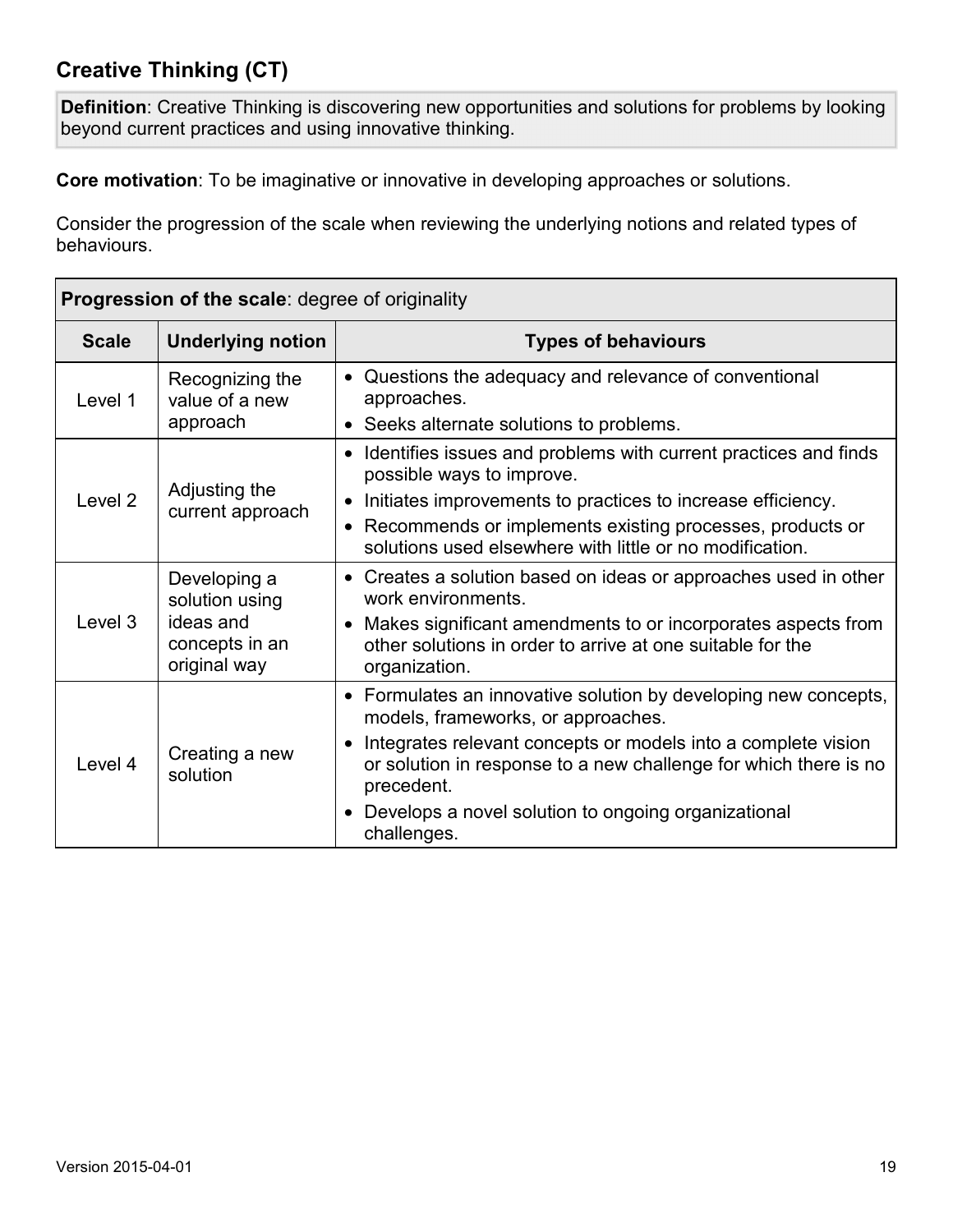## **Tips for understanding Creative Thinking (CT)**

**Purpose**: To remain an effective and efficient organization, the CRA is constantly looking for innovative ways to solve problems, make improvements to processes or procedures, and develop new approaches to meet business objectives.

Creative or innovative thinking is about new ideas. This competency encourages individuals to question the status quo, to be innovative, and to find new ways to do things. Individuals use Creative Thinking to be resourceful and to look for alternative ways that may improve work processes or practices and add value for the organization.

In the progression of the scale, as the degree of originality increases there are fewer relevant precedents (inside or outside your work environment) on which to base a solution. Therefore more creativity or innovation is required in order to modify ideas or approaches, and develop a solution that will meet the unique needs of the work environment.

| <b>Creative Thinking means</b>                                                                                                | Creative Thinking does not mean                                                                       |
|-------------------------------------------------------------------------------------------------------------------------------|-------------------------------------------------------------------------------------------------------|
| • questioning whether the current approach is<br>still the best approach                                                      | • going with what has worked in the past<br>without questioning if that approach still<br>makes sense |
| • striving to come up with a number of different<br>solutions to a problem                                                    | • believing that there is only one solution to a<br>problem                                           |
| looking at what other organizations are doing<br>successfully and determining what you could<br>transfer to your organization | • assuming that what other organizations are<br>doing will be of no use to your organization          |
| • focusing on the value of finding new ideas<br>and acting on them                                                            | • assuming that everything that can be tried has<br>been tried                                        |

#### **Links to other competencies**

While there may be some degree of similarity between Creative Thinking and Analytical Thinking at higher levels, their focus is different. Analytical Thinking focuses on the mental reasoning process required to break down and analyze problems, while Creative Thinking is more about innovative thinking or thinking outside-the-box. Creative Thinking implies a certain degree of Initiative to seek new solutions and Adaptability to accept and modify solutions for the work environment. Creative Thinking may be linked to higher levels of Strategic Outlook and Alignment in order to create strategies and vision. Creative Thinking may also support higher levels of Client Service Orientation to find innovative ways to improve service to clients.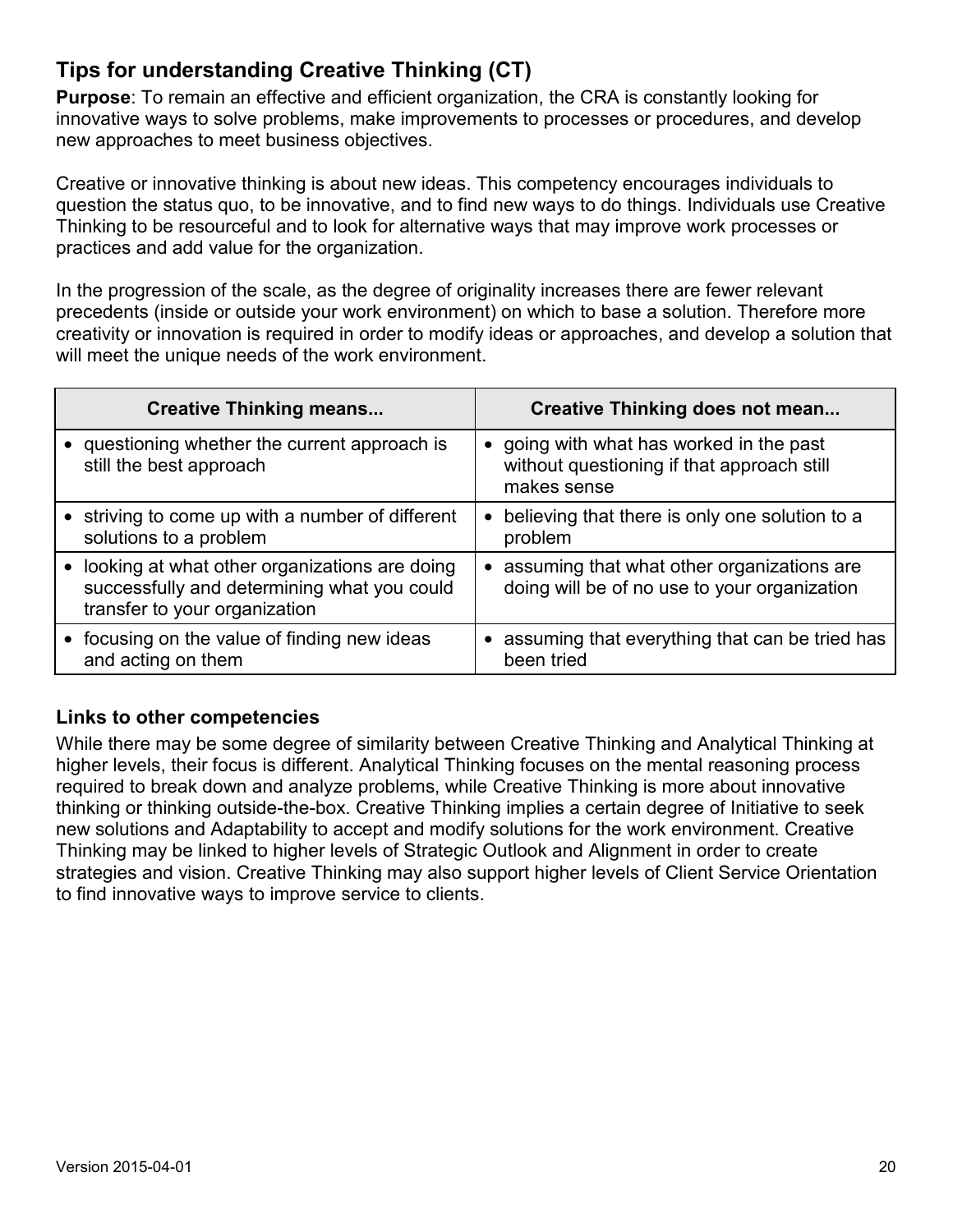## **Dealing with Difficult Situations (DDS)**

**Definition**: Dealing with Difficult Situations is keeping one's emotions under control and restraining negative responses when provoked, or when faced with opposition or hostility from others.

**Core motivation**: To resist provocation and conduct oneself professionally.

| <b>Progression of the scale:</b> degree of provocation and the potential consequences |                                                                                         |                                                                                                                                                                                                                                                                                      |  |
|---------------------------------------------------------------------------------------|-----------------------------------------------------------------------------------------|--------------------------------------------------------------------------------------------------------------------------------------------------------------------------------------------------------------------------------------------------------------------------------------|--|
| <b>Scale</b>                                                                          | <b>Underlying notion</b>                                                                | <b>Types of behaviours</b>                                                                                                                                                                                                                                                           |  |
| Level 1                                                                               | Maintaining<br>composure                                                                | • Remains outwardly calm when challenged.<br>Resists temptation to engage in negative behaviour.<br>• Feels negative emotions but controls them.                                                                                                                                     |  |
| Level <sub>2</sub>                                                                    | Responding<br>calmly in an<br>emotionally<br>charged situation                          | • Responds in a constructive manner.<br>• Focuses the conversation on the facts of the situation rather<br>than on the emotional reactions, in order to achieve desired<br>results.<br>• Feels strong negative emotions, but continues to speak or act<br>calmly and professionally. |  |
| Level 3                                                                               | Remaining calm<br>when provoked<br>and taking action<br>to de-escalate the<br>situation | Controls one's own emotions when unreasonably confronted or<br>provoked.<br>• Attempts to defuse the situation by using words or actions to<br>ease emotions and alleviate tension.<br>Gauges the readiness of others to move forward and responds<br>appropriately.                 |  |
| Level 4                                                                               | Withstanding a<br>personal attack or<br>threat                                          | • Attempts to control the situation in order to ensure an effective<br>outcome and minimize serious consequences.<br>• Remains in control of one's own emotions despite fear for<br>safety.                                                                                          |  |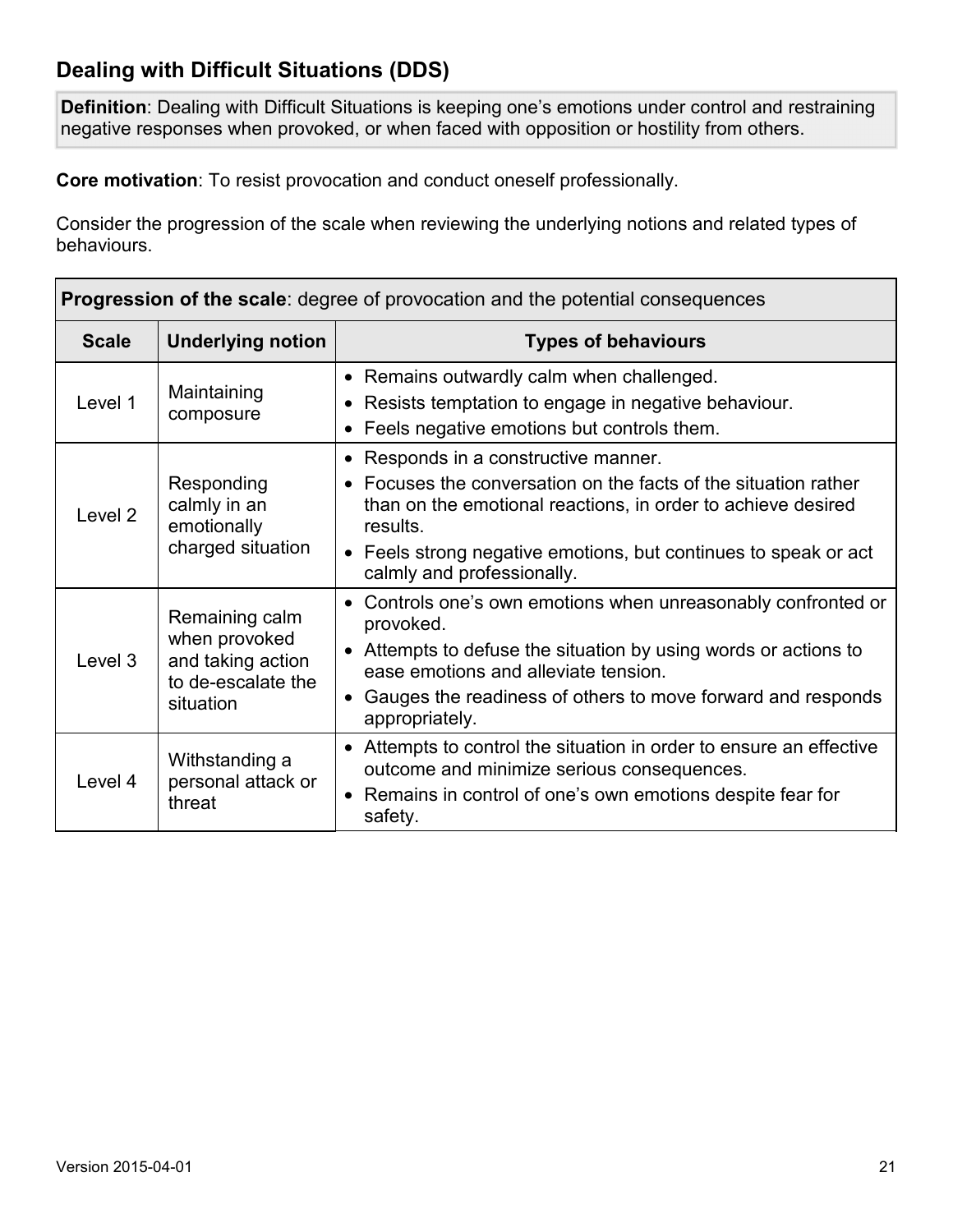## **Tips for understanding Dealing with Difficult Situations (DDS)**

**Purpose**: This competency relates to an individual's effectiveness in dealing with emotionally charged situations in their work environment. It is important that employees have the self-control to remain calm in order to fulfill their duties and achieve the CRA objectives.

Dealing with Difficult Situations looks at how you behave when you are provoked or challenged. It is important to be able to control your emotions and respond to others in these situations.

In the progression of the scale, the degree of provocation refers to how much hostility is displayed by the other party and the degree to which that hostility is directed at you personally. At all levels there should be some consideration of potential negative consequences that could result if the situation is not handled well. As the scale progresses the potential negative consequences and risk to personal safety are increased.

| <b>Dealing with Difficult Situations</b>                                     | <b>Dealing with Difficult Situations</b>                             |
|------------------------------------------------------------------------------|----------------------------------------------------------------------|
| means                                                                        | does not mean                                                        |
| • remaining calm when personally provoked                                    | getting defensive and letting your emotions<br>take over             |
| maintaining a professional approach despite                                  | being rude, disrespectful, or over-reacting                          |
| feeling strong emotions                                                      | $\bullet$                                                            |
| taking steps to calm someone during a hostile<br>interaction, if appropriate | saying or doing things that make the situation<br>$\bullet$<br>worse |
| • not showing frustration or hostility when<br>provoked                      | letting anger, frustration, and anxiety show                         |
| controlling one's own emotions by keeping                                    | losing perspective and becoming emotional                            |
| things in perspective                                                        | $\bullet$                                                            |

#### **Links to other competencies**

While Dealing with Difficult Situations and Conflict Resolution may seem similar, their focus is different. Dealing with Difficult Situations is about how you control your emotions and respond to others in situations that are challenging or result in provocation. Conflict Resolution focuses on maintaining working relationships while aiming to resolve conflict. Dealing with difficult clients or persons may require Dealing with Difficult Situations and/or Conflict Resolution. Effective Interactive Communication may support Dealing with Difficult Situations because it is often necessary to be able to communicate effectively when dealing with difficult situations.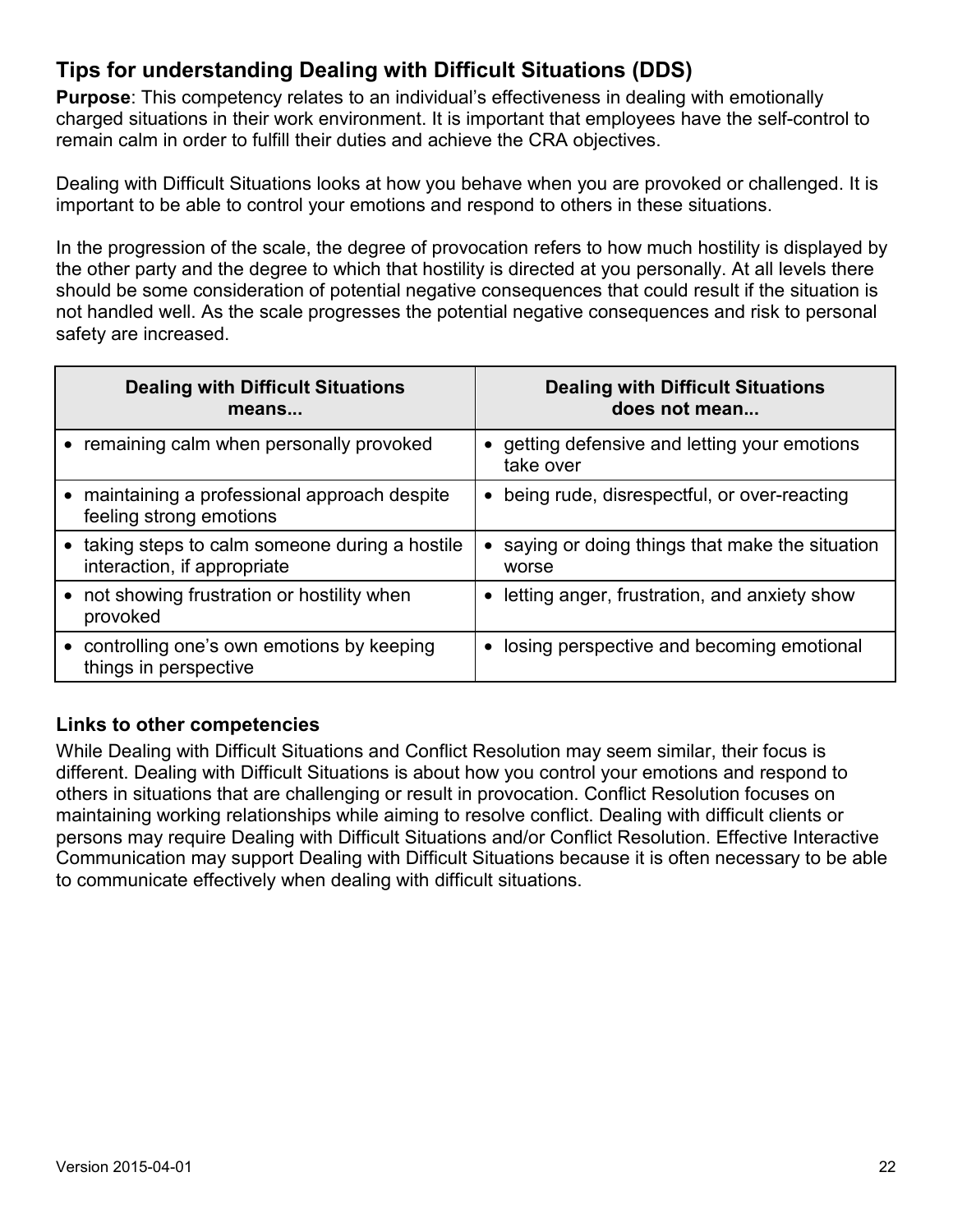## **Developing Others (DEV)**

**Definition**: Developing Others is fostering the learning or development of others with an appropriate level of needs identification to meet individual and organizational development needs, in a continuous learning environment.

**Core motivation**: To help others reach their potential.

| <b>Progression of the scale:</b> degree of involvement and scope of the development          |                                                                                                                     |                                                                                                                                                             |
|----------------------------------------------------------------------------------------------|---------------------------------------------------------------------------------------------------------------------|-------------------------------------------------------------------------------------------------------------------------------------------------------------|
| <b>Scale</b>                                                                                 | <b>Underlying notion</b>                                                                                            | <b>Types of behaviours</b>                                                                                                                                  |
| Level 1                                                                                      | Providing task-<br>specific direction                                                                               | • Helps or shows someone how to perform a specific task or<br>particular aspect of the work.<br>• Provides step-by-step instruction on how to do something. |
| Providing<br>instruction relative<br>Level <sub>2</sub><br>to technical skill<br>acquisition | • Assists with the development of technical skills through<br>instruction, demonstration, feedback, or other means. |                                                                                                                                                             |
|                                                                                              | Explains concepts, reasoning, or underlying principles to<br>$\bullet$<br>support the application of the skill.     |                                                                                                                                                             |
|                                                                                              | • Strives to ensure the individual is able to apply the acquired<br>skill in various situations, as appropriate.    |                                                                                                                                                             |
| Providing                                                                                    | guidance to                                                                                                         | • Provides individualized suggestions and coaching to assist in<br>the modification and learning of behaviours.                                             |
| Level 3                                                                                      | influence                                                                                                           | • Provides feedback and support for continued improvement.                                                                                                  |
| behavioural<br>change                                                                        | Models the desired behaviours or suggests appropriate role<br>models.                                               |                                                                                                                                                             |
| Level 4                                                                                      |                                                                                                                     | Develops an employee development plan and manages the<br>$\bullet$<br>learning process to ensure it occurs by design rather than by<br>chance.              |
|                                                                                              | Facilitating<br>comprehensive<br>employee<br>development                                                            | • Establishes ongoing dialogue with the employee regarding<br>their development and career planning.                                                        |
|                                                                                              |                                                                                                                     | Ensures that resources and time are dedicated for<br>developmental activities.                                                                              |
|                                                                                              |                                                                                                                     | Provides opportunities for development through ongoing<br>$\bullet$<br>guidance, tools, assignments, mentoring, and coaching.                               |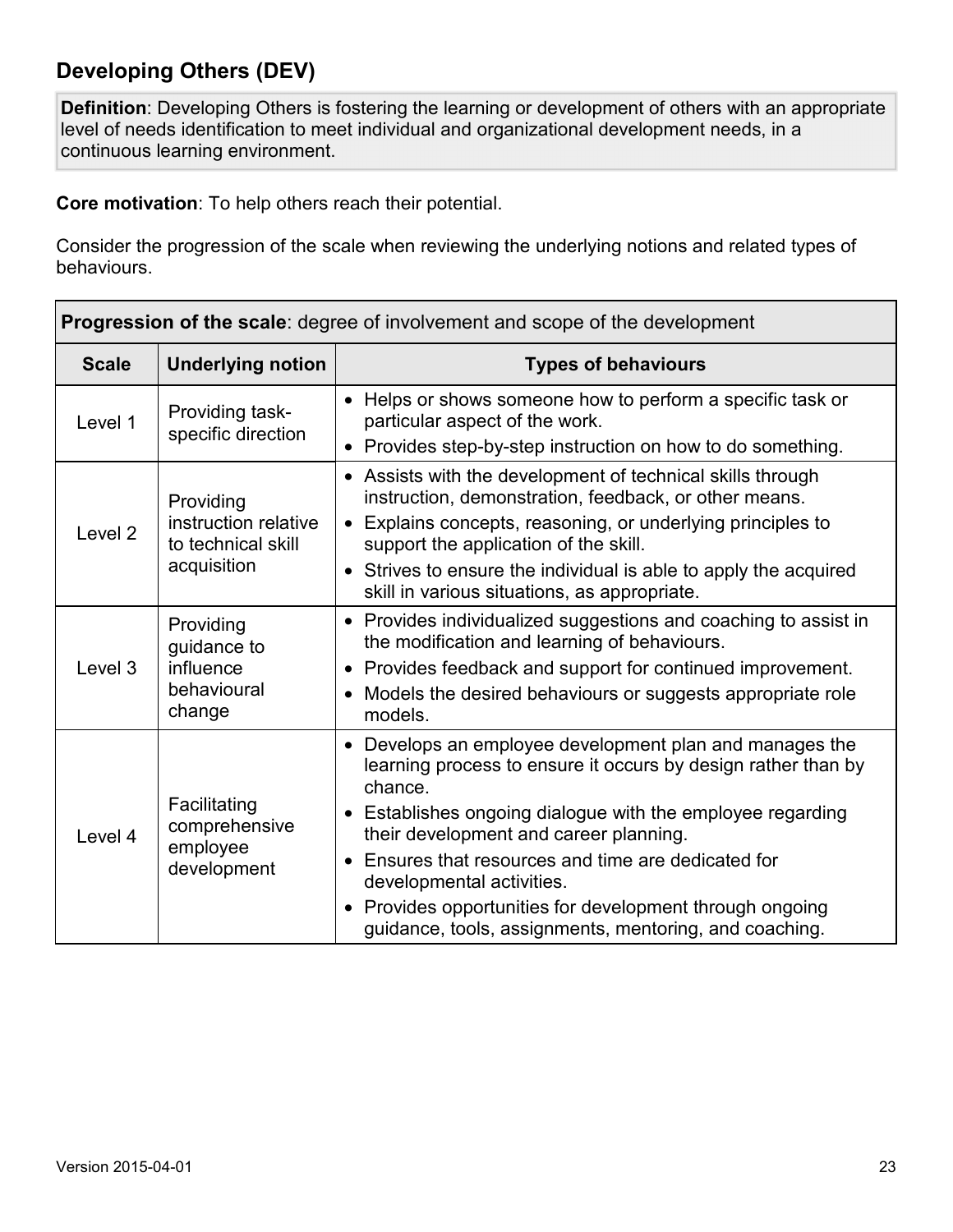## **Tips for understanding Developing Others (DEV)**

**Purpose**: Developing Others involves motivating and encouraging others to learn and develop in order to meet individual career goals which contribute to a competent CRA workforce.

Developing Others focuses on fostering and promoting the learning, development, and growth of others. This means encouraging and supporting others to learn and develop and be personally accountable for their own development in order to successfully perform in current or future roles. Developing Others is a set of behaviours that may be demonstrated by colleagues, training officers, or managers. People who demonstrate Developing Others have the desire to teach and help others to be the best that they can be.

In the progression of the scale, the degree of involvement refers to the time and effort expended to assist in someone's development. The scope of development refers to the type of skill or behaviour being developed. The scale progresses from providing specific instructions on a singular or particular element of the job to the holistic development of the individual to achieve their career objectives, aligned to the organizational needs. Therefore, the amount of involvement and support required for the development increase as it moves from short to long-term development.

| Developing Others means                                                                                                                                                  | Developing Others does not mean                                                                                                                 |
|--------------------------------------------------------------------------------------------------------------------------------------------------------------------------|-------------------------------------------------------------------------------------------------------------------------------------------------|
| providing meaningful comments and<br>suggestions to support the development of an<br>employee                                                                            | • offering comments and suggestions that are<br>vague or too general to be of any use                                                           |
| helping employees gain a clear understanding<br>of how they are to perform their duties                                                                                  | assuming that employees know how to do the<br>$\bullet$<br>work                                                                                 |
| • actively monitoring the quality of others' work,<br>giving on-the-job instructions and training, or<br>other practical support, as a means of<br>enhancing performance | • ignoring performance issues and not taking<br>opportunities to provide suggestions for<br>improvement                                         |
| • giving specific feedback on a regular basis                                                                                                                            | • giving feedback only occasionally                                                                                                             |
| providing constructive suggestions and<br>encouragement                                                                                                                  | • providing only negative comments                                                                                                              |
| actively seeking work opportunities for<br>employees that will challenge and enable<br>them to learn new skills                                                          | continually assigning work that you know<br>$\bullet$<br>employees will do well because they have<br>done similar assignments many times before |

#### **Links to other competencies**

Although there are some similarities, the underlying intent of Developing Others is different from Team Leadership and Teamwork and Cooperation because both focus on the common goal of the team, while Developing Others focuses on assisting others with their own learning and development. In order to develop others, one may also demonstrate several other competencies, such as: Effective Interactive Communication in order to ensure understanding and adapt language where necessary; Analytical Thinking to analyze learning needs and determine appropriate developmental activities; and Adaptability to adjust to changing situations in support of the needs of the individual. Conflict Resolution may also be used in cases of disagreement or dissatisfaction with regards to development.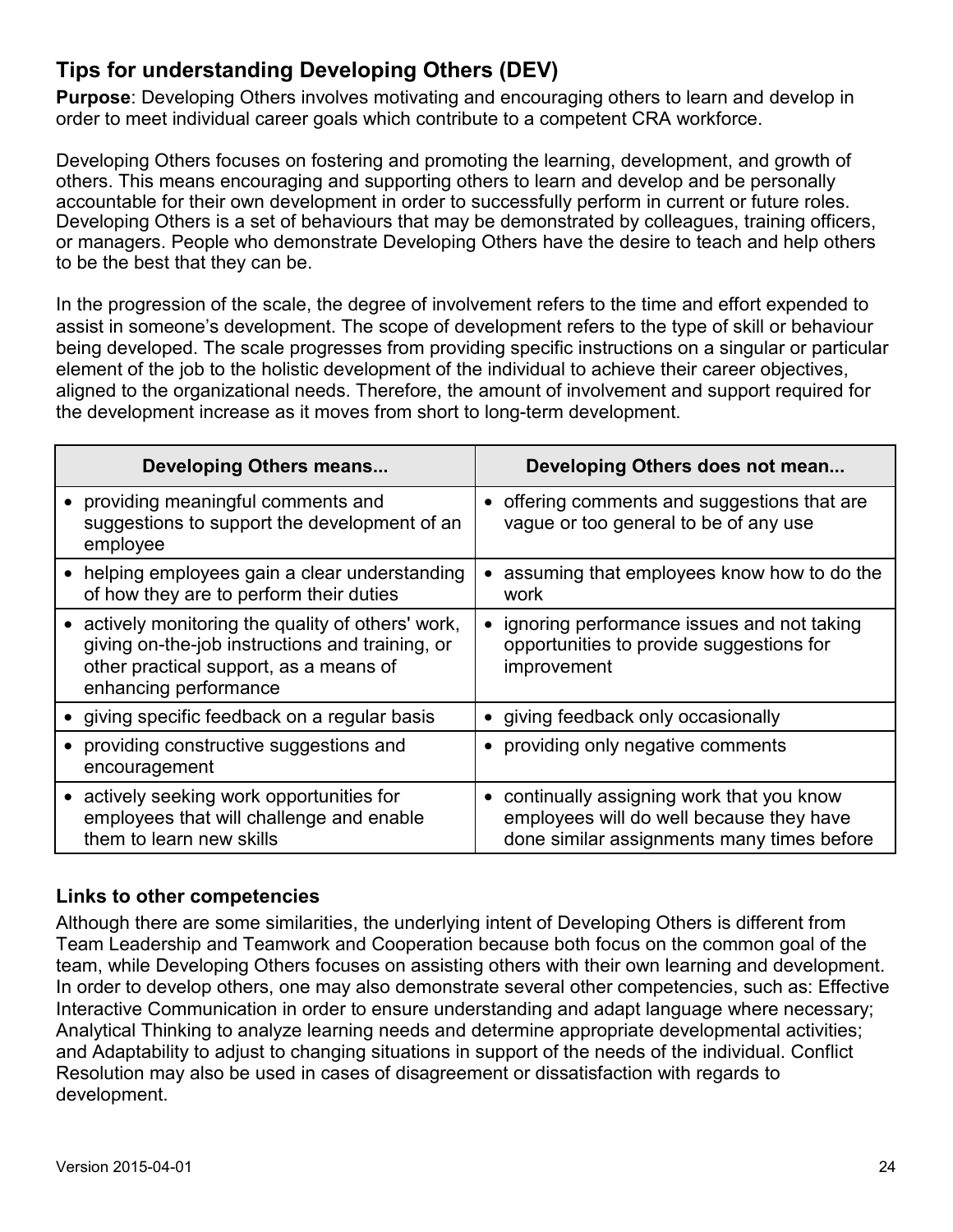## **Effective Interactive Communication (EIC)**

This competency generally excludes written communication.\*

**Definition**: Effective Interactive Communication is transmitting and receiving information clearly and communicating actively with others in order to respond appropriately.

**Core motivation**: To ensure that the message is received and understood as intended.

Consider the progression of the scale when reviewing the underlying notions and related types of behaviours.

| <b>Progression of the scale:</b> degree of sensitivity or complexity of the message being<br>communicated |                                                       |                                                                                                                                                                                                                                                                                                                                                                                                                                                                    |
|-----------------------------------------------------------------------------------------------------------|-------------------------------------------------------|--------------------------------------------------------------------------------------------------------------------------------------------------------------------------------------------------------------------------------------------------------------------------------------------------------------------------------------------------------------------------------------------------------------------------------------------------------------------|
| <b>Scale</b>                                                                                              | <b>Underlying Notion</b>                              | <b>Types of behaviours</b>                                                                                                                                                                                                                                                                                                                                                                                                                                         |
| Level 1                                                                                                   | Paying attention to<br>the communication<br>of others | • Actively listens in order to fully understand the message.<br>• Responds appropriately by delivering information and facts in a<br>logical, clear, and coherent manner.<br>• Conveys and receives a straight-forward message.                                                                                                                                                                                                                                    |
| Level <sub>2</sub>                                                                                        | Checking<br>understanding of<br>the message           | • Takes steps to verify that the message is understood by the<br>other party or to verify own understanding.<br>• Recognizes non-verbal cues and uses them to identify<br>unspoken thoughts or concerns in order to respond<br>appropriately.<br>• Uses appropriate communication techniques in order to clarify<br>the message to achieve understanding.                                                                                                          |
| Level 3                                                                                                   | Adapting<br>communication                             | • Tailors language and style of communication according to the<br>situation and the audience.<br>• Recognizes why others are having difficulty understanding and<br>adapts the way the message is being conveyed.<br>• Anticipates and tries to understand the perception of the<br>message and adjusts the communication accordingly.                                                                                                                             |
| Level 4                                                                                                   | Communicating for<br>maximum results                  | • Considers factors such as the purpose of the communication,<br>target audience, and potential impact of the message when<br>deciding what to communicate and how to deliver the message<br>to achieve the desired results.<br>• Understands the underlying needs and motivation of the<br>audience as well as their interests and issues when formulating<br>a communication strategy.<br>• Anticipates and prepares for possible breakdowns in<br>communication |

\* This competency generally excludes written communication such as notes or e-mail exchanges. Exceptions may be made for employees with disabilities, on a case-by-case basis.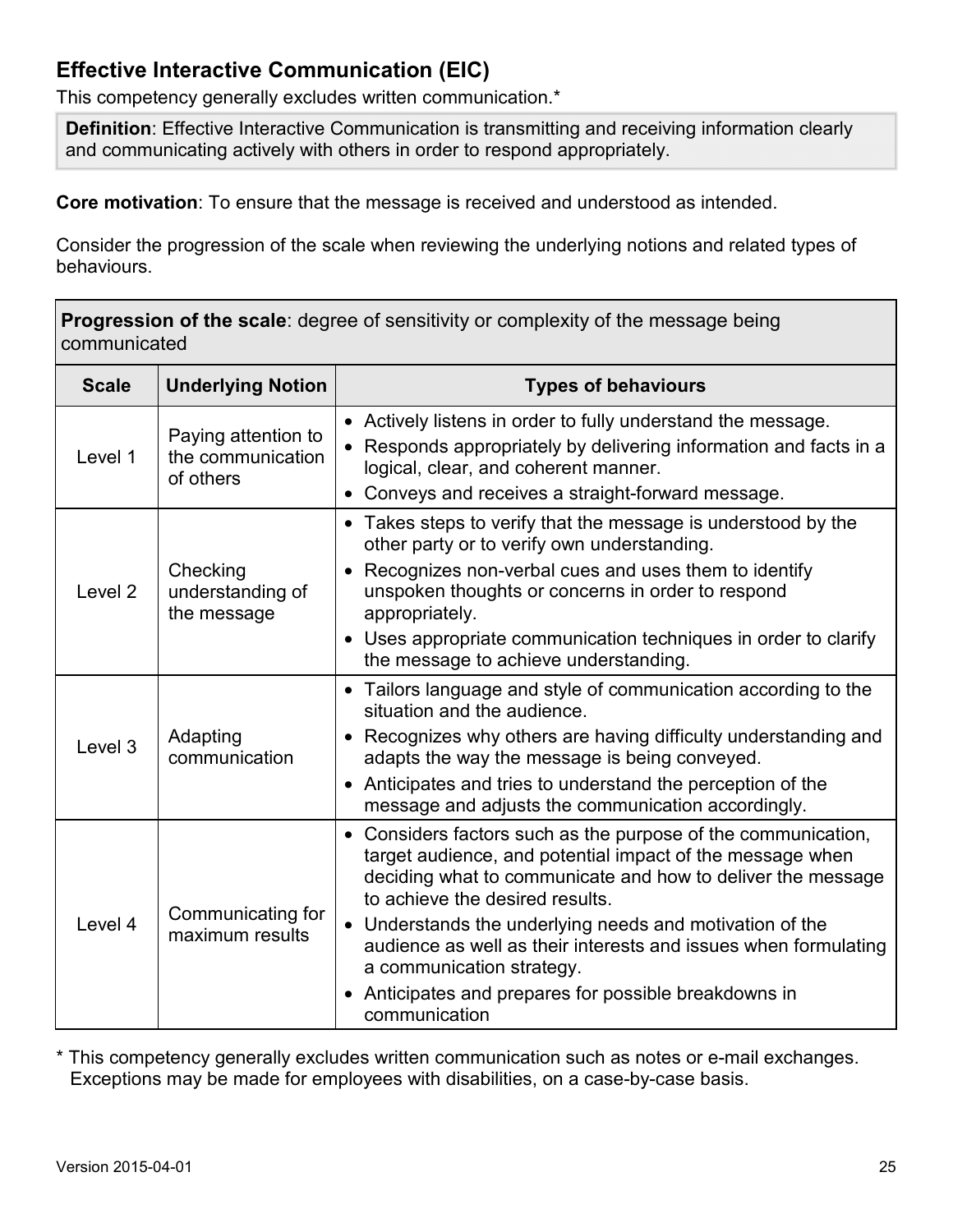## **Tips for understanding Effective Interactive Communication (EIC)**

**Purpose:** Effective Interactive Communication is key to ensuring effective interactive exchanges with others and is essential to meeting the CRA's business objectives. It requires active listening, understanding others' points of view, and being able to respond in an appropriate manner.

Effective Interactive Communication is a two-way communication process which focuses on the messages being transmitted and received between two or more people. The use of visual aids such as graphs or pictures may be considered in order to facilitate the interactive communication at any level of the scale.

In the progression of the scale, the sensitivity or complexity of the message relates to different understanding or perceptions of the message. Sensitivity refers to the potential audience's reactions, perceptions, or impacts of the message. As the scale increases you need to choose your words and approach more carefully. Complexity refers to the number of interrelated aspects of the message or differences in the levels of understanding of the subject matter. As the scale increases, the message becomes increasingly difficult to communicate effectively.

The following is an example to illustrate different levels of Effective Interactive Communication within the same interaction. It does not limit other possible ways to demonstrate different levels of Effective Interactive Communication. When we talk with others about a subject that we both understand and the discussion flows naturally, we communicate at a level 1. If one of us does not understand the message, we are pushed to level 2 when we take steps to aim for better understanding, but once understanding is regained we move back to level 1. What pushes us to move to level 3 is not being able to fully understand due to the sensitivity or complexity of the message being transmitted and having to use a different communication approach in order to get our message across.

| <b>Effective Interactive Communication</b>                                      | <b>Effective Interactive Communication</b>                                        |
|---------------------------------------------------------------------------------|-----------------------------------------------------------------------------------|
| means                                                                           | does not mean                                                                     |
| recognizing underlying concerns or feelings<br>that may not be openly expressed | listening to the words without trying to<br>$\bullet$<br>understand their meaning |
| • actively listening and allowing others an                                     | interrupting when someone is starting to                                          |
| opportunity to fully express themselves                                         | express their concerns                                                            |
| thinking about how people will respond before<br>you communicate your thoughts  | expressing your thoughts without considering<br>$\bullet$<br>your audience        |
| customizing responses to reflect audience                                       | • delivering the message in the same manner                                       |
| differences                                                                     | regardless of the audience                                                        |
| checking understanding in ways that are                                         | • simply asking "do you understand?" when it is                                   |
| appropriate to the audience                                                     | not necessary                                                                     |
|                                                                                 | • changing from one language to another, such<br>as from French to English        |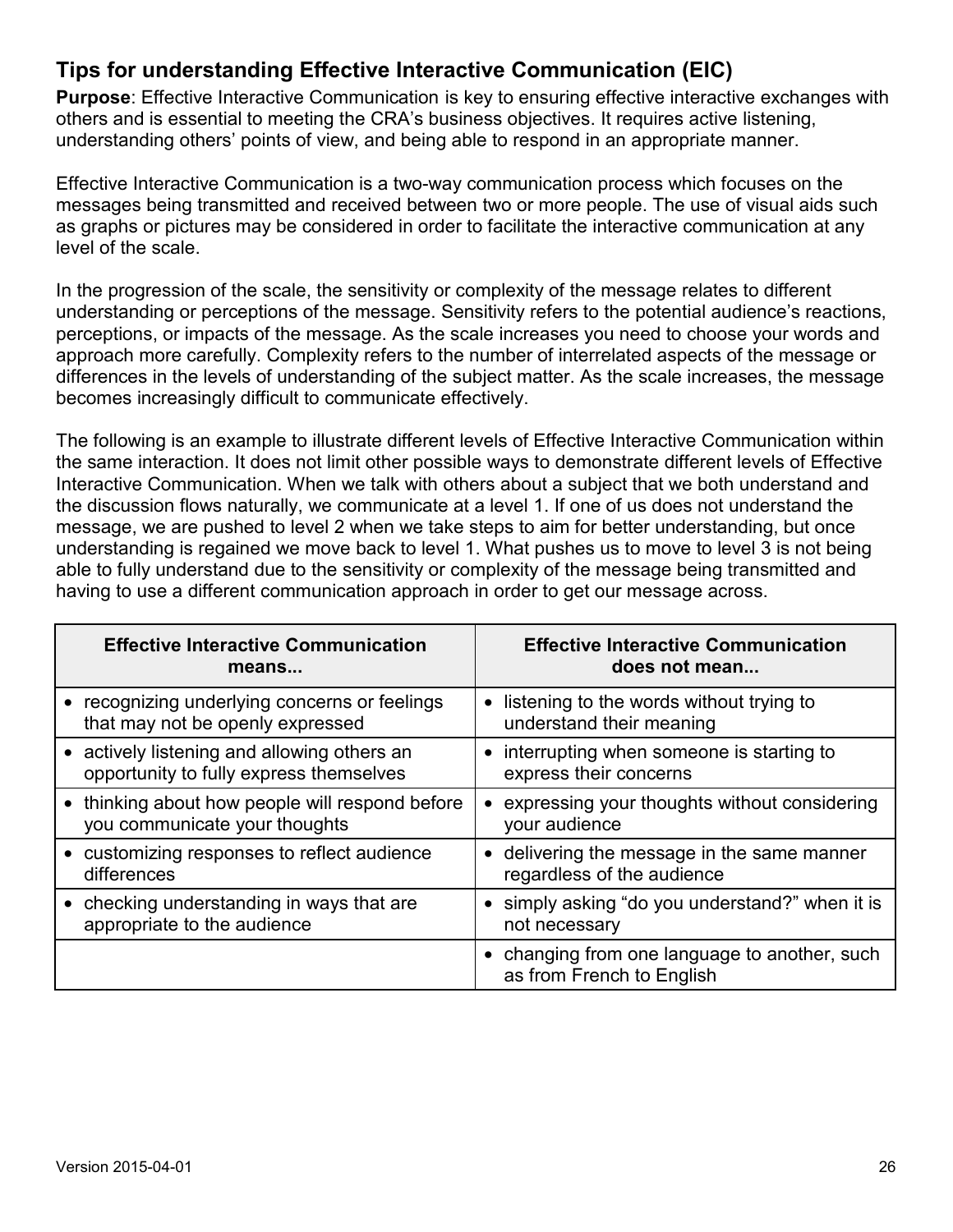#### **Links to other competencies**

Effective Interactive Communication supports many other competencies which require a certain amount of communication, such as: Conflict Resolution; Client Service Orientation; Dealing with Difficult Situations; Developing Others; Teamwork and Cooperation; and Team Leadership. A certain degree of Adaptability may be needed at higher levels of Effective Interactive Communication to adapt the communication approach to suit the needs of different audiences.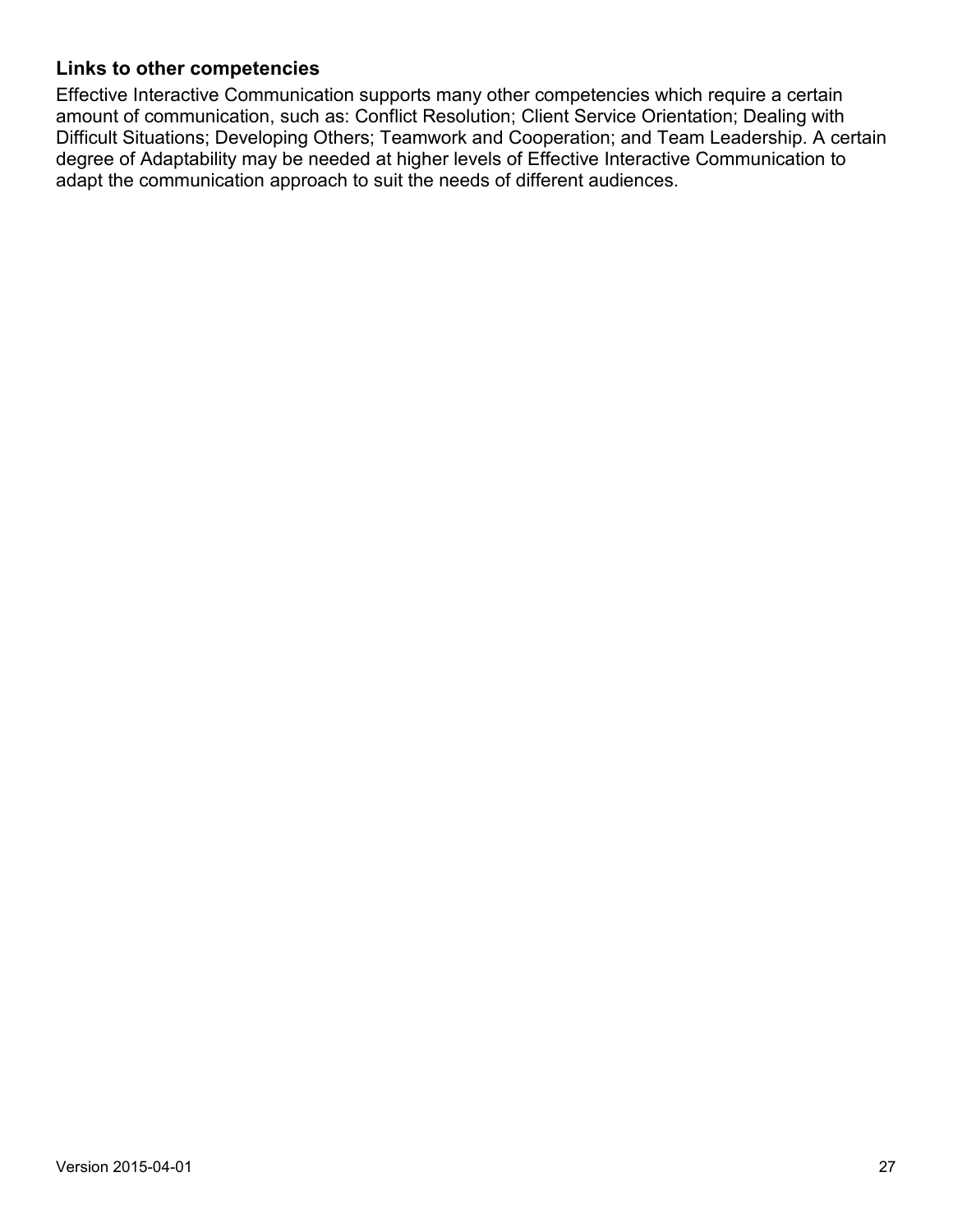## **Initiative (INT)**

**Definition**: Initiative is the preference for identifying opportunities or issues, and taking action to enhance organizational results, without being prompted by others.

**Core motivation**: To identify and act on opportunities or issues.

| <b>Progression of the scale:</b> degree of effort and scope of opportunity/issue or time frame |                                                                                                                                               |                                                                                                                                                                                           |  |
|------------------------------------------------------------------------------------------------|-----------------------------------------------------------------------------------------------------------------------------------------------|-------------------------------------------------------------------------------------------------------------------------------------------------------------------------------------------|--|
| <b>Scale</b>                                                                                   | <b>Underlying notion</b>                                                                                                                      | <b>Types of behaviours</b>                                                                                                                                                                |  |
| Level 1                                                                                        | Identifying an<br>opportunity or<br>issue                                                                                                     | • Demonstrates awareness of an opportunity or issue which is<br>presently occurring or is within the immediate work area.<br>• Reports an opportunity or issue to the appropriate person. |  |
| Taking action to<br>address an<br>Level <sub>2</sub><br>opportunity or<br>issue                | Identifies and offers suggestions to address an opportunity or<br>issue which is presently occurring or is within the immediate<br>work area. |                                                                                                                                                                                           |  |
|                                                                                                | • Takes action, as appropriate in the work environment, to<br>improve processes or results, or to respond to problems.                        |                                                                                                                                                                                           |  |
| Capitalizing on an<br>Level 3<br>opportunity or<br>issue                                       | • Anticipates an opportunity or issue that extends beyond the<br>immediate work area or into the future.                                      |                                                                                                                                                                                           |  |
|                                                                                                | • Determines how an opportunity or issue could enhance results<br>or prevent potential problems.                                              |                                                                                                                                                                                           |  |
|                                                                                                | • Proposes plans and undertakes actions to take advantage of<br>the opportunity or issue                                                      |                                                                                                                                                                                           |  |
| Maximizing an<br>opportunity or<br>Level 4<br>issue that impacts<br>the organization           | • Scans the environment and anticipates emerging opportunities<br>or issues.                                                                  |                                                                                                                                                                                           |  |
|                                                                                                |                                                                                                                                               | Makes recommendations or implements plans that are<br>$\bullet$<br>strategic and future oriented, or have a potential impact on a<br>significant portion of the organization.             |  |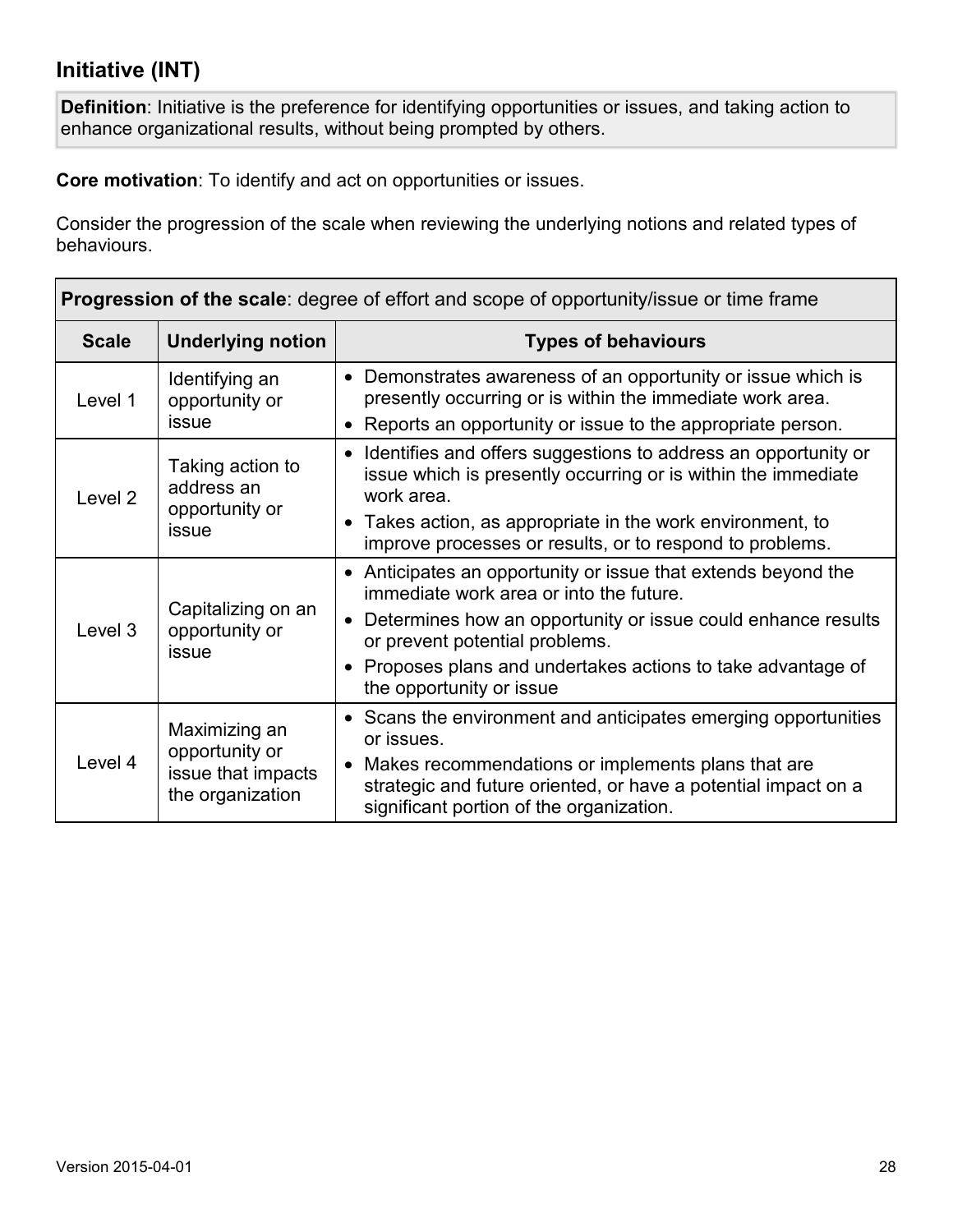## **Tips for understanding Initiative (INT)**

**Purpose**: Employees use Initiative to add value by striving to enhance results, identifying and resolving issues, or finding new opportunities for the CRA.

Initiative focuses on being a self-starter who is action-oriented. People displaying initiative assume responsibility and take independent action to handle situations without being asked or waiting for problems to arise.

In the progression of the scale, the degree of effort refers to the time and energy that one spends to address work-related opportunities or issues. The scope of the opportunity or issue ranges from addressing opportunities or issues in one's immediate work area to those that are beyond one's immediate work area. The time frame progresses from current opportunities or issues to future or potential opportunities or issues. The amount of effort usually increases as the scope of opportunity or issue expands or the time frame advances.

| Initiative means                                 | Initiative does not mean                          |
|--------------------------------------------------|---------------------------------------------------|
| recognizing courses of action which can be       | • waiting for someone else to point out the       |
| taken to handle potential problems               | problem and suggest a solution                    |
| • suggesting courses of action that others can   | • thinking that things should be done differently |
| take to improve work processes                   | but keeping those ideas to yourself               |
| • identifying potential problems even if you are | • ignoring issues that are outside of your own    |
| not directly involved                            | work area                                         |
| taking action that will lead to improved         | • taking no action and hoping that things         |
| organizational performance                       | improve over time                                 |
| seeking information and conducting research      | • ignoring a problem or opportunity because       |
| on your own in order to act on opportunity or    | you don't have the information necessary to       |
| problem                                          | act on it                                         |

#### **Links to other competencies**

Initiative may be demonstrated in many other competencies, such as Client Service Orientation and Conflict Resolution where one recognizes potential problems or conflicts and takes action to address them. It may also be demonstrated in Team Leadership and Teamwork and Cooperation, as team leaders and employees often use their initiative to help their team achieve its objectives. It may also support Relationship Network Building because a certain degree of initiative may be needed to build and maintain working relationships. A certain amount of Creative Thinking may be found in Initiative to come up with innovative solutions.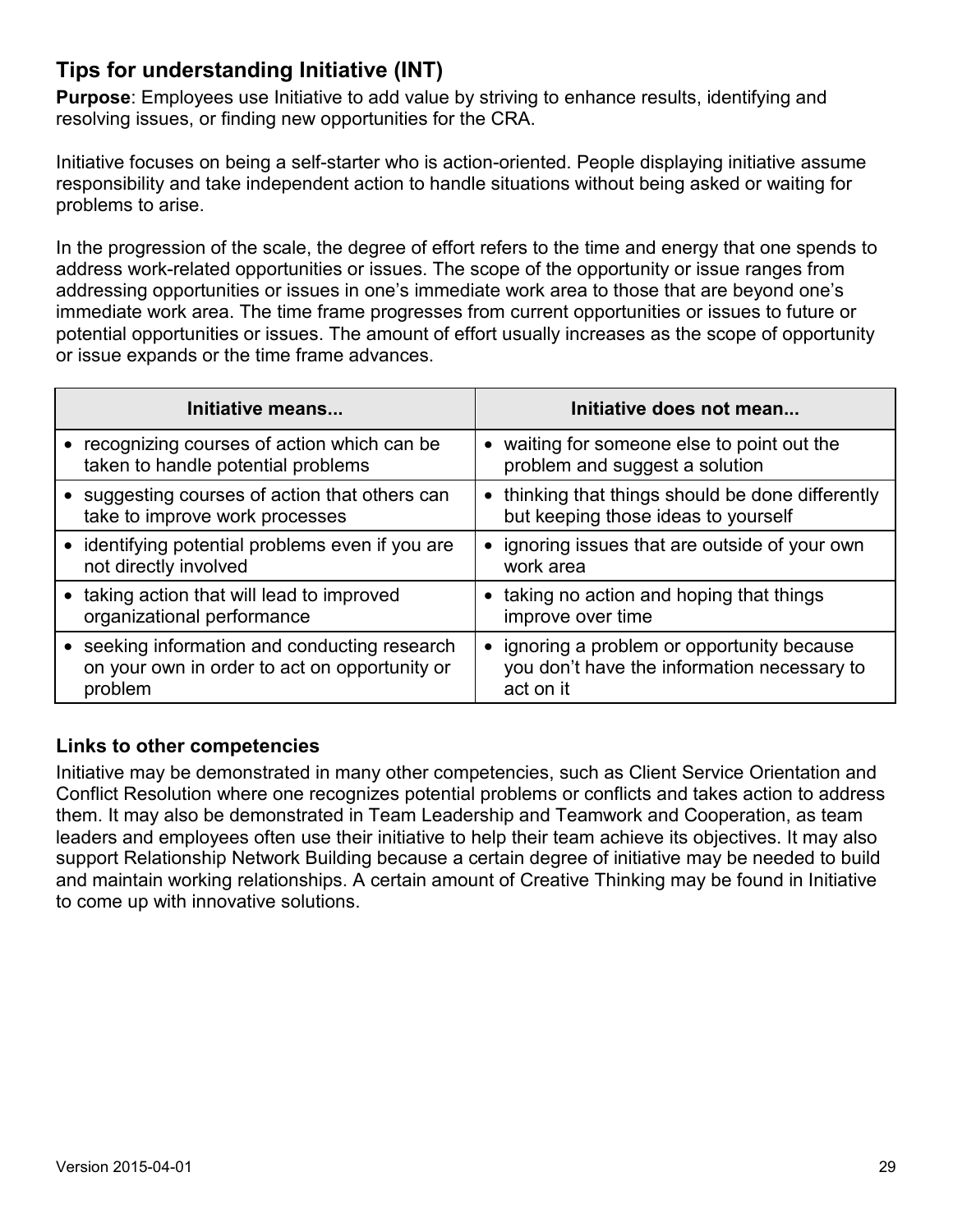## **Relationship/Network Building (RNB)**

**Definition**: Relationship/Network Building is building and maintaining effective and constructive working relationships, partnerships or networks of contacts with people who are, or might someday be, instrumental in achieving work-related goals.

**Core motivation**: To develop working relationships to assist in the achievement of organizational objectives.

Consider the progression of the scale when reviewing the underlying notions and related types of behaviours.

**Progression of the scale**: degree of effort to establish and maintain relationships for present and future usefulness to the organization

| <b>Scale</b>       | <b>Underlying Notion</b>                                  | <b>Types of behaviours</b>                                                                                                                                                                                                                                                                                                                                                                                                                                                                                                                                                                |
|--------------------|-----------------------------------------------------------|-------------------------------------------------------------------------------------------------------------------------------------------------------------------------------------------------------------------------------------------------------------------------------------------------------------------------------------------------------------------------------------------------------------------------------------------------------------------------------------------------------------------------------------------------------------------------------------------|
| Level 1            | Maintaining<br>relationships<br>within current<br>network | • Maintains relationships with individuals in your current network<br>to effectively perform regular duties and achieve immediate<br>work objectives.<br>• Makes a conscious effort to maintain the relationships through<br>formal or informal contact.                                                                                                                                                                                                                                                                                                                                  |
| Level <sub>2</sub> | Creating new<br>working<br>relationships                  | Identifies a contact and develops a relationship with an<br>individual outside your current network who may be helpful in<br>meeting immediate work objectives.<br>• Builds and maintains the new working relationship through<br>ongoing efforts.                                                                                                                                                                                                                                                                                                                                        |
| Level 3            | Networking to<br>address future<br>issues                 | • Seeks opportunities to network with others.<br>Identifies organizational contacts that may be helpful in<br>achieving long-term or future objectives.<br>• Establishes, maintains, and nurtures the new working<br>relationship, which requires more effort as the need for the<br>relationship may not yet be evident.<br>• Acquires an understanding of the needs and challenges of the<br>contact to ensure a successful and long-standing working<br>relationship.<br>• Collaborates across departmental or governmental boundaries<br>to create mutually beneficial relationships. |
| Level 4            | Strategically<br>expanding network                        | • Evaluates current network for effectiveness and relevance to<br>achieving the organization's strategic objectives.<br>• Identifies and creates opportunities to expand network.<br>• Understands the impact that external organizational<br>relationships have on complex issues.<br>Creates, maintains, and nurtures new associations within the<br>network.                                                                                                                                                                                                                           |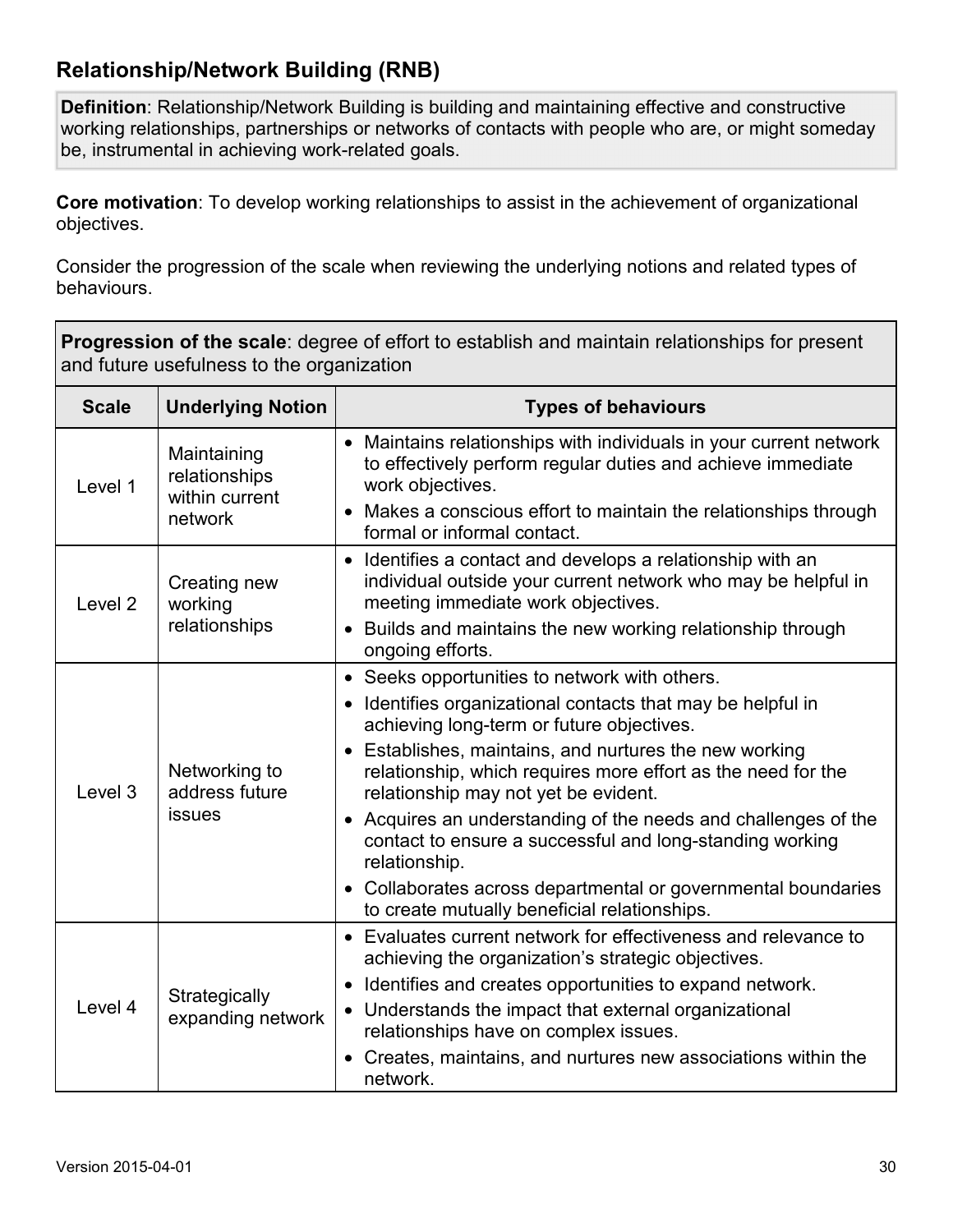## **Tips for understanding Relationship/Network Building (RNB)**

**Purpose**: Building and maintaining working relationships assists CRA employees to readily obtain information or assistance that is critical to advancing CRA business objectives.

Relationship/Network Building generally occurs with individuals who are not clients or part of your work team. The focus of this competency is not the common goal of a team or providing service to a client but building, maintaining and utilizing working relationships or contacts in order to obtain information or assistance that can be used to achieve current or future organizational goals.

Relationship/Network Building is about establishing a meaningful connection with people inside or outside the organization who are or might be useful to the achievement of your work objectives. It relates both to the building of these relationships and to the effort required to maintain them. It can be relationships that you use today or relationships that you build for possible future purposes. It includes demonstrating respect, trust, and understanding when interacting with others in order to nurture the relationship and advance work objectives. Nurturing this meaningful connection may result in people remembering you and being willing to exchange information or provide assistance when needed.

In the progression of the scale, effort is measured in terms of time and energy spent to establish and sustain working relationships with people in your network or to expand your network. At the lower levels, there is less effort required because the relationships or networks have already been established or the contacts are easily accessible. At the higher levels, there is increased effort required since you need to make contacts, build a working relationship, and sustain the relationship to keep the person in your network. The purpose of the networking also changes as the levels progress. At lower levels, the networking is done in order to meet current work objectives, while at higher levels the networking is done to address future opportunities or issues.

| <b>Relationship/Network Building</b><br>means                                                                                  | <b>Relationship/Network Building</b><br>does not mean                                                               |
|--------------------------------------------------------------------------------------------------------------------------------|---------------------------------------------------------------------------------------------------------------------|
| • developing a network of people within or<br>outside your organization who can help you to<br>attain organizational goals     | • contacting people only when you need to<br>solve a problem or gather information                                  |
| • cultivating useful contacts with a broad range<br>of people in a variety of positions                                        | • networking for social purposes                                                                                    |
| • serving on various committees whose<br>membership includes people within your<br>service area                                | • turning down invitations or not being involved<br>in groups                                                       |
| • seeking the ideas and concerns of those<br>within your own network for mutual benefit                                        | • ignoring the opinions and ideas of those in<br>your network and believing your ideas are<br>always the right ones |
| building and nurturing working relationships<br>with people in other departments that may<br>have a direct impact on your work | • focusing only on internal working relationships                                                                   |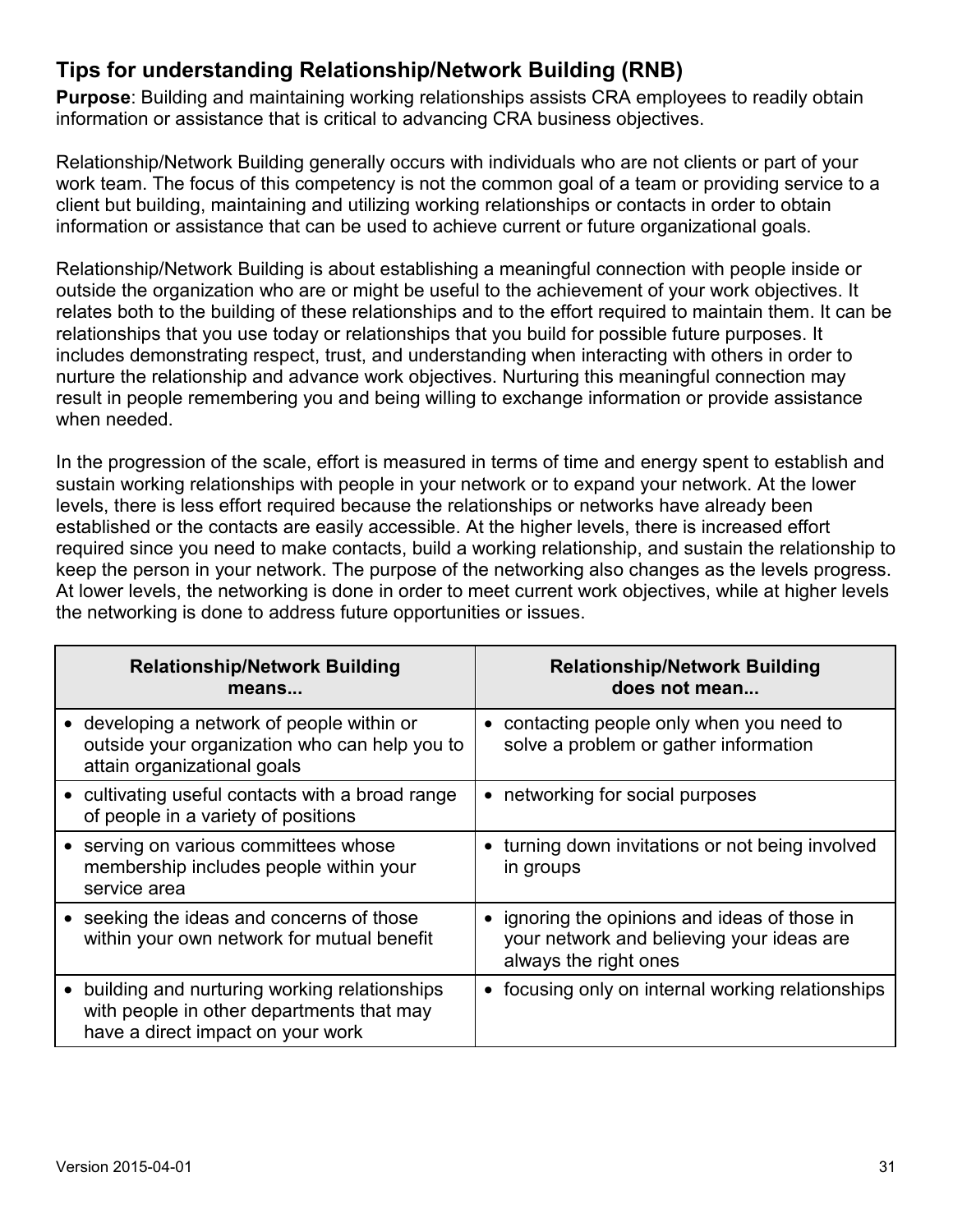#### **Links to other competencies**

Initiative supports Relationship Network Building because a certain degree of initiative may be needed to build and maintain working relationships.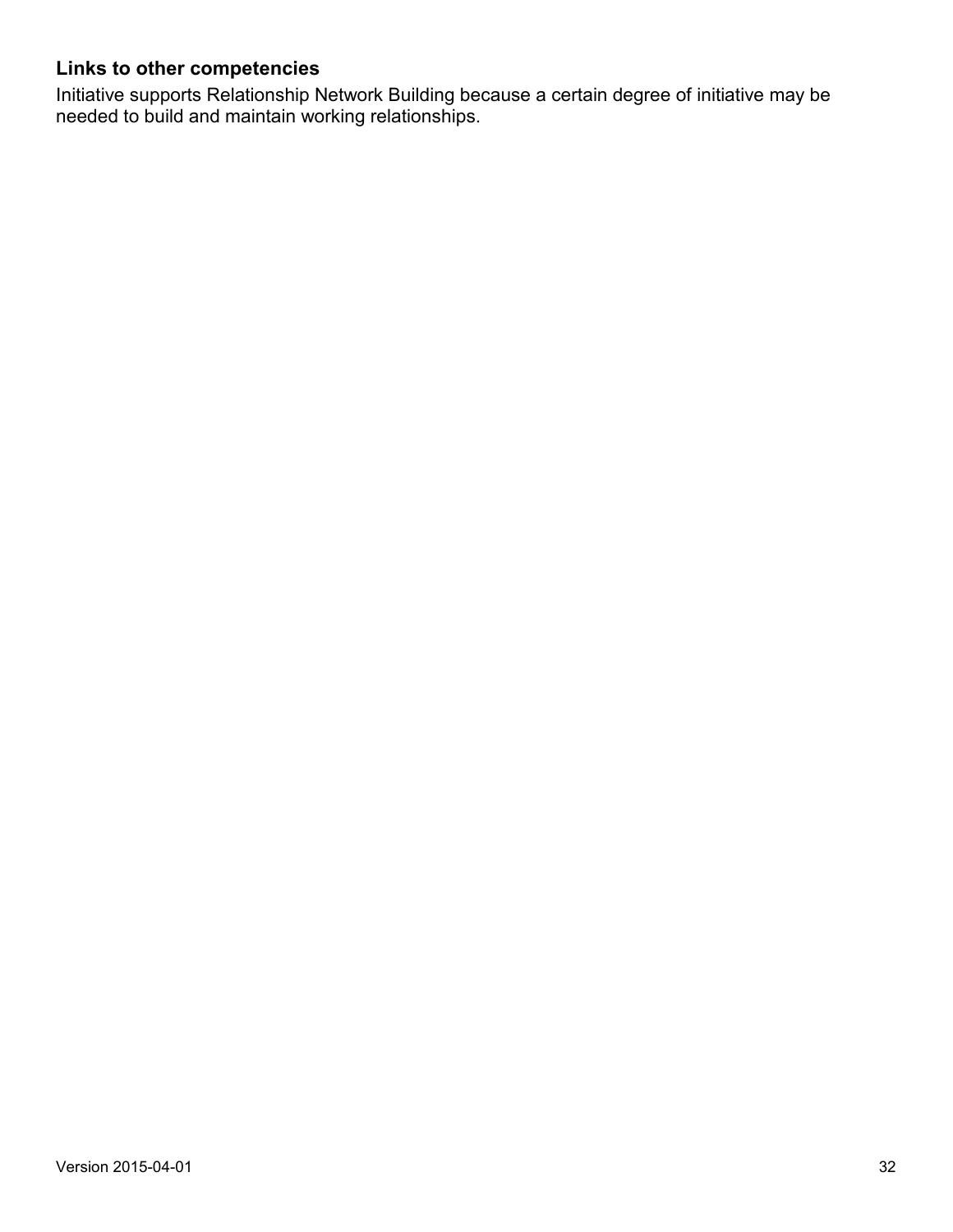## **Strategic Outlook and Alignment (SOA)**

**Definition**: Strategic Outlook and Alignment is acting in accordance with organizational vision, including grasping the meaning of trends and interrelationships between the organization and its environment, and connecting strategies to specific activities.

**Core motivation**: To contribute to the strategic direction of the organization

| <b>Progression of the scale:</b> scope of outlook and degree of involvement in the vision |                                                                |                                                                                                                                                                                                                                                                                                                                                                                                                                                                     |
|-------------------------------------------------------------------------------------------|----------------------------------------------------------------|---------------------------------------------------------------------------------------------------------------------------------------------------------------------------------------------------------------------------------------------------------------------------------------------------------------------------------------------------------------------------------------------------------------------------------------------------------------------|
| <b>Scale</b>                                                                              | <b>Underlying notion</b>                                       | <b>Types of behaviours</b>                                                                                                                                                                                                                                                                                                                                                                                                                                          |
| Level 1                                                                                   | Considering<br>organizational<br>strategies                    | • Demonstrates awareness of the organization's vision,<br>mission, strategic outcomes, or program activities.<br>Reflects on how own work activities link to organizational<br>goals and ensures that own actions are aligned.                                                                                                                                                                                                                                      |
| Level <sub>2</sub>                                                                        | Aligning<br>operations to<br>organizational<br>strategies      | • Understands the link between current program activities and<br>longer-term objectives of the organization.<br>Identifies misalignments or gaps between current and<br>$\bullet$<br>desired state.<br>Monitors strategic initiatives and trends, and adjusts<br>priorities, activities, or operations to ensure alignment with<br>future organizational goals.                                                                                                     |
| Level <sub>3</sub>                                                                        | Translating the<br>vision into<br>organizational<br>strategies | • Interprets the vision and establishes goals, objectives,<br>priorities, projects, or program activities aligned with the<br>organization's vision.<br>• Develops strategies, models, or partnerships to realize the<br>vision.<br>• Scans the environment and monitors the impacts of changes<br>on the organization.<br>• Provides business intelligence to senior management to<br>influence broad directions.                                                  |
| Level 4                                                                                   | Creating the<br>vision                                         | • Plays a strategic (or leadership) role in shaping the<br>organization's long-term direction and vision.<br>• Scans the external environment (wider government, national,<br>or global) to identify emerging trends and opportunities that<br>will shape the future of the organization.<br>Develops and communicates the big picture view of the<br>future organization.<br>• Redesigns the structure or operations of the organization to<br>achieve the vision. |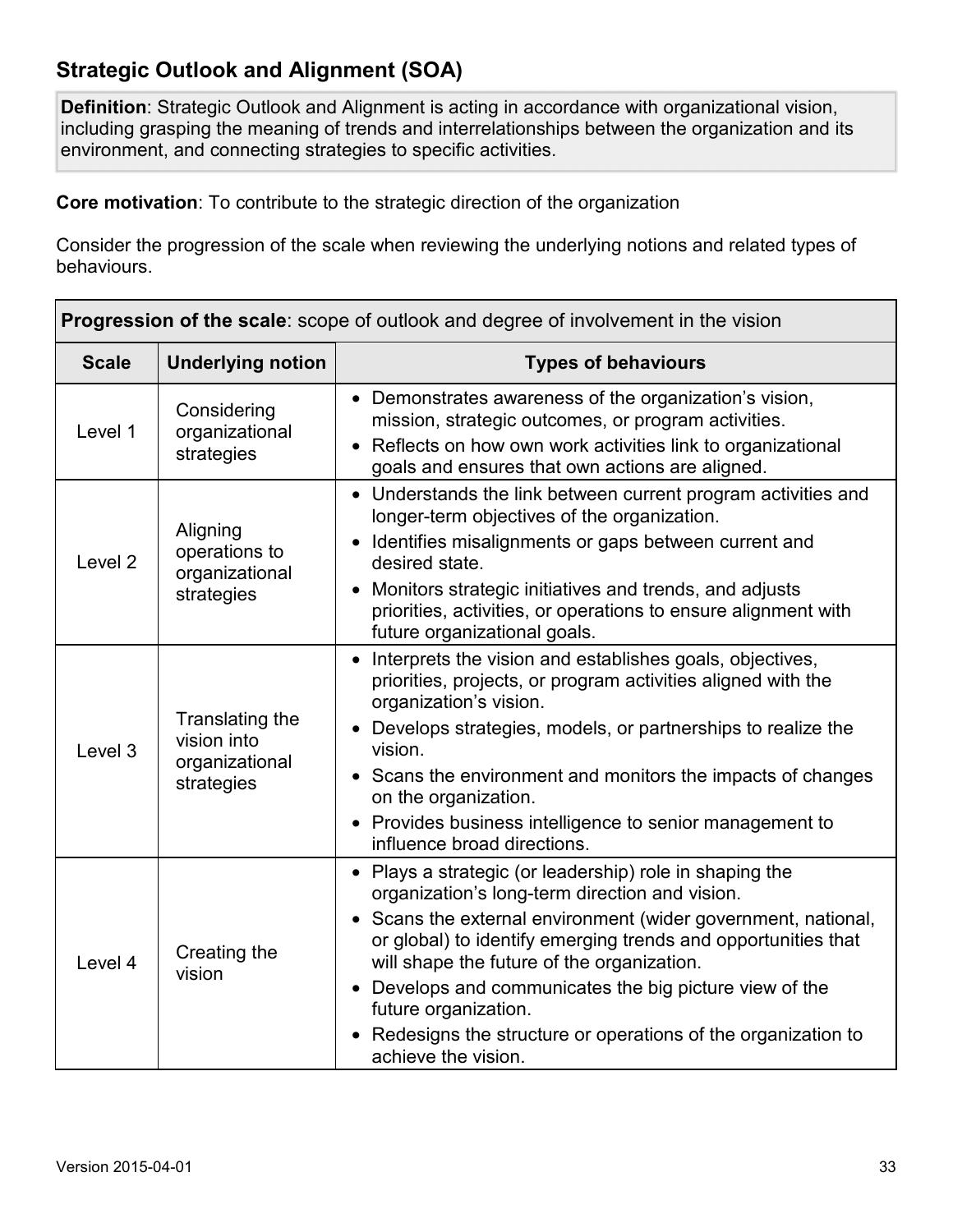## **Tips for understanding Strategic Outlook and Alignment (SOA)**

**Purpose**: Strategic Outlook and Alignment is essential to ensure that activities are aligned with the organizational mandate and vision.

For this competency, it is important to have an understanding of the vision as it describes the organization's future orientation. Therefore, knowledge of the mission, values, organizational goals, and objectives are essential.

In the progression of the scale, the scope of outlook refers to the extent or range of the view. At lower levels, the view is narrower (for example, a smaller part of the organization) and at the higher levels the view is broader, involving a big picture view of the organization. With respect to the degree of involvement in the vision, at the lower levels employees are more involved in supporting the established vision through their work activities while at the higher levels they are more involved in implementing or creating the vision.

To better understand this competency, it is helpful to read the levels from the highest to the lowest. The vision is necessary to guide the organization into the future; strategies are needed to implement the vision; operations need to be aligned with strategies and those should be considered in daily work activities.

| <b>Strategic Outlook and Alignment</b><br>means                                      | <b>Strategic Outlook and Alignment</b><br>does not mean                                                   |
|--------------------------------------------------------------------------------------|-----------------------------------------------------------------------------------------------------------|
| considering how day-to-day tasks support the<br>broader organizational objectives    | • doing your work without understanding how it<br>fits into the big picture                               |
| • aligning your activities and priorities with the<br>organization's strategic goals | • setting activities and priorities that are<br>independent of the organization's strategic<br>goals      |
| analyzing trends and determining potential<br>implications for your organization     | • dealing with immediate issues only without<br>consideration of the broader organizational<br>objectives |
| developing a clearly defined vision for the<br>organization                          | • creating a vaguely defined vision                                                                       |

#### **Links to other competencies**

Strategic Outlook and Alignment may require a certain degree of Analytical Thinking to analyze complex activities and strategies for impacts on the organization and alignment to the vision. Team Leadership may also be required to effectively guide the team to achieve organizational strategies and the vision. Creative Thinking may also be linked to higher levels of Strategic Outlook and Alignment in order to create strategies and vision.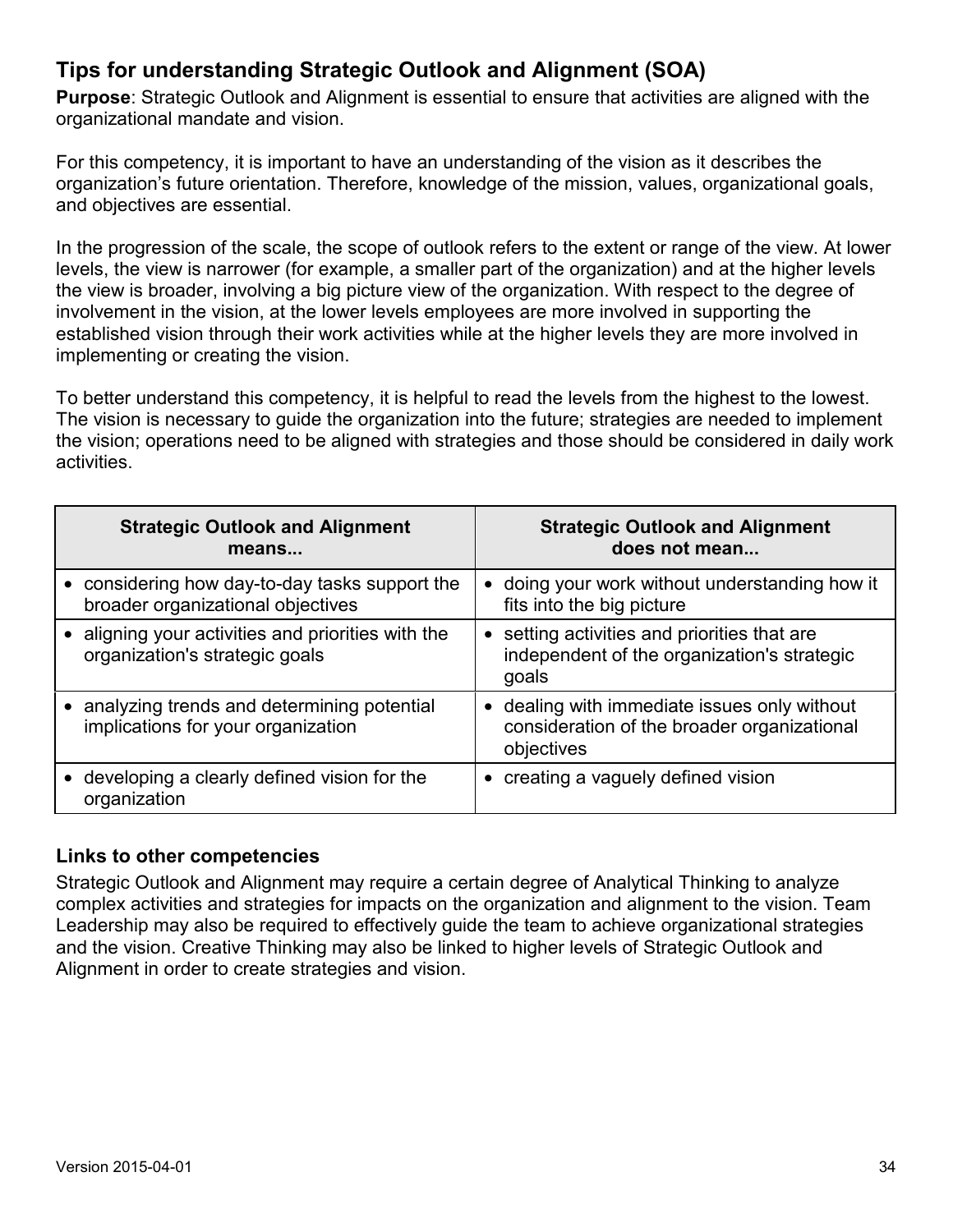## **Team Leadership (TL)**

**Definition**: Team Leadership is engaging others and guiding them while being accountable for the achievement of organizational goals and objectives.

**Core motivation**: To motivate and empower the team.

Consider the progression of the scale when reviewing the underlying notions and related types of behaviour.

**Progression of the scale**: degree of involvement in supporting the team and the needs being addressed

| <b>Scale</b>       | <b>Underlying notion</b>                                   | <b>Types of behaviours</b>                                                                                                                                                                                                                                                                                                                                                                                                                                                                                                                                                                                                                      |
|--------------------|------------------------------------------------------------|-------------------------------------------------------------------------------------------------------------------------------------------------------------------------------------------------------------------------------------------------------------------------------------------------------------------------------------------------------------------------------------------------------------------------------------------------------------------------------------------------------------------------------------------------------------------------------------------------------------------------------------------------|
| Level 1            | Informing the<br>team                                      | • Informs team members of goals, objectives, and priorities.<br>Clearly establishes and communicates expectations.<br>$\bullet$<br>• Ensures that team members have the necessary information<br>to carry out their duties.<br>Informs the team about decisions, including the rationale for<br>$\bullet$<br>and consequences of decisions.                                                                                                                                                                                                                                                                                                     |
| Level <sub>2</sub> | Encouraging<br>team input and<br>using authority<br>fairly | Elicits and values team members' input and expertise.<br>$\bullet$<br>Involves team members in decision-making processes.<br>$\bullet$<br>Treats all team members in a fair and equitable manner.<br>$\bullet$<br>Considers team members' needs, interests, and<br>competencies when establishing roles and responsibilities.<br>• Strives to achieve consensus and build commitment to team<br>goals.                                                                                                                                                                                                                                          |
| Level <sub>3</sub> | Enhancing the<br>team's<br>effectiveness                   | • Identifies and balances individual, team, and organizational<br>needs<br>• Addresses more complex needs of the team (for example,<br>resources, development, or well-being) in order to create<br>conditions that enable the team to perform at its best.<br>Develops a talented team by capitalizing on team members'<br>$\bullet$<br>skills, abilities, and competencies aligned to the work<br>objectives.<br>• Manages the dynamics of a diverse team.<br>• Acknowledges successes and areas for improvement.<br>• Builds and supports a sense of mutual responsibility in team<br>settings that motivates team members to do their best. |
| Level 4            | Positioning the<br>team within the<br>organization         | • Aligns the team's activities and priorities to meet future<br>organizational objectives.<br>• Promotes team successes and builds the team's credibility<br>with stakeholders.<br>Builds or maintains appropriate linkages or partnerships.<br>$\bullet$<br>• Promotes the team's identity and value within the organization.                                                                                                                                                                                                                                                                                                                  |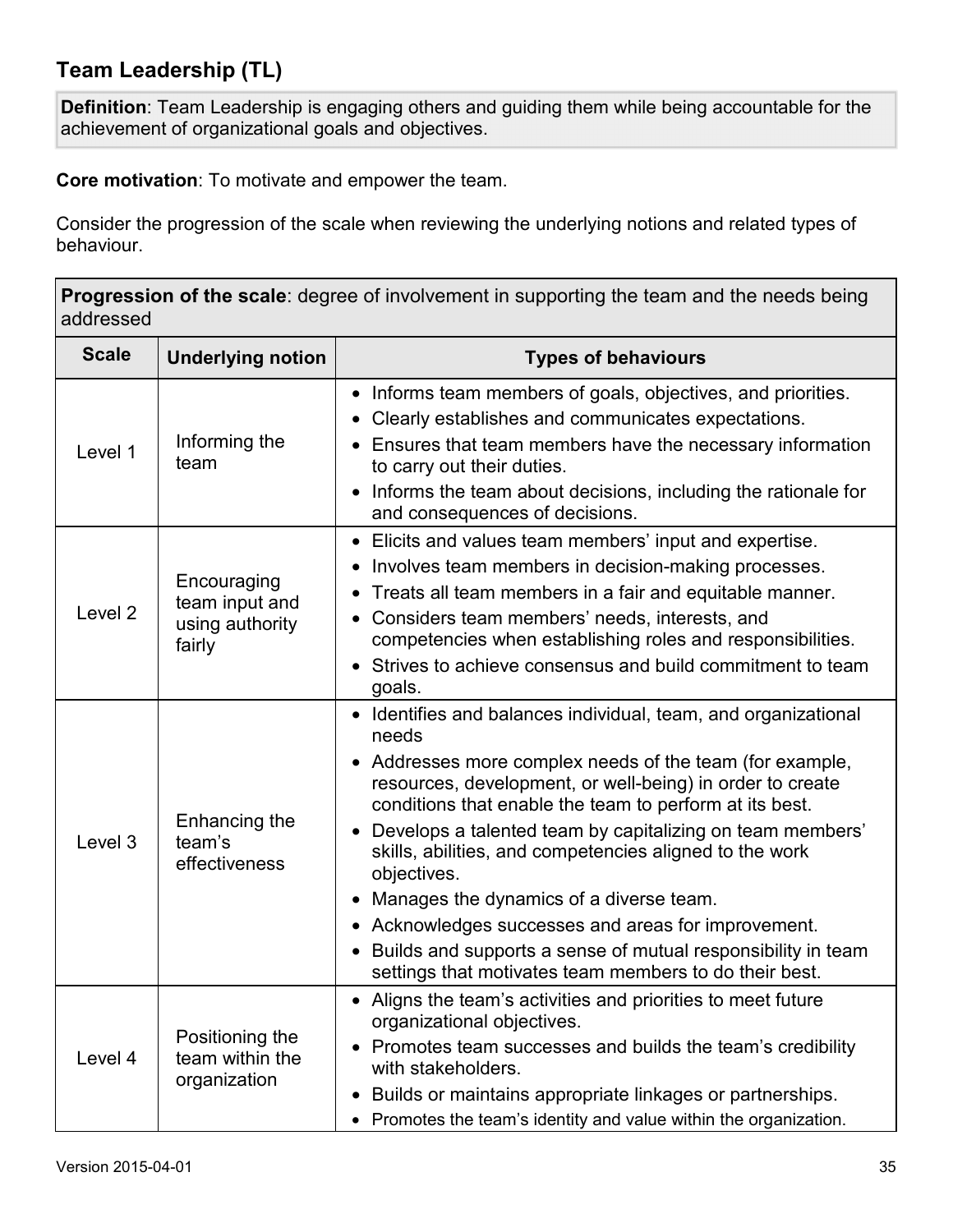## **Tips for understanding Team Leadership (TL)**

**Purpose**: Team Leadership focuses the team's effort to ensure the goals and objectives are aligned in achieving CRA's mandate.

Team Leadership refers to the behaviours expected to involve people and effectively lead them towards the achievement of program or project objectives. Monitoring performance and providing regular feedback are important at all levels of Team Leadership.

Team Leadership is demonstrating behaviours that motivate and support team members to achieve organizational goals. While some of the behaviours are similar to higher levels of Teamwork and Cooperation, this competency is demonstrated by those in a leadership role, who are accountable for team results, as opposed to being an equal team member. Lower levels of Team Leadership may be demonstrated by employees while the higher levels normally require the authority and accountability associated with team leader or manager roles.

In the progression of the scale, the degree of involvement refers to the level of commitment and effort to support the team. The needs of the team range from basic needs such as safety, information and tools required to perform the work to more complex needs such as resources (financial and human), well-being (work-life balance, motivation, and autonomy), or development needs of the team. As the needs of the team increase in complexity, it will take more effort to address them.

For the purpose of this competency a team is defined as two or more people working together to advance organizational goals and objectives.

| <b>Team Leadership means</b>                                                                                                              | Team Leadership does not mean                                                                                                                        |
|-------------------------------------------------------------------------------------------------------------------------------------------|------------------------------------------------------------------------------------------------------------------------------------------------------|
| • making tough decisions which support the<br>team and the organization, and which are in<br>line with personal and organizational ethics | failing to deal with sensitive or difficult issues<br>$\bullet$<br>that impact on the team's operations                                              |
| keeping team members informed about<br>decisions and explaining the rationale                                                             | • dictating orders and giving incomplete<br>information                                                                                              |
| managing team operations and decisions<br>through the efforts of team members                                                             | believing that if you want it done right, you<br>$\bullet$<br>need to do it yourself and that you are the one<br>who knows the best course of action |
| building team morale and encouraging team<br>members to support the team goals and each<br>other                                          | placing a low importance on teamwork and<br>ignoring issues which may affect morale                                                                  |
| actively promoting the links between team<br>activities and the strategic direction of the<br>organization                                | • focusing on team activities without<br>consideration of how these relate to broader<br>organizational objectives                                   |
| treating all team members fairly                                                                                                          | • showing favouritism to some team members<br>or not dealing with performance problems or<br>team issues                                             |
| • setting direction and providing role clarity                                                                                            | assuming that team members can work it out<br>themselves                                                                                             |
| making sure your team has appropriate<br>$\bullet$<br>training and other resources                                                        | • not considering individual and team<br>development or resource needs                                                                               |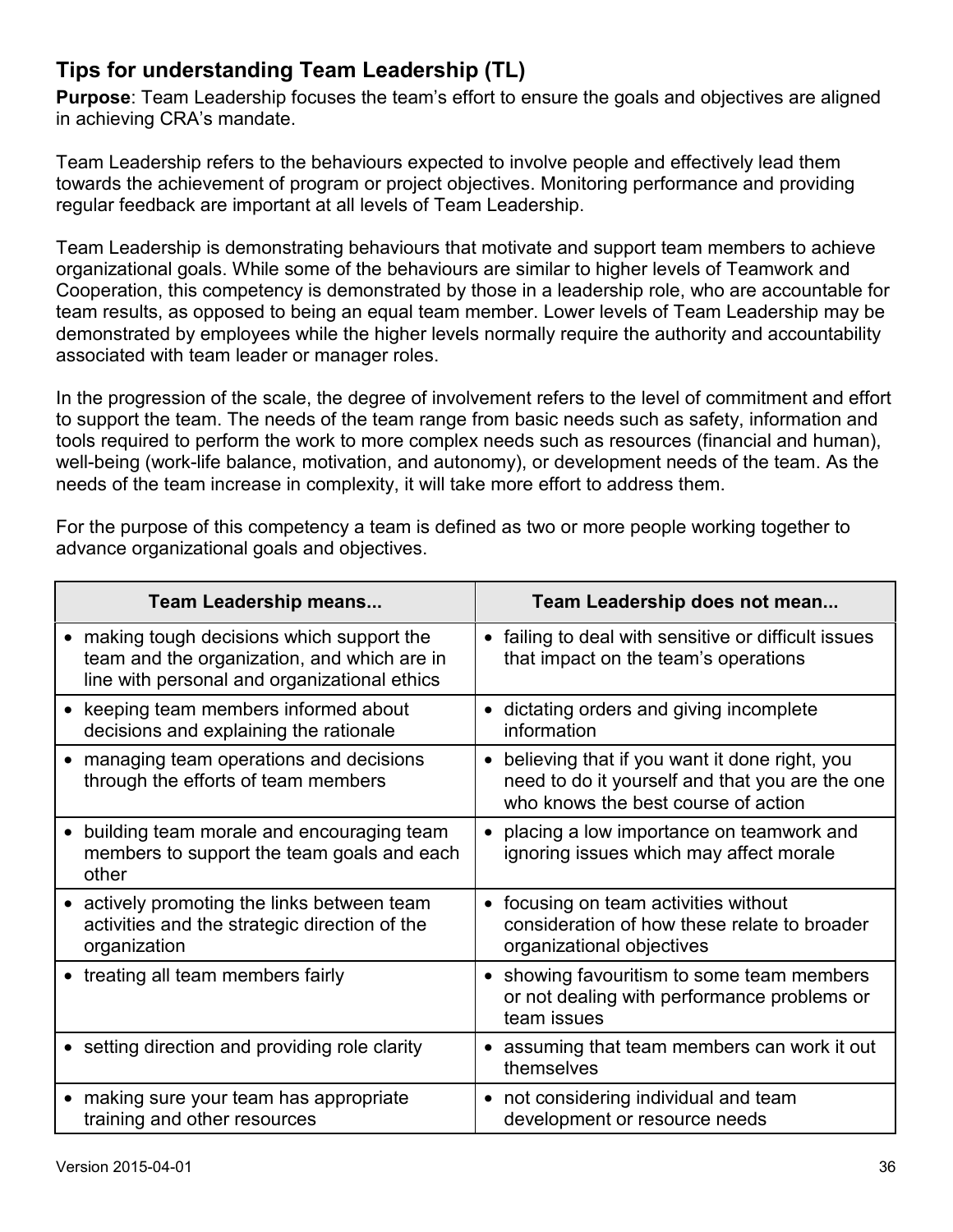| <b>Team Leadership means</b>                                                     | Team Leadership does not mean                                                                         |
|----------------------------------------------------------------------------------|-------------------------------------------------------------------------------------------------------|
| interacting with team members to encourage<br>their commitment to the team goals | • thinking that the team will work towards team<br>goals without encouragement from you               |
| balancing the needs of employees and the<br>organization                         | • placing too much emphasis on individual or<br>organizational needs to the detriment of the<br>other |

#### **Links to other competencies**

Although there are some similarities between Developing Others and Team Leadership, the underlying intent of each is different. The intention of Team Leadership is guiding a team towards a goal, while Developing Others is about assisting others with their own learning and development. Team Leadership may be supported by many other competencies. Higher levels of Teamwork and Cooperation may lead to Team Leadership because often someone will be assuming an informal leadership role. Effective Interactive Communication may be needed to communicate with the team and ensure that team members understand their roles in meeting team objectives. Conflict Resolution can also support Team Leadership, as the team leader needs to be aware of and deal with conflict within their team. Adaptability behaviours may be drawn upon to adjust leadership styles to different needs of team members. At the higher levels of Team Leadership, Strategic Outlook and Alignment is often seen, since one needs to be geared towards the achievement of larger organizational strategies and the vision. Initiative may also be demonstrated in higher levels of Team Leadership in order to proactively manage the team to meet current and future objectives.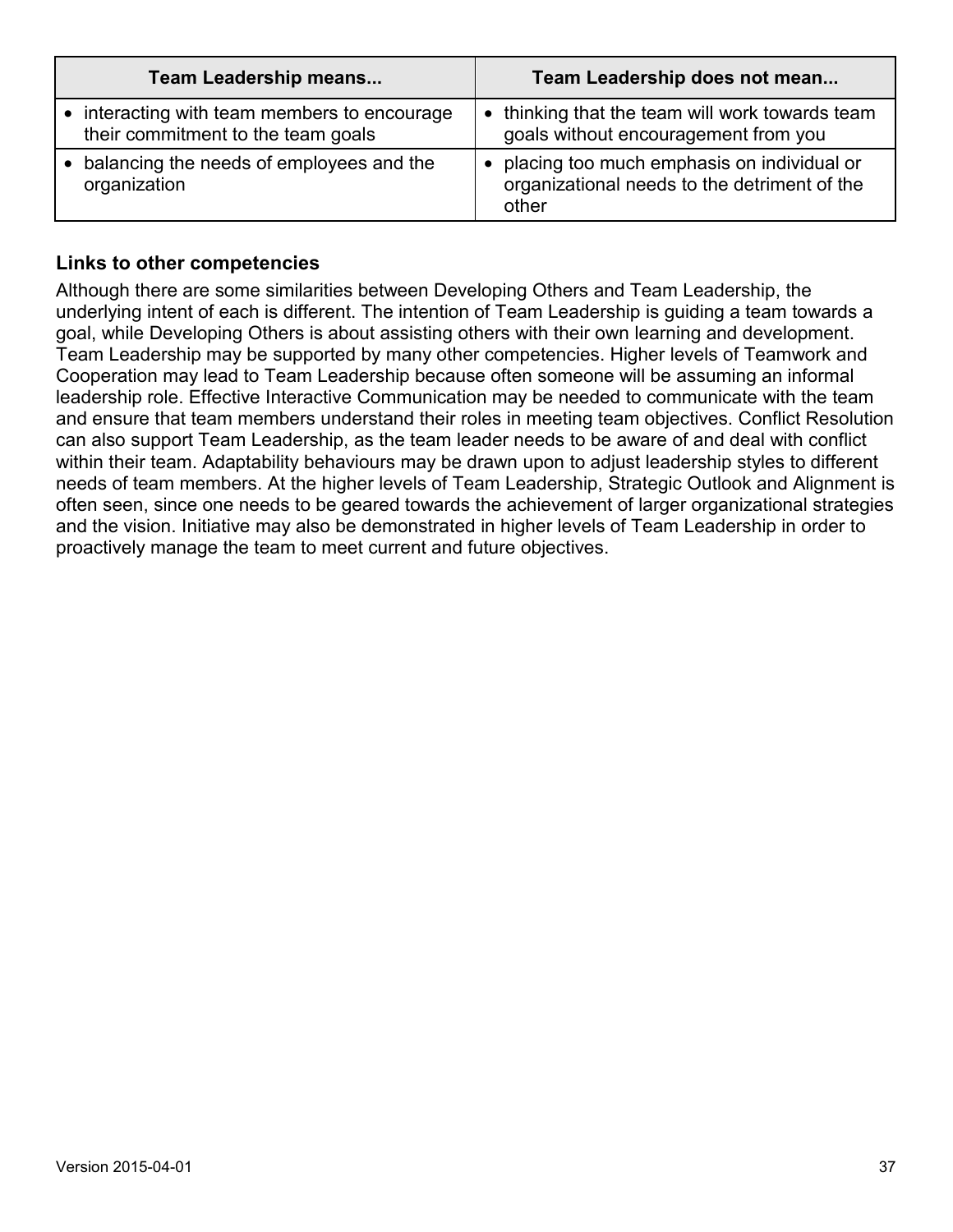## **Teamwork and Cooperation (TWC)**

**Definition**: Teamwork and Cooperation is being part of a team and working cooperatively with team members toward a common goal.

**Core motivation**: To work collaboratively with others; to be a team player.

| <b>Progression of the scale:</b> focus shifts from your personal interests as a team member to the<br>interests of the team as a whole |                                                          |                                                                                                                                                                                                                                                                                                                                                                                              |
|----------------------------------------------------------------------------------------------------------------------------------------|----------------------------------------------------------|----------------------------------------------------------------------------------------------------------------------------------------------------------------------------------------------------------------------------------------------------------------------------------------------------------------------------------------------------------------------------------------------|
| <b>Scale</b>                                                                                                                           | <b>Underlying notion</b>                                 | <b>Types of behaviours</b>                                                                                                                                                                                                                                                                                                                                                                   |
| Level 1                                                                                                                                | Participating in<br>team processes                       | • Considers the goal of the team when taking action.<br>• Assumes personal responsibility by ensuring that own share<br>of the work is carried out effectively in relation to the common<br>goal.<br>• Acts in accordance with team decisions or activities.                                                                                                                                 |
| Level <sub>2</sub>                                                                                                                     | Assisting the<br>team                                    | • Shares relevant and useful knowledge, experience, or<br>expertise in order to help teammates meet the common goal<br>more efficiently or effectively.<br>• Contributes to the team's goal by helping others with their<br>work when appropriate.<br>• Strives to do something extra to help team members.                                                                                  |
| Level 3                                                                                                                                | Encouraging<br>others to<br>collaborate with<br>the team | • Encourages and motivates team members to contribute their<br>knowledge, expertise, or efforts.<br>• Capitalizes on the strengths, skills, and abilities of team<br>members to achieve the common goal.<br>• Encourages team members to express their views and<br>opinions while seeking consensus.<br>• Persuades team members to help each other in order to<br>achieve the common goal. |
| Level 4                                                                                                                                | Fostering a<br>cohesive team                             | • Values, encourages, and finds ways to recognize and<br>support team members' contributions.<br>Promotes team harmony.<br>$\bullet$<br>• Strengthens bonds and reinforces team unity.<br>Increases team commitment and motivation to ensure<br>continuing optimal performance of the team.                                                                                                  |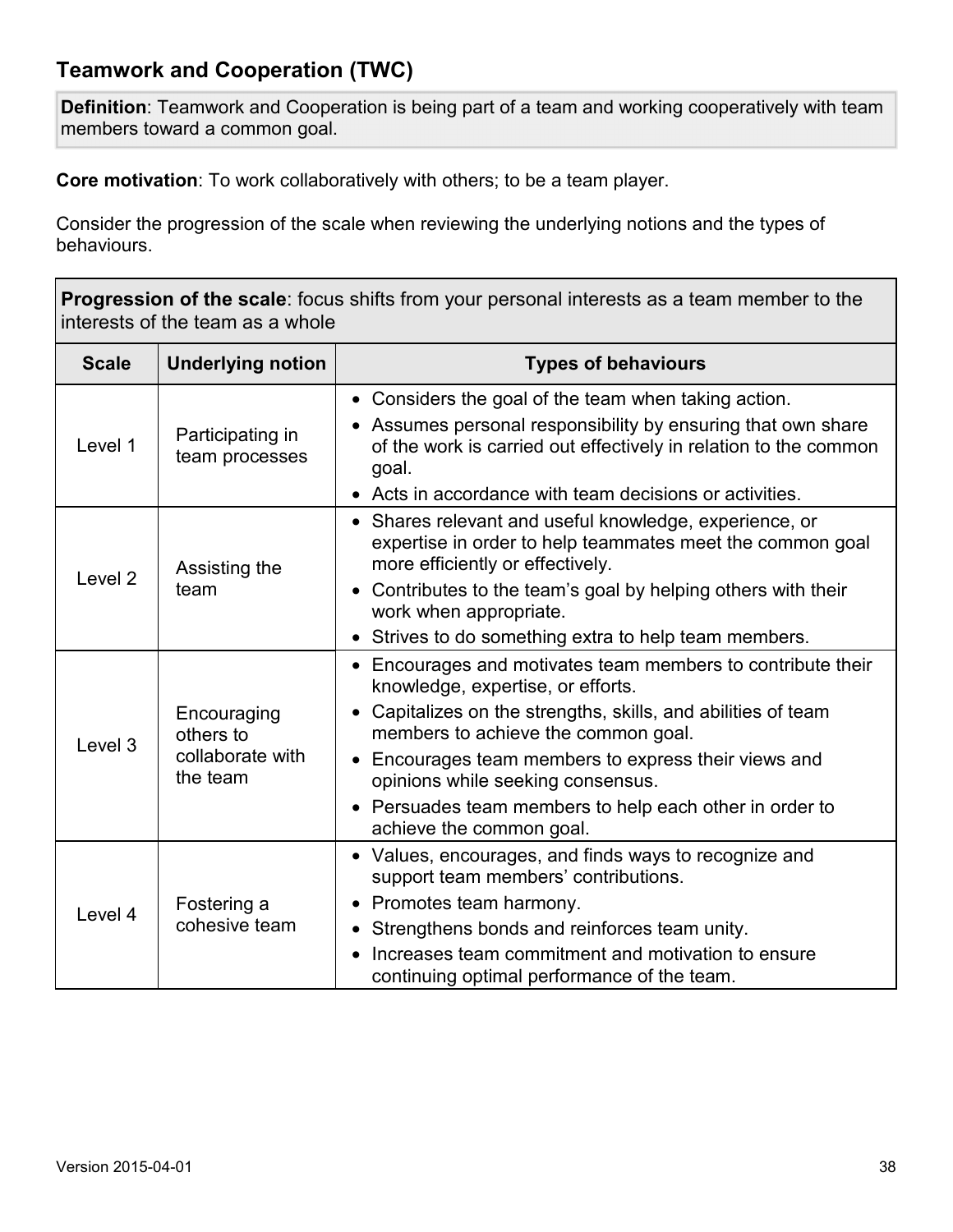## **Tips for understanding Teamwork and Cooperation (TWC)**

**Purpose**: Teamwork and Cooperation encourages employees to seek out, value, and support each other's contributions in order to achieve CRA goals.

Teamwork and Cooperation means being part of a team and working together, as opposed to working competitively or on a separate agenda. It implies a genuine intention to keep one's team in mind, and the perception that one's team is an integral part of one's work environment through which organizational goals and objectives can be met. It suggests an underlying belief that the team will be stronger and better equipped to meet its goals and objectives if everyone on the team contributes.

For Teamwork and Cooperation, we are looking for the behaviours you demonstrate when you are in a situation where you are an equal team member rather than the leader. As you progress through the scale, the focus of your behaviour shifts away from your personal interests (doing your part) to the interests of the team (doing what's good for your team). It is important to reflect on what it is that you did to help others, and how it contributed to the team's goal.

For the purpose of this competency a team is defined as two or more people working together towards a common goal.

| <b>Teamwork and Cooperation means</b>                                              | <b>Teamwork and Cooperation does not mean</b>                                                           |
|------------------------------------------------------------------------------------|---------------------------------------------------------------------------------------------------------|
| keeping others informed and up-to-date about<br>any relevant or useful information | keeping potentially helpful information to<br>$\bullet$<br>yourself                                     |
| • appreciating and showing consideration for<br>one's team members                 | • interacting with one's team members in a<br>negative or indifferent manner                            |
| soliciting and utilizing the skills, ideas, and<br>opinions of team members        | • ignoring the ideas and opinions of team<br>members                                                    |
| asking others' for their opinions and ideas in<br>team meetings                    | • assuming that if others had anything of value<br>to say then they would say it without being<br>asked |

#### **Links to other competencies**

Teamwork and Cooperation can be linked to Team Leadership because at higher levels one is assuming a leadership role without having the authority of an official team leader. There are some similarities between Teamwork and Cooperation and Developing Others; however, the focus of each is different. The focus of Teamwork and Cooperation is on doing things to benefit the team to achieve a common goal, while Developing Others focuses on assisting others with their own learning and development. Teamwork and Cooperation is supported by Effective Interactive Communication because communication is a large part of teamwork. Initiative also supports Teamwork and Cooperation because employees are often willing to share their expertise and take initiative to help others on the team. Adaptability may be needed in some cases to adjust to other team members' styles in order to work cooperatively. Higher levels of Teamwork and Cooperation may involve some amount of Conflict Resolution to handle disagreements within the team.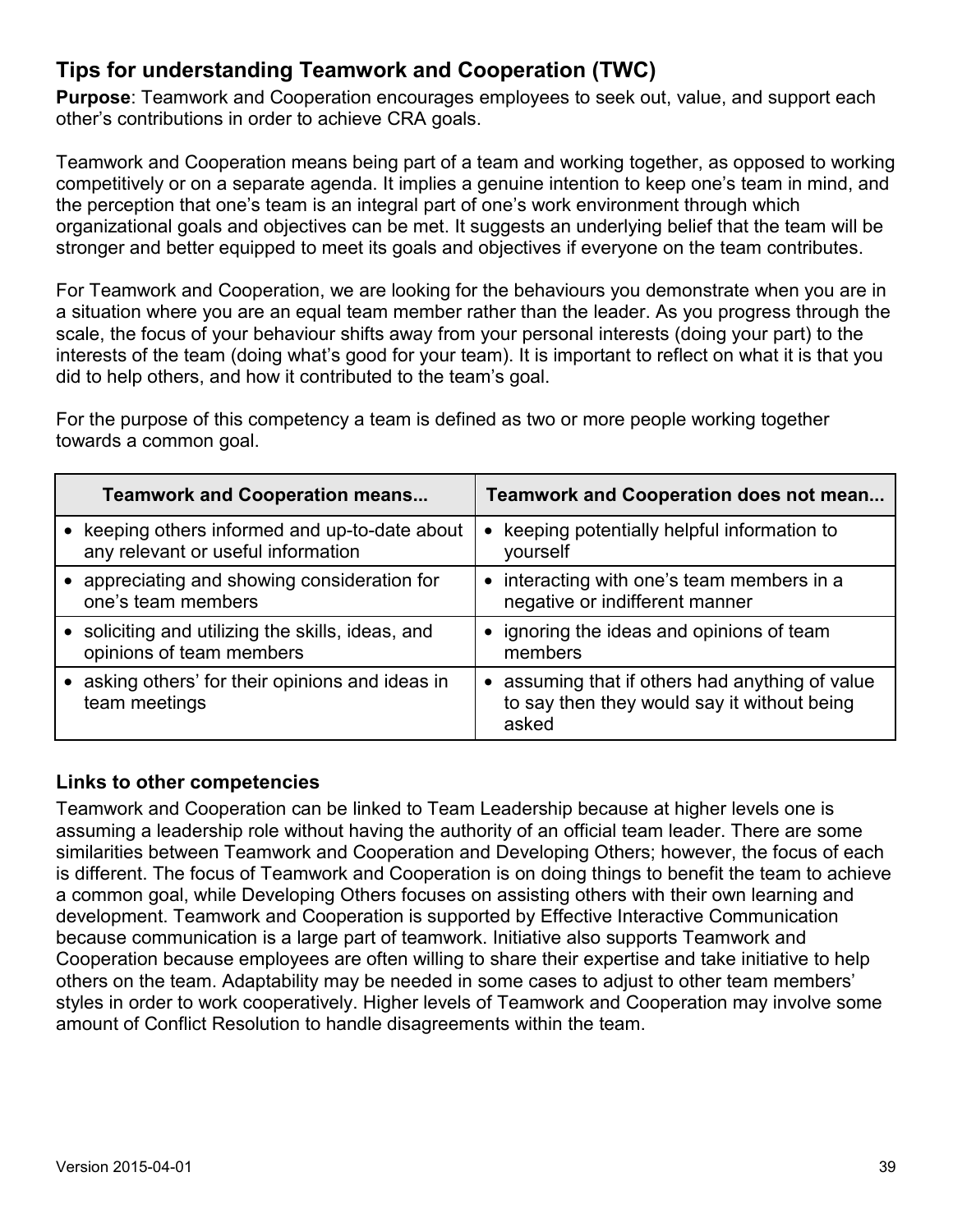**Technical competencies**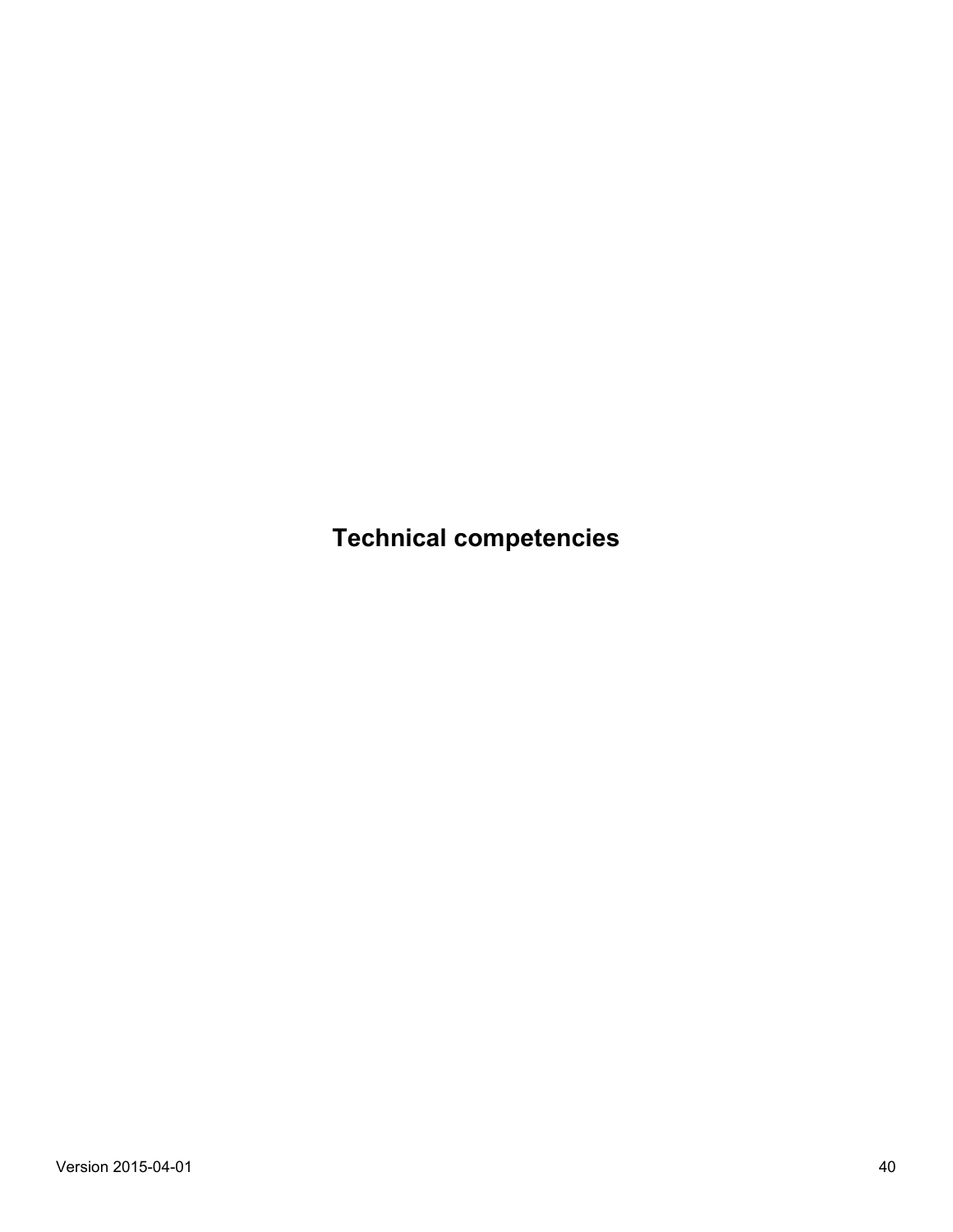### **Introduction to Technical Competencies**

Technical competencies are a critical component of the CRA's competency-based human resources management. They refer to the technical knowledge, skills and abilities that are relevant to specific jobs, roles or work areas. Like behavioural competencies, technical competencies have two components: a definition and a scale. However, technical competencies share one standardized scale that explains in generic terms each of the five levels of proficiency associated with these competencies.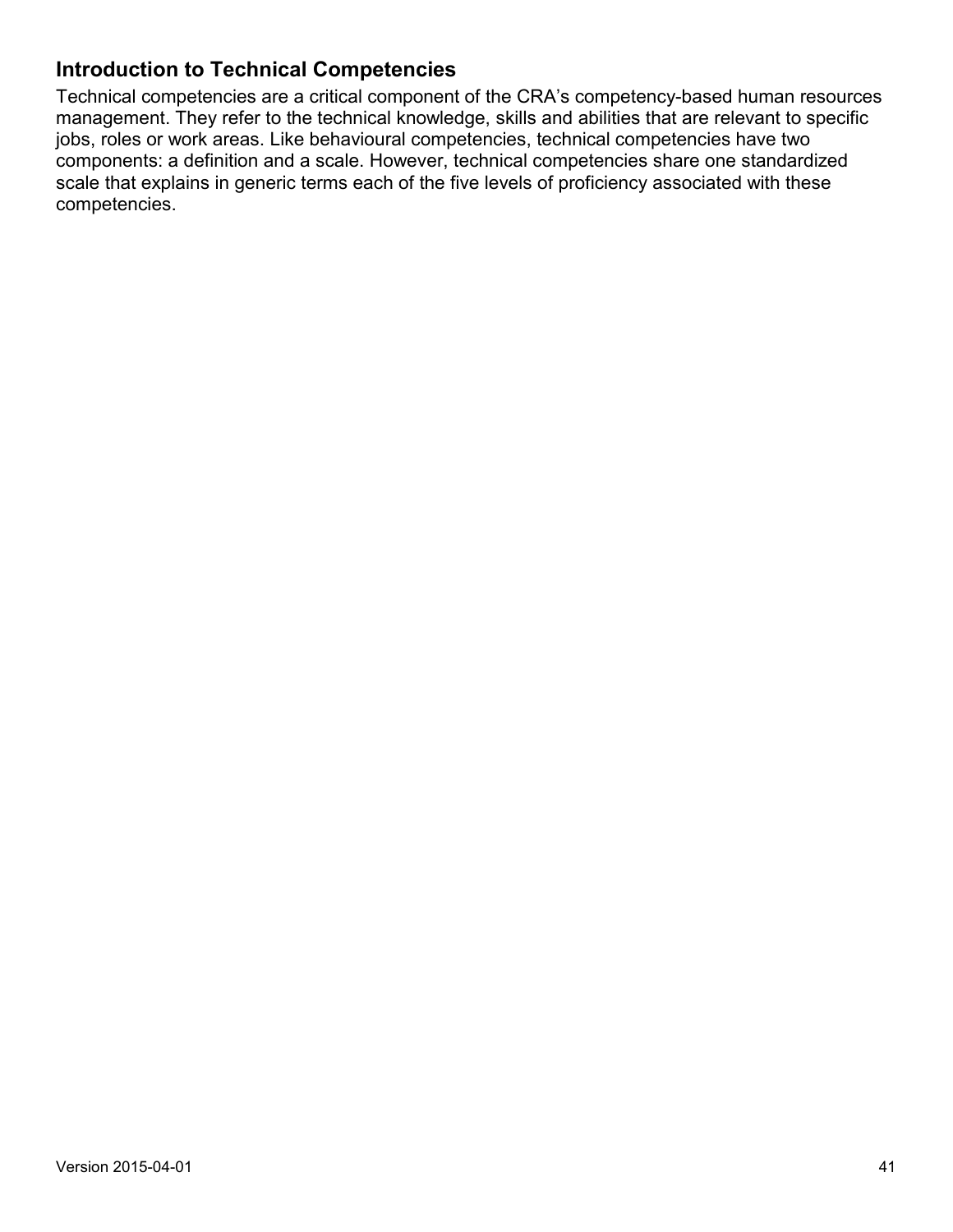## **Proficiency Scale for the Technical Competencies**

**(Knowledge/Skills/Abilities)** 

| Level                        | <b>Description</b>                                                                                                                                                                                                                               |
|------------------------------|--------------------------------------------------------------------------------------------------------------------------------------------------------------------------------------------------------------------------------------------------|
| <b>Introductory</b>          | Demonstrates basic knowledge of the subject matter and where it fits into the<br>business of the CRA. Is able to direct people to the appropriate source for further<br>information.                                                             |
| $\mathbf{2}$<br><b>Basic</b> | Demonstrates basic knowledge and capability to apply it in common situations that<br>present limited problems. Requires guidance to deal with the more complex<br>situations.                                                                    |
| 3<br>Intermediate            | Demonstrates good working knowledge and solid capability to independently<br>undertake a full range of typical challenges.                                                                                                                       |
| 4<br><b>Advanced</b>         | Demonstrates in-depth knowledge and sufficient capability to address unusual<br>situations without clear precedents and an ability to develop enhancements to<br>approaches and methods, and integrates with other areas of knowledge/specialty. |
| 5<br><b>Expert</b>           | Demonstrates expert knowledge and capability to address the most complex<br>challenges, develops new theories/approaches or methods, and is recognized as an<br>internal or external authority.                                                  |